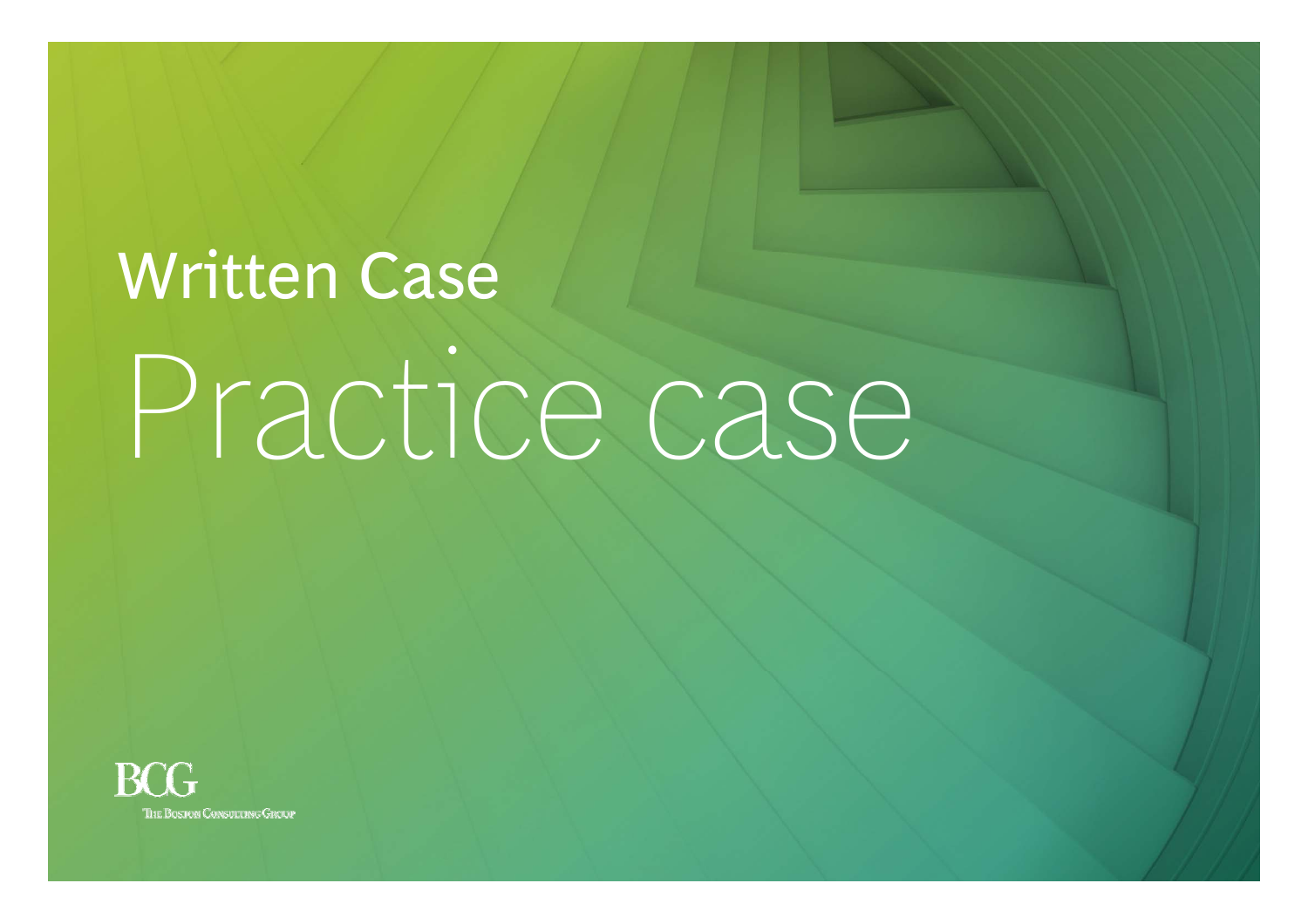## **INSTRUCTIONS (1/3)**

During our recruiting process, you will experience BCG's written case study. Like our case interviews, it is an opportunity for us to assess some of the skills you will need as a consultant, such as your ability to structure a problem, manage your time and deliver clear and concise messages.

You will have access to a set of documents containing most of the information you need to answer a few questions from a partner regarding a business situation. You will then have 2 hours to answer these questions in the form of a 3–5-slide presentation on paper. If you feel that some information is missing to answer the questions, do not hesitate to draw explicit hypotheses. At the end of these 2 hours, you will present your recommendations in 15 minutes to the interviewer that will play the role of the client or of your project leader. Finally, the interview ends with a 15-minute Q&A session to deep-dive on certain more personal topics about you or clarify some aspects of your presentation.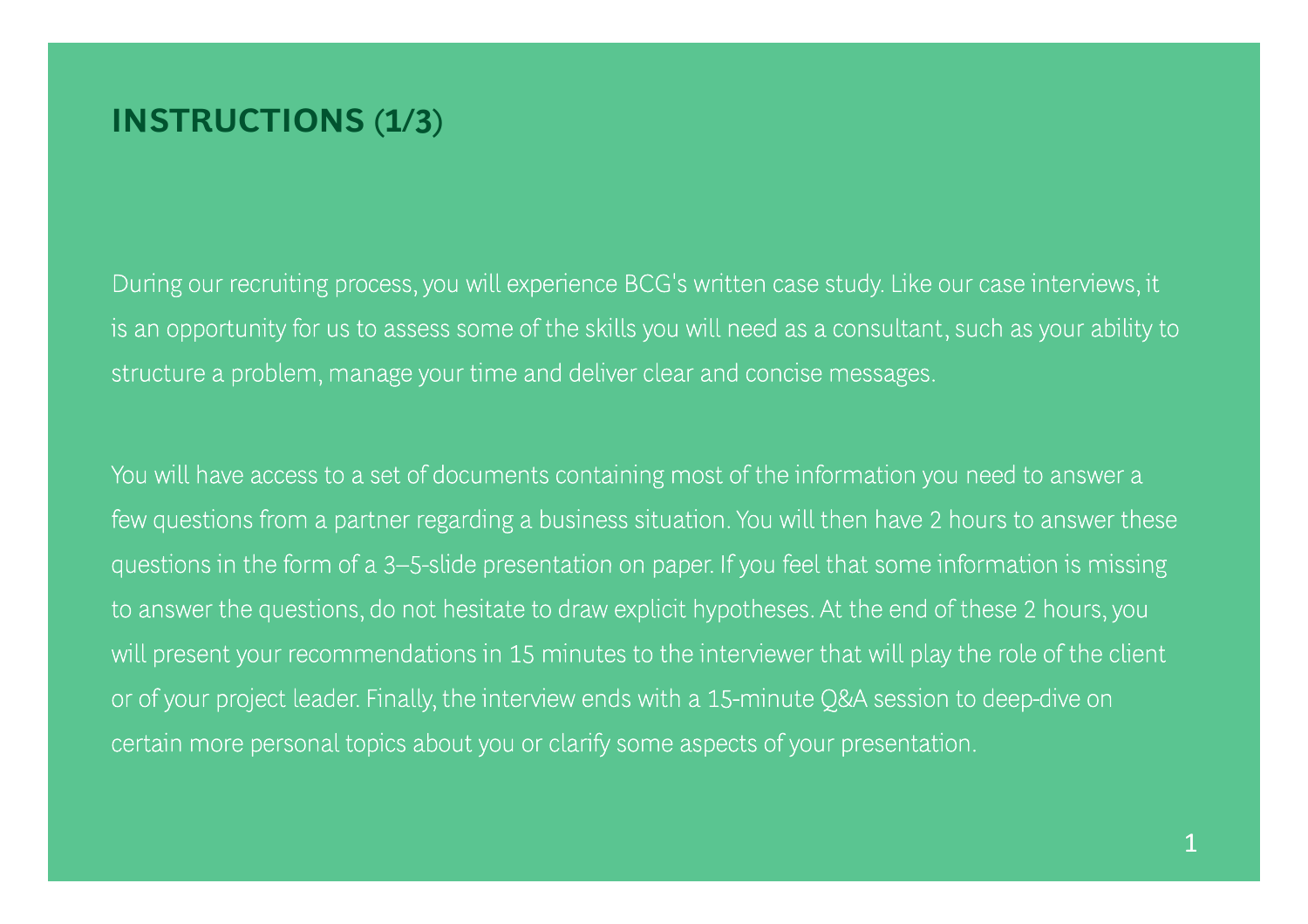## **INSTRUCTIONS (2/3)**

Enjoy the challenge

Manage your time (e.g. allocate enough time for output preparation) material

Focus your efforts/messages: does this piece of information/analysis support my conclusion?

Present conclusive answers to the questions outlined in the case description

Produce clear and concise output (3–5 slides)

Deliver the most important message in the slide title

Use text with bullets and sub-bullets wherever you present conclusions or qualitative analyses

Use graphs/tables for quantitative analyses Use graphs/tables for quantitative analyses (unless you present 1-dimensional data)

#### DO DON'T

Panic under time pressure

Give in to temptation to read all the available material

Postpone formulating your hypothesis until you've collected all important information

Get lost in analyses unrelated to your question

Prioritize output quantity over quality

Oversimplify your messages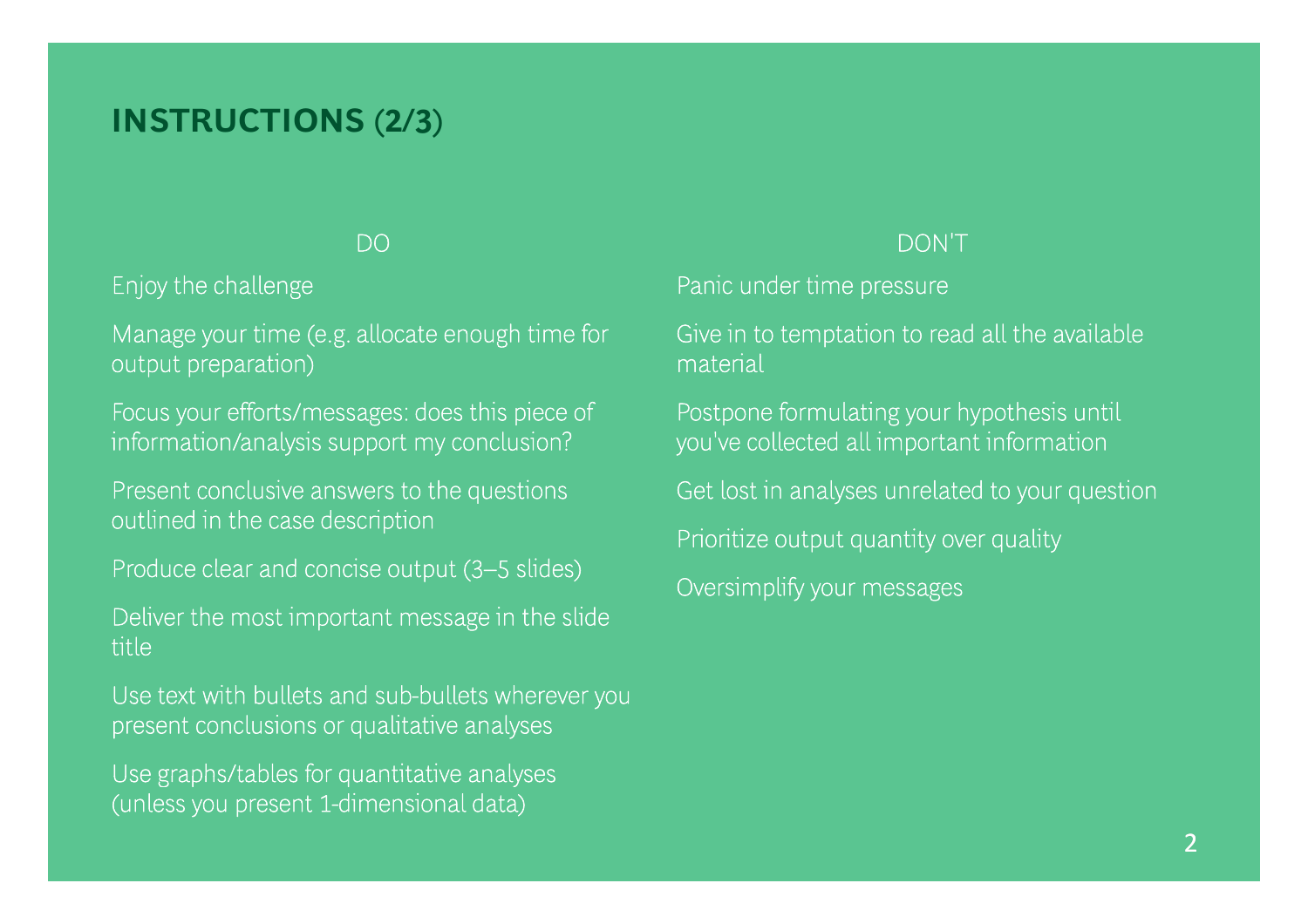## **INSTRUCTIONS (3/3)**

This booklet contains an example to help you prepare for the written case. Like the real test, you should complete it in no more than 2 hours. You can use a basic calculator but no other calculating tool (e.g. spreadsheets). You can also use any other material you need (scratch paper, colored pencils, etc.). During the real test, you will not be able to write on the documents.

Use a landscape format to create your slides on blank paper: do not over invest in aesthetic, though the output must be clear and easily readable.

The practice test starts on the next page. Once you have completed it, you can check a possible answer at the end of this booklet.

## Good luck!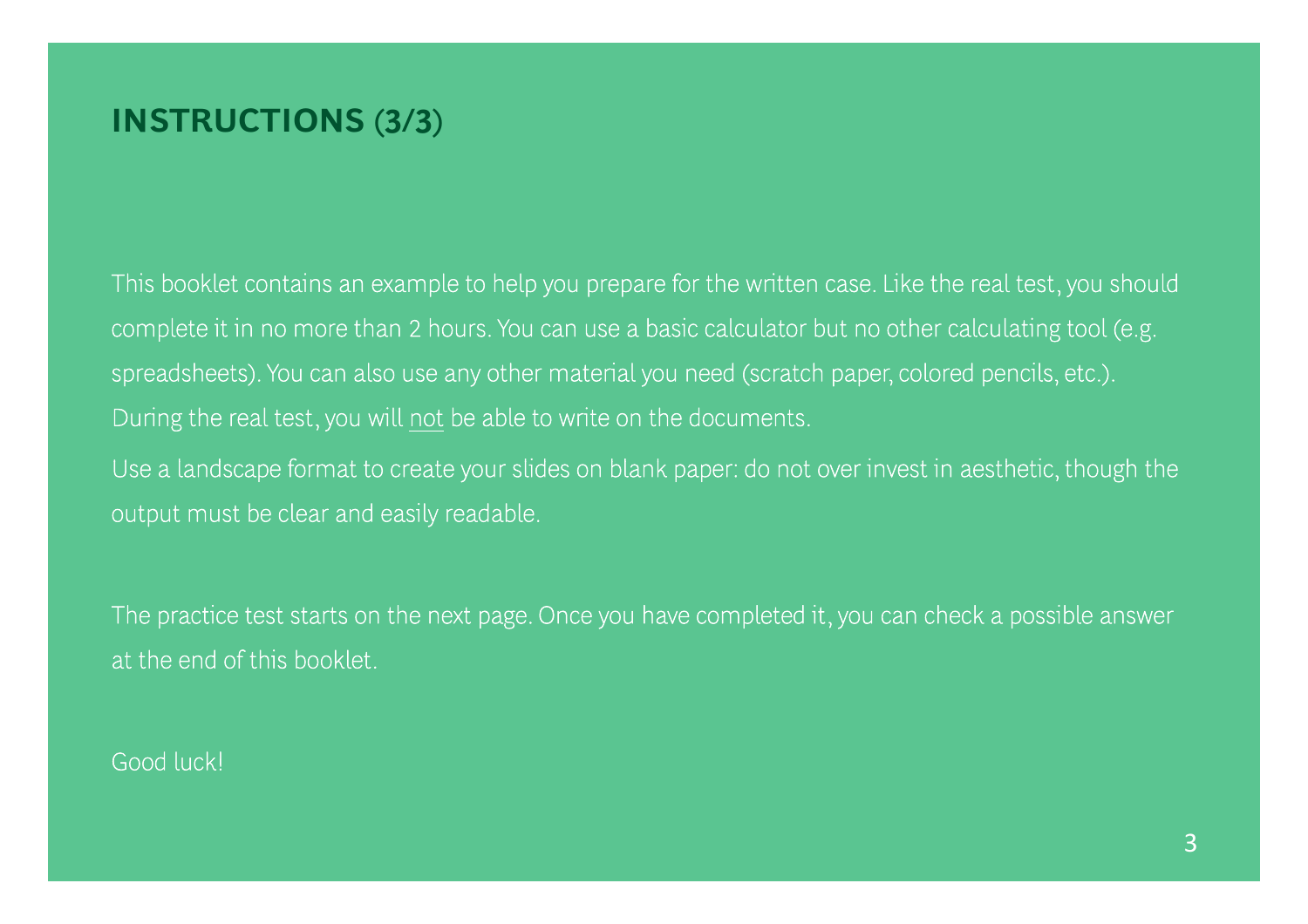# **CHATEAU BOOMERANG CASE**

#### **JOE PARTNER**

**To:** Château Boomerang Project Team **Subject:** Growth Strategy **Date:** 11 July 2003

Hi Team,

We have a meeting in a few days' time with our client, Château Boomerang, an Australian wine producer. We need to start thinking about a few of their concerns ahead of that meeting. During the meeting, you will have 15 minutes to present your conclusions about three main questions. Please prepare a short written presentation (3 to 5 presentation slides) to support your speech. Format is not a problem: you can use text, graphs or tables to your convenience. The issues I would like you to address are:

- I believe the U.S. should be their #1 priority. Is this correct? What makes this country attractive for them?
	- They currently have different options in mind in terms of priority products to enter the U.S. market with. This is a major issue for them because product-marketing decisions require long term planning to take into account the grape-to-bottle lead-time, so please address it as deeply and accurately as possible.
- Which products have the highest chance of being profitable and competitive in the U.S.?
- What are the strengths that make Australian wines competitive in the US market vs. their main competitors?

To get you started, I have collected some documents about the Australian wine industry, the global wine industry, some statistics about selected wine producing nations, and basic wine economics. Try and make the best of what we have, being as fact-based as possible. If you need to make some assumptions, make sure you highlight those so that we can check them thoroughly at a later stage.

Have fun.

Regards,

Joe

THE BOSTON CONSULTING GROUP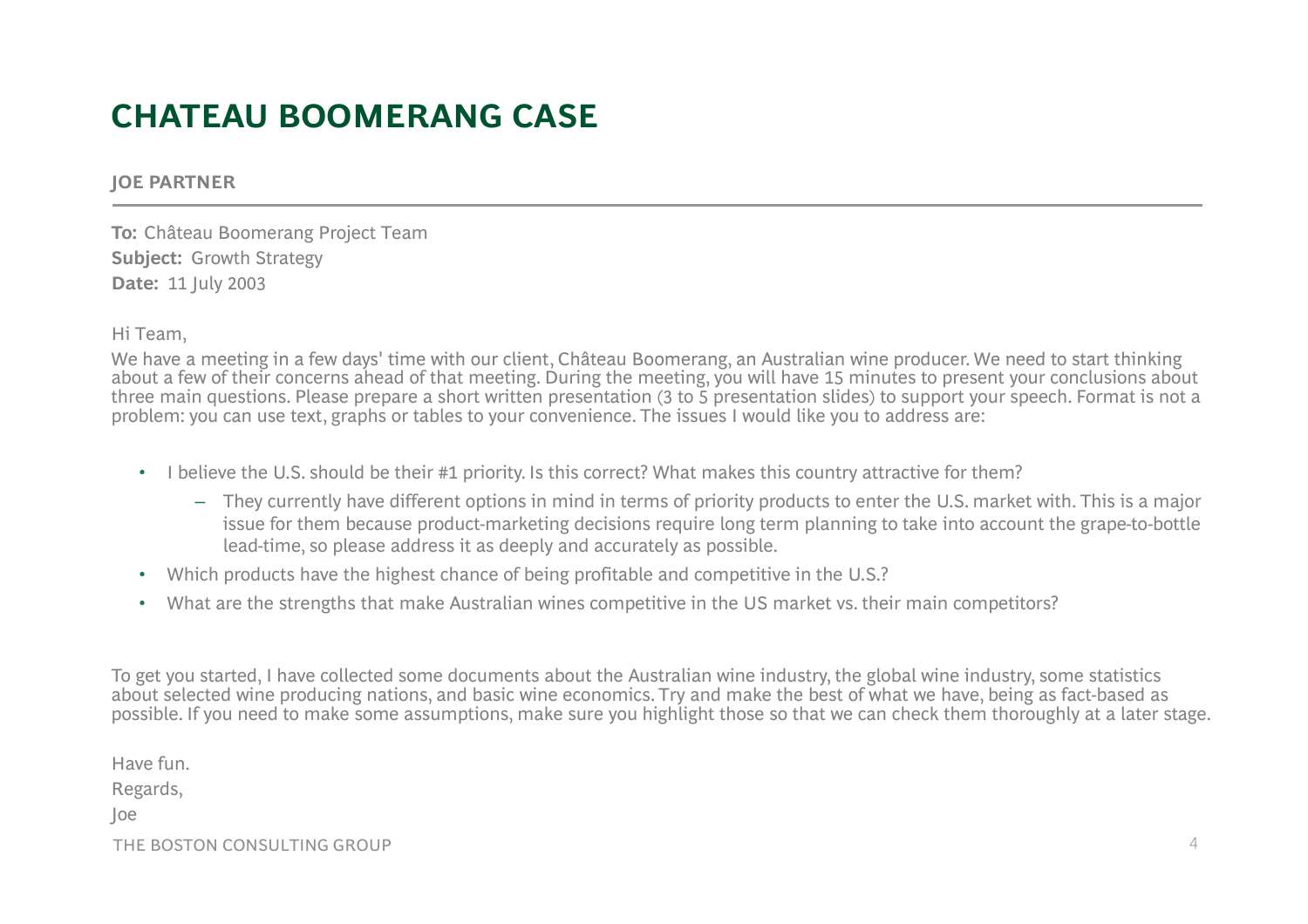Extracts From Industry Reports On The Australian Wine Industry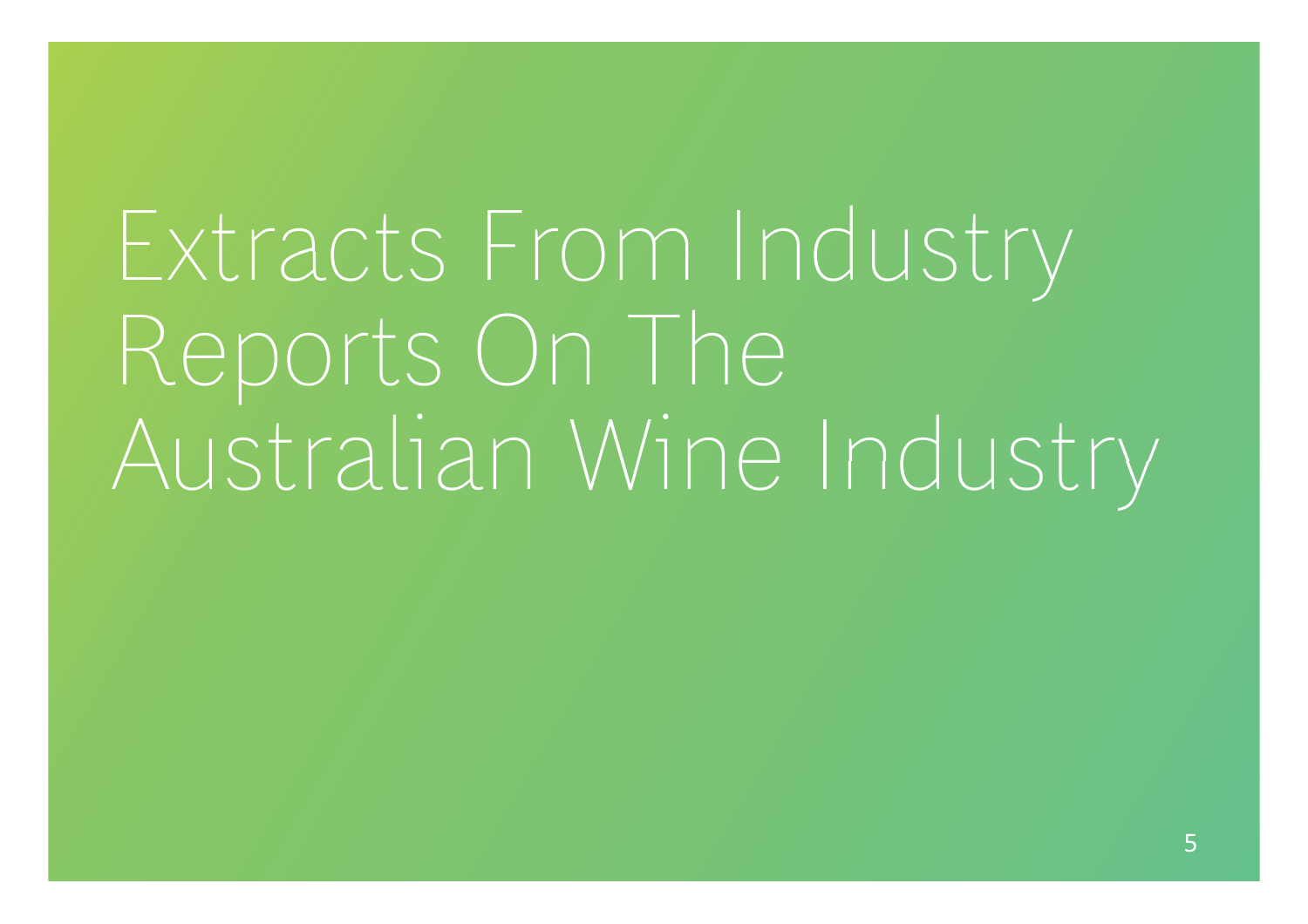# **THE AUSTRALIAN WINE INDUSTRY**

In 2002, domestic wine volumes were flat year on year (yoy) at 385m liters. Bottled wine (39% of all volume) was up 2.7% and softpacks (46%) grew 1.7% year on year. The domestic market is mature and competition remains fierce. While we expect a rebound in 2003, we believe that we are unlikely to see a material lift in domestic volumes going forward.

2002 global export volumes reached 417m liters (A\$2bn) and were up 23% yoy (24% by value). The key drivers were the US and Canada, up 40% and 35% respectively. The UK remains Australia's largest export market (with 48% share) and grew 23% yoy in 2002 (22% by value).

The US continues to offer significant opportunity for Australia and recent AC Nielsen data confirms that growth remains robust. Australia currently represents 7% of total US wine sales (by value), second only to Italy and is growing well ahead of all of its major competitors.

The UK market also remains strong, with recent AC Nielsen data revealing that Australian wine remains the fastest growing import category, well ahead of France and Italy, its two nearest competitors.

Other European markets also offer opportunity, with Germany and Denmark flagged as two of the key destinations for increased focus.

Retailer consolidation and increased competition is fuelling discounting in the UK. Pricing pressure has also emerged in the US, particularly in the low-end category. While we do not expect the US pricing environment will deteriorate to anywhere near that of the UK given the lack of retailer consolidation, recent company reports suggest that discounting has increased (albeit partly due to the general seasonal activity over Christmas).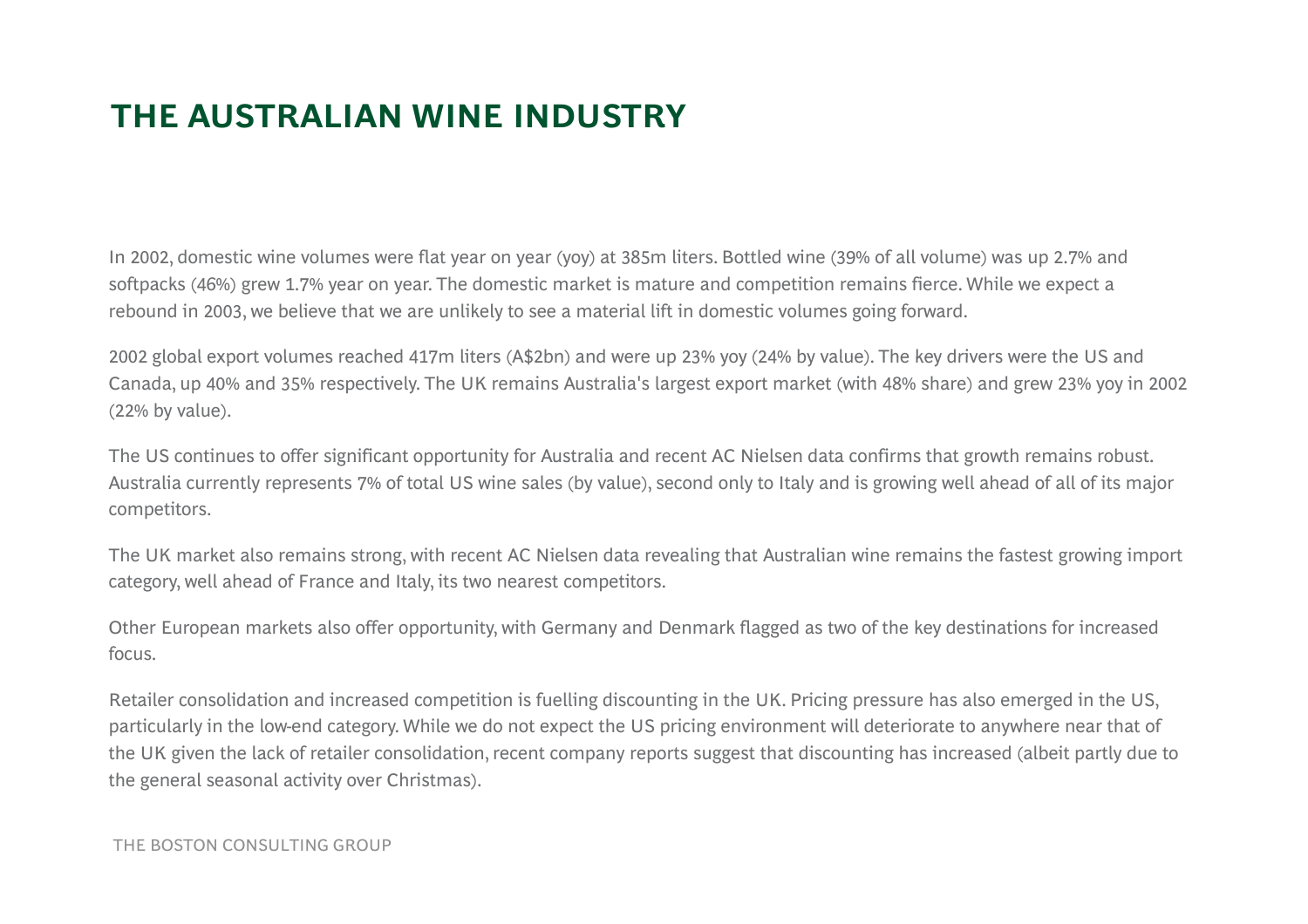## **DOMESTIC SALES OF AUSTRALIAN WINE AUSTRALIAN PER CAPITA CONSUMPTION OF ALCOHOLICBEVERAGE 1980-99**



Australian consumption of alcoholic beverages has declined marginally over the past two decades to around 117 liters per capita, solely due to lower beer consumption.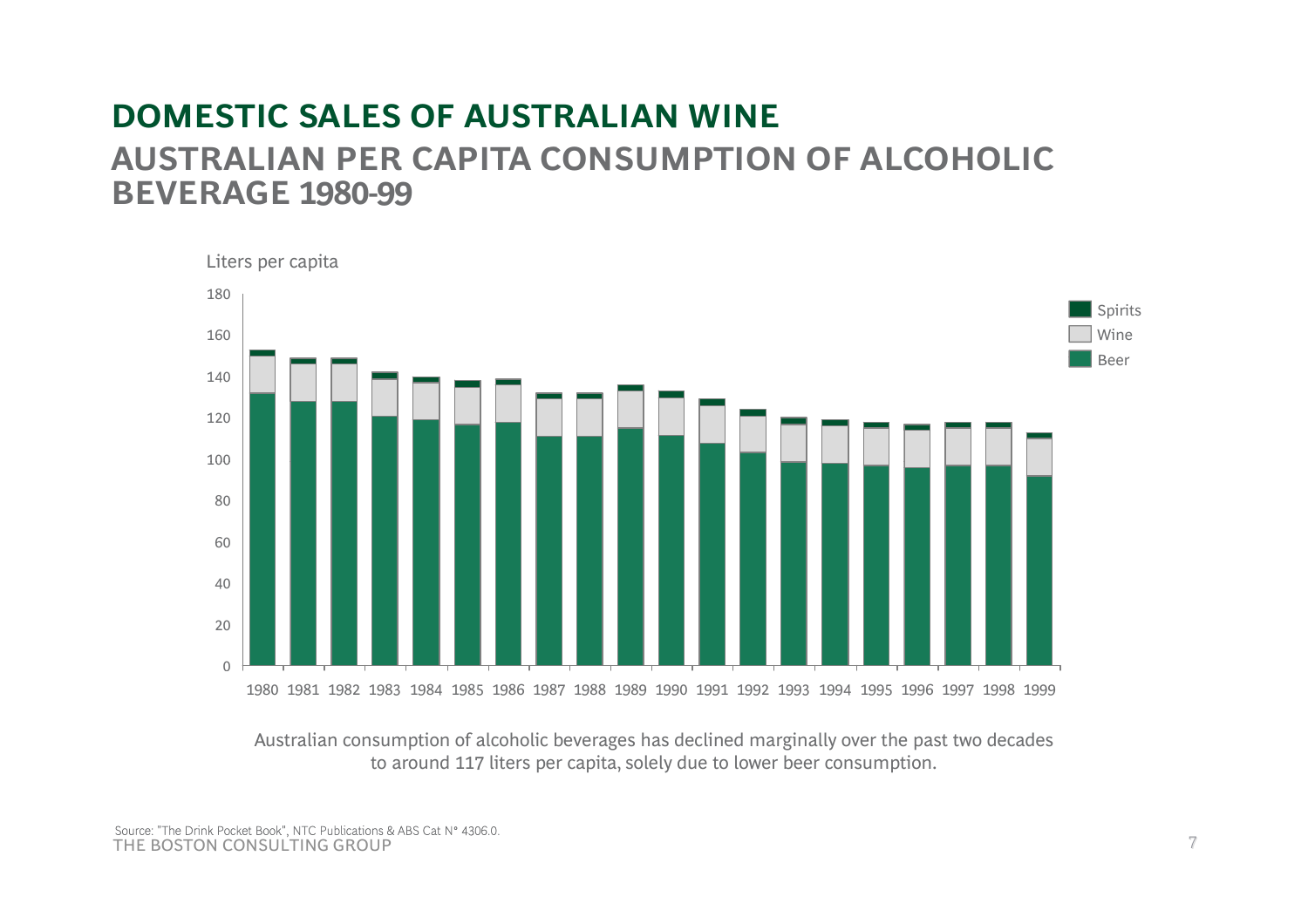## **TOTAL SHIPMENTS OF AUSTRALIAN WINE BY MARKET DESTINATION F85 DESTINATION, -F0E**



The relative maturity of the domestic market has driven producers to pursue export market growth. Export shipments delivered CAGR of 26% p.a. since F85. We expect export shipment growth of 18% p.a. to F05E.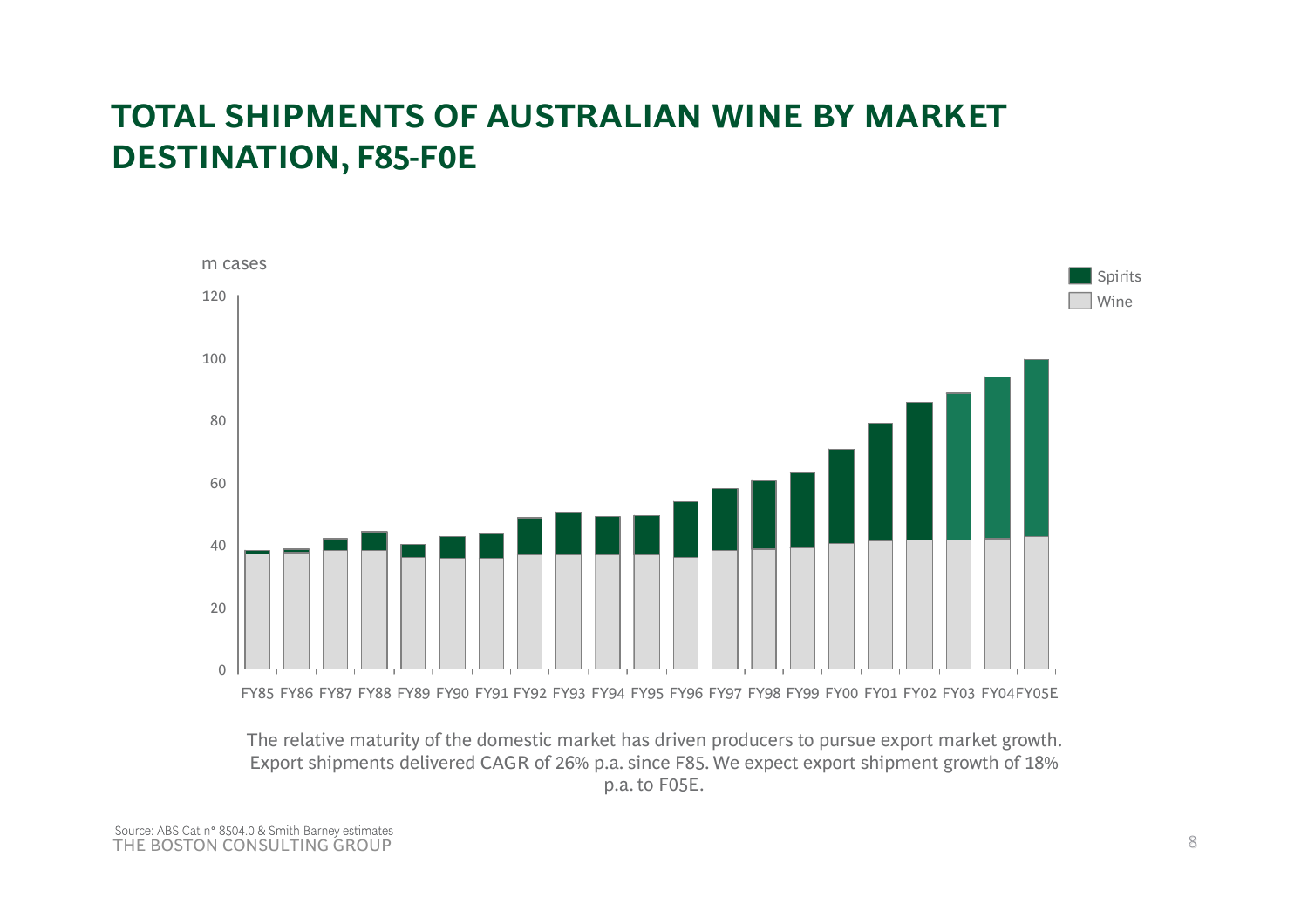# **QUALITY SEGMENTS IN THE WINE INDUSTRY**



This pyramid looks very different when you look at value % rather then volume %.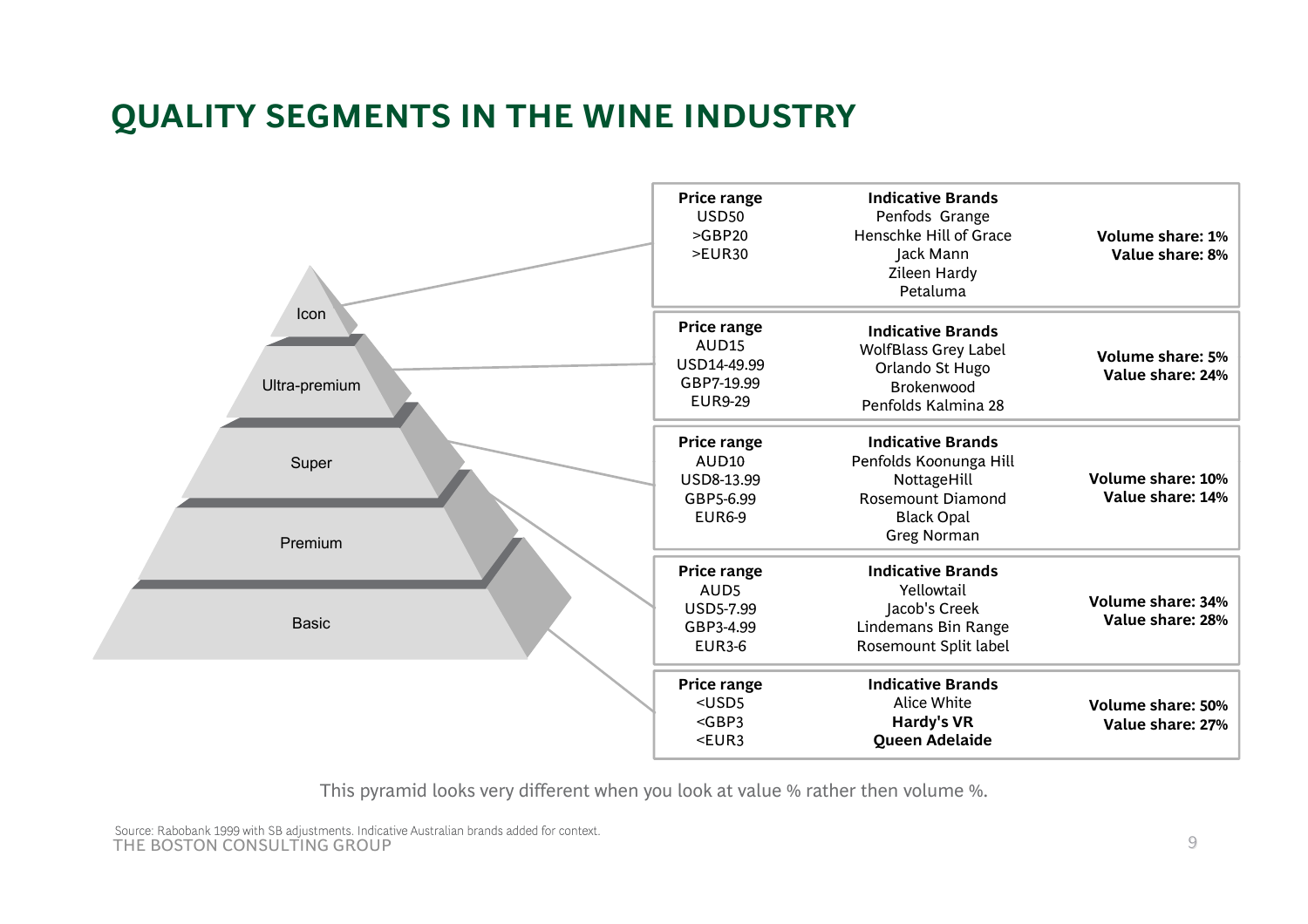## **EXPORTS – THE AUSTRALIAN WINE INDUSTRY GROWTH ENGINE A NUMBER OF FACTORS ARE KEY TO AUSTRALIA'S ONGOING SUCCESS INTERNATIONALLY\***

- 1. Strong brands;
- 2. Clarity of offer;
- 3. Good value for money;
- 4. The quality and style of wines;
- 5. The scale and efficiency of operators;
- 6. The strenght of the industry organisations;
- 7. The environmentally friendly perception of Australia;
- 8. The healthy and trendy perception driving increased premium wine consumption globally; and
- 9. Access to equity and debt capital;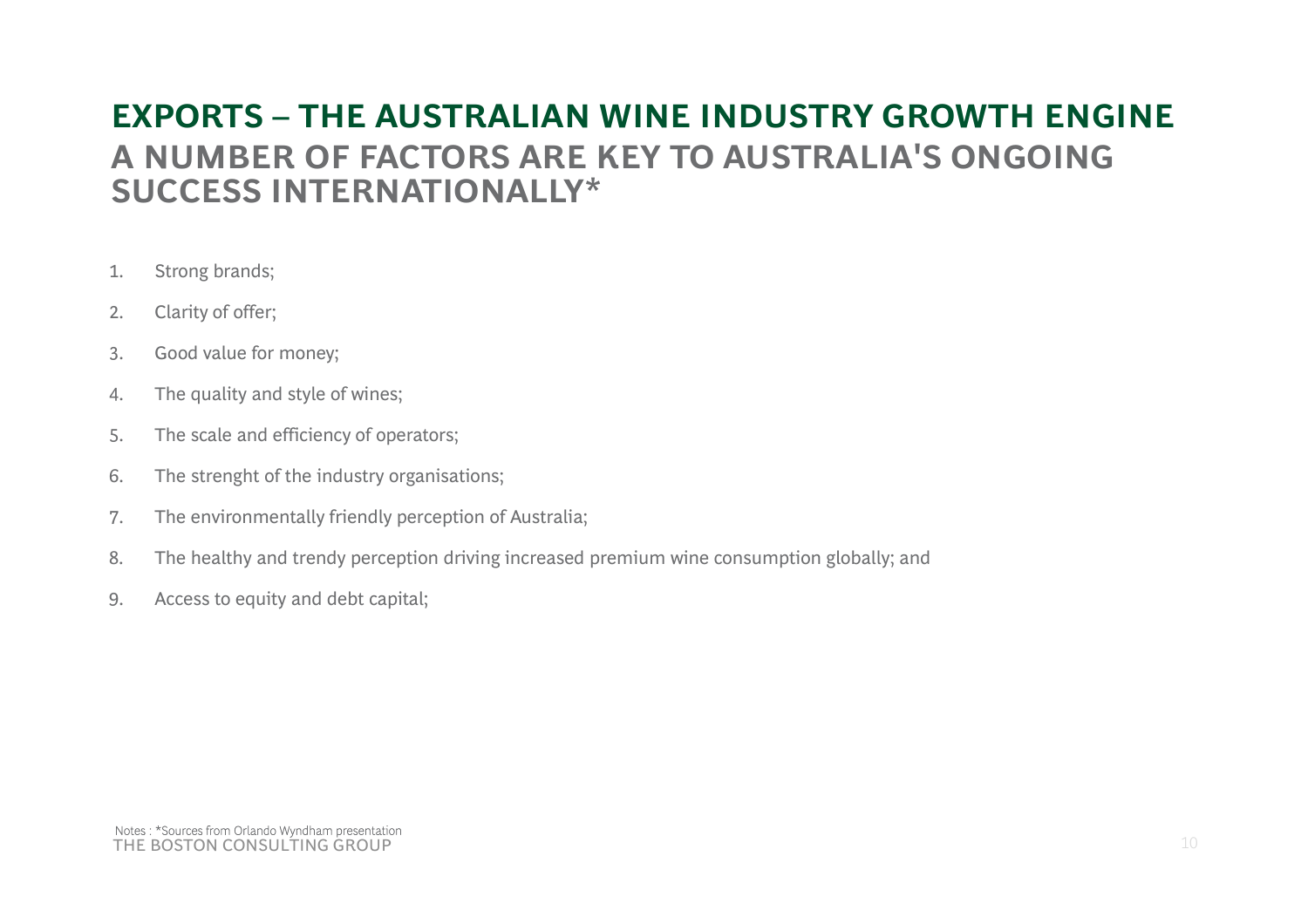# **GROWTH (YOY) IN AUSTRALIAN WINE EXPORT SHIPMENT VOLUME F03 YTD VOLUME,**



Denmark has the strongest export growth (albeit off a small base). The US remains the key driver of growth and has overtaken the UK as the largest export destination by value CY02 YTD.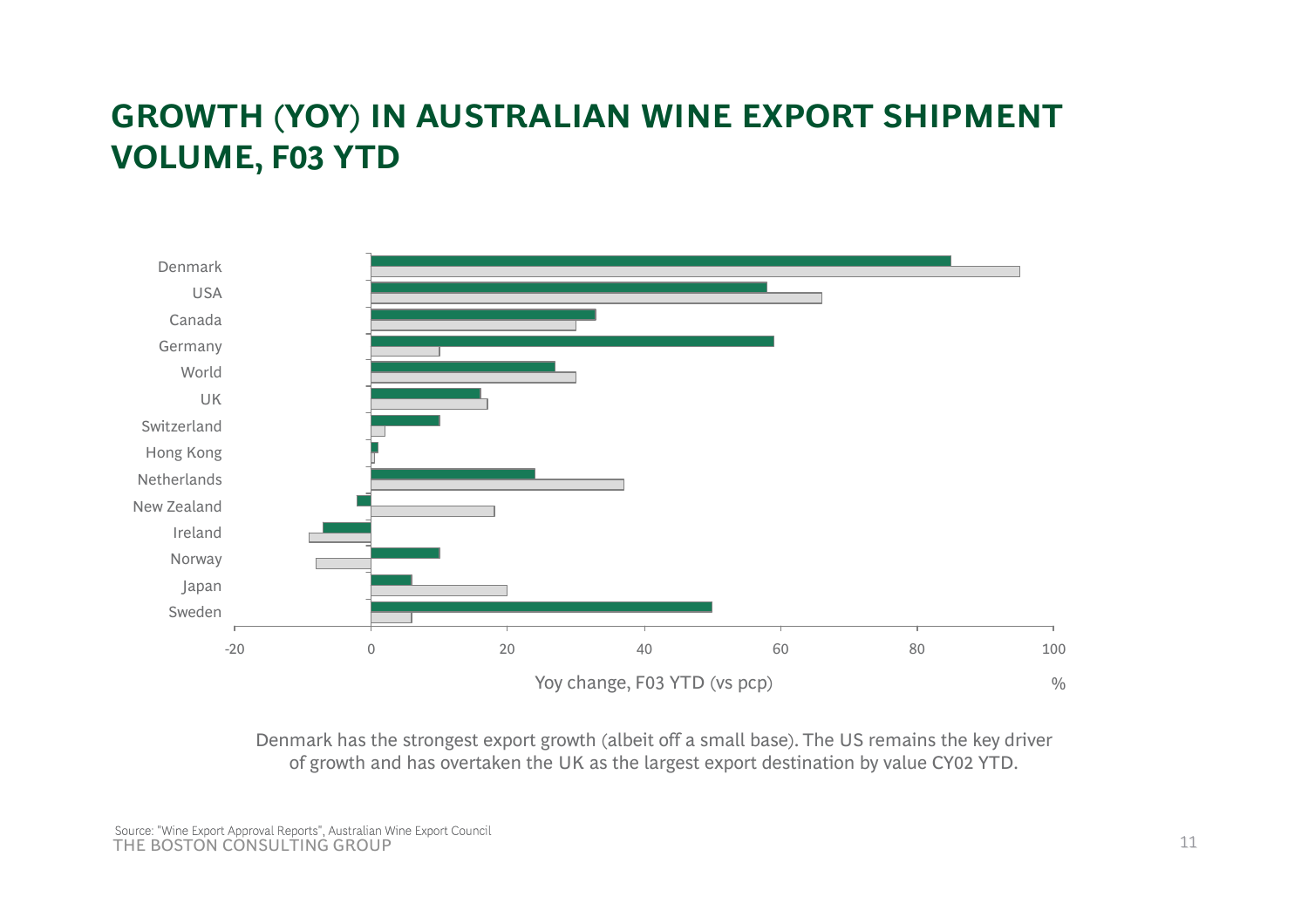## **AVERAGE PRICE PER LITER ACHIEVED, F93-F03E**



The average price per liter has grown at a CAGR of 6.1% p.a. over the last decade. However, this has slowed markedly over the last few years. Average price per liter grew just 0.7% in F02.

THE BOSTON CONSULTING GROUPSource: "Wine Export Approval Reports", Australian Wine Export Council & Smith Barney estimates<br>THE ROSTON CONSULTING GROUP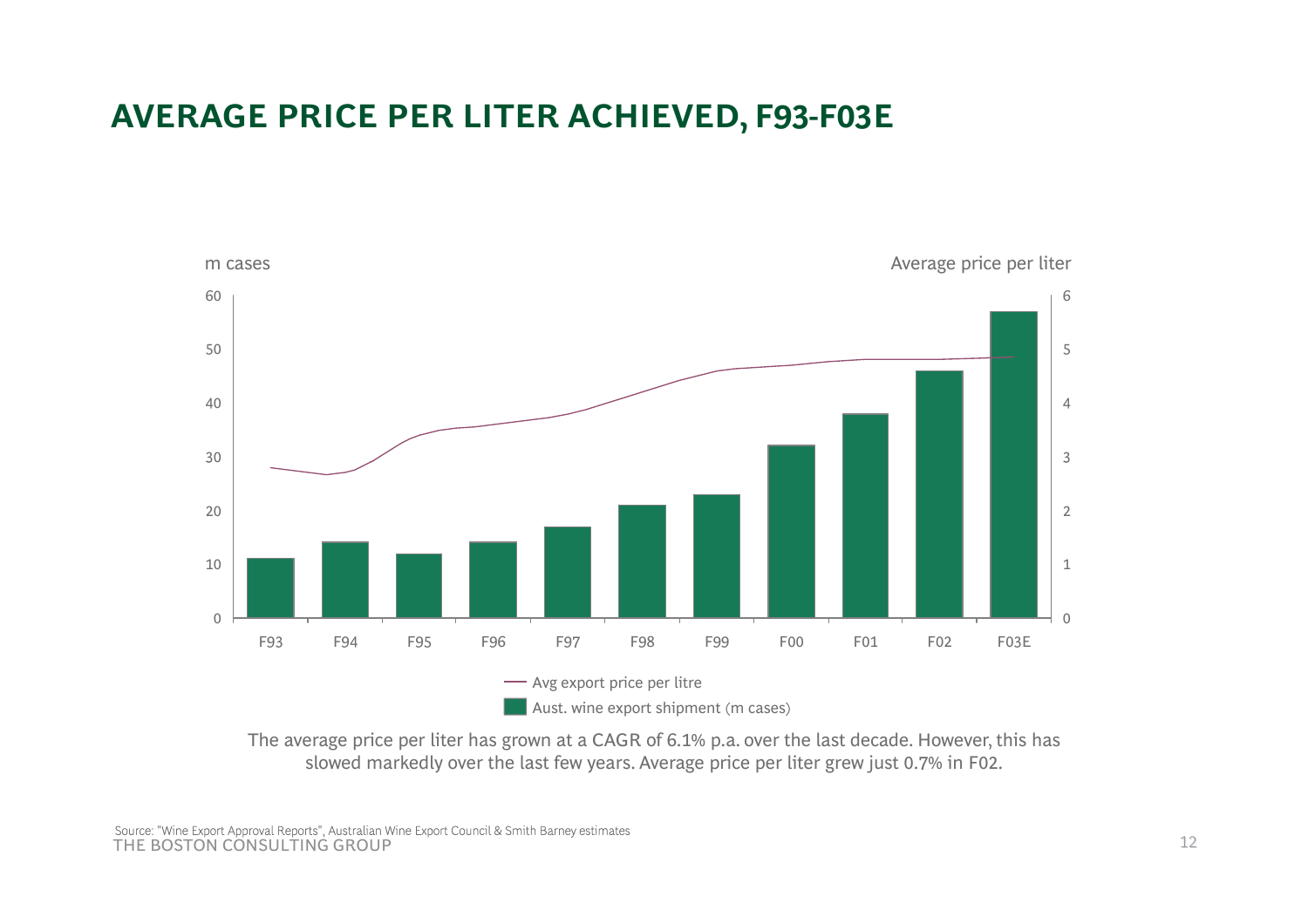## **AVERAGE EXPORT PRICE PER LITRE ACHIEVED, BY KEY MARKET (F93 -F03E)**



The average price per liter has flattened due to a re-entry to lower price points in the UK and US (Yellowtail, Banrock Station, Rothbury Estate).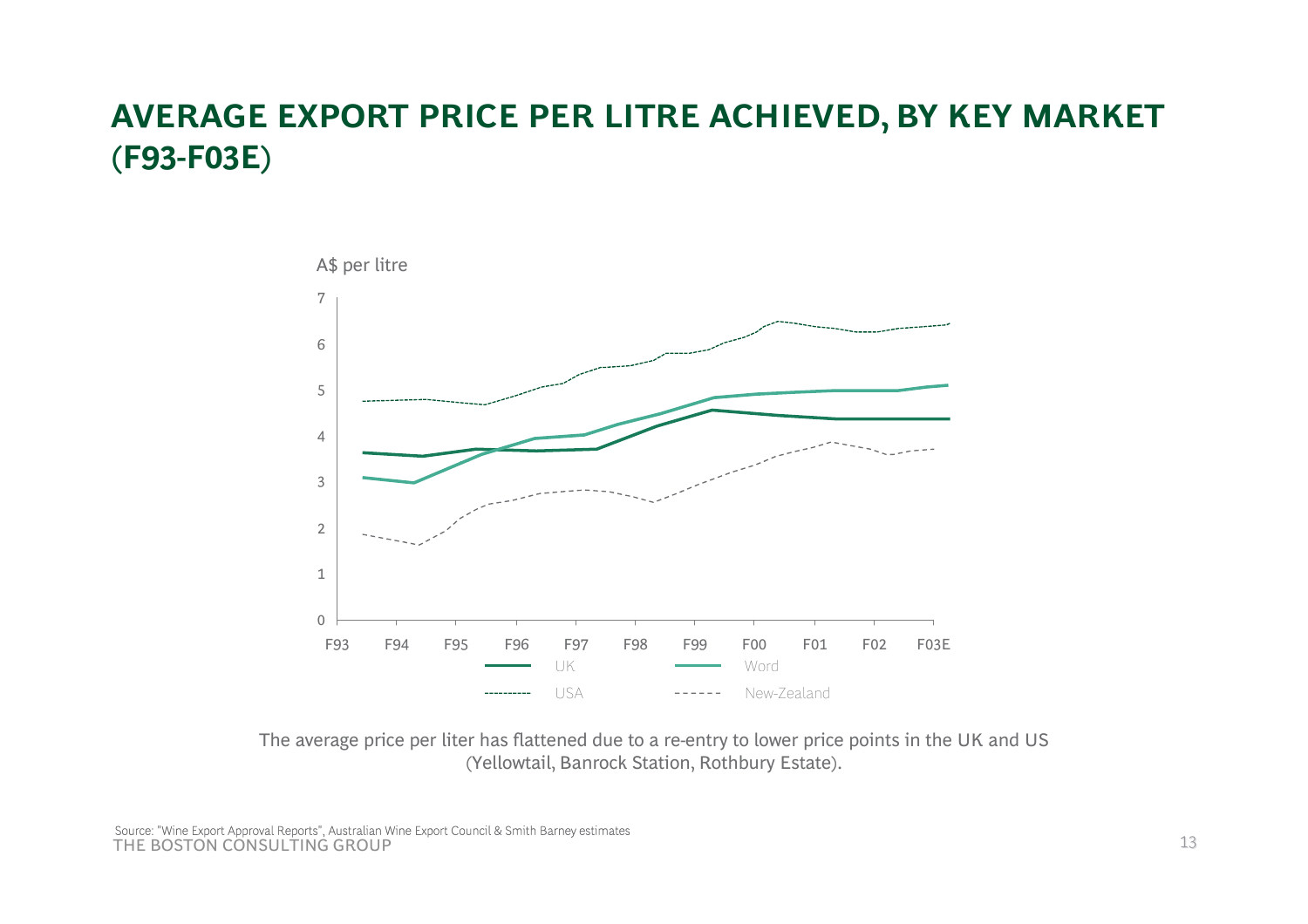## **1992 AUSTRALIAN WINE EXPORTS (VALUE), BY KEY MARKET**



The UK has always been the dominant market for Australian wine, but its significance grew throughout the 1990s.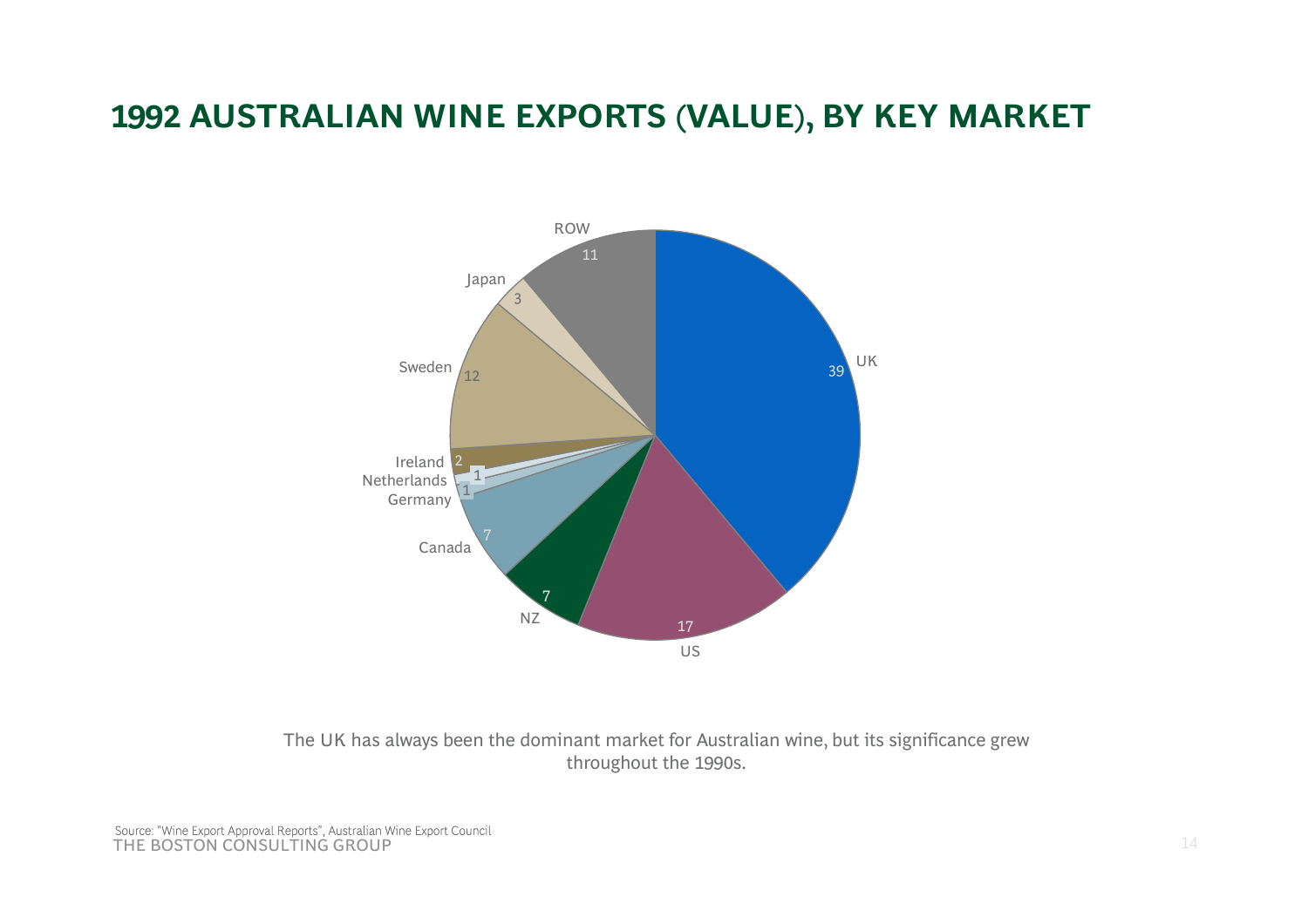## **2002 AUSTRALIAN WINE EXPORTS (VALUE), BY KEY MARKET**



The UK market remains the largest export destination with 43% share. The US is a clear #2 and made significant inroads at the expense of the UK.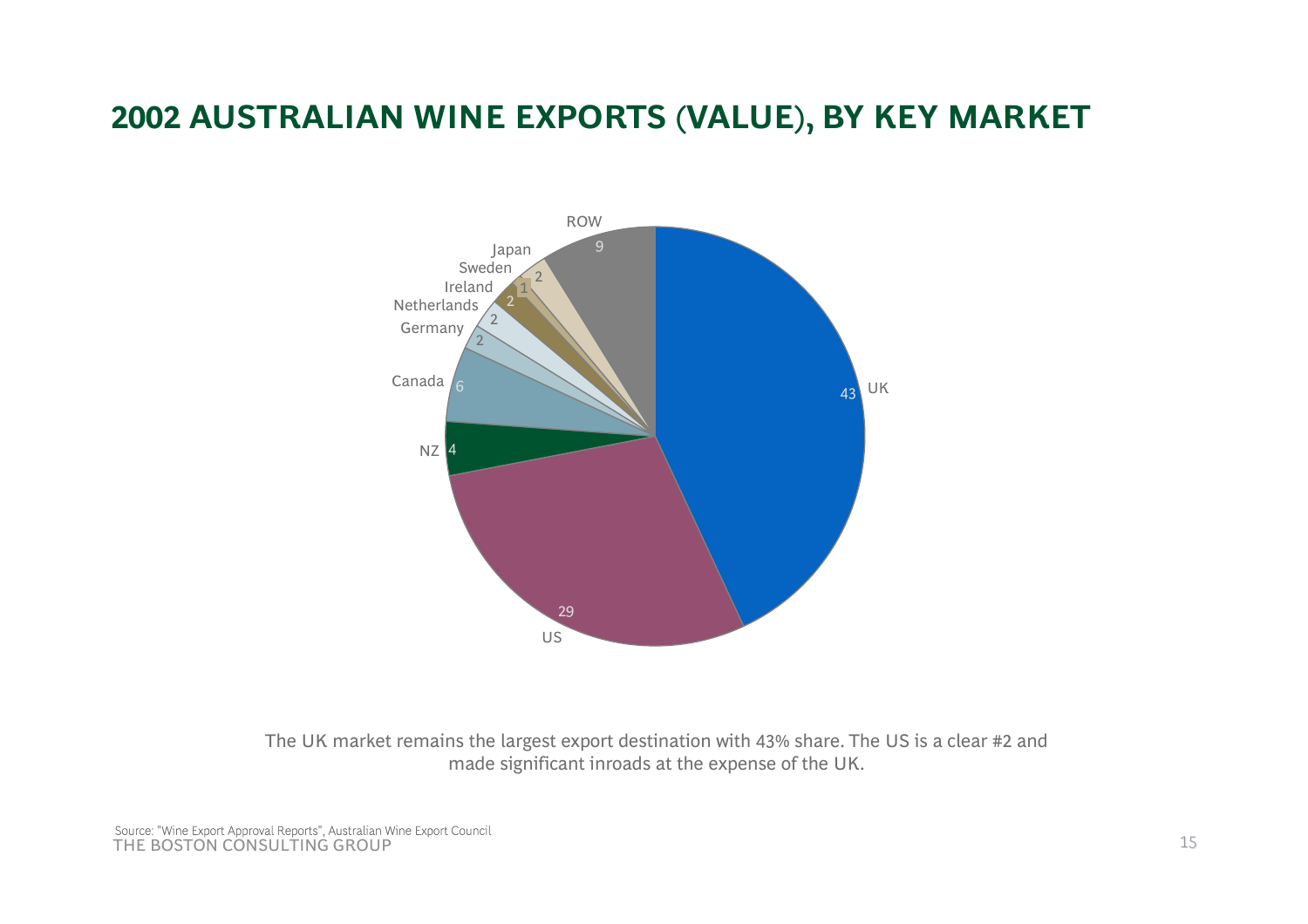## **2005E AUSTRALIAN WINE EXPORTS (VALUE), BY KEY MARKET**



The US is expected to overtake the UK in F03E and have a dominant 41% share of Oz exports in F05E.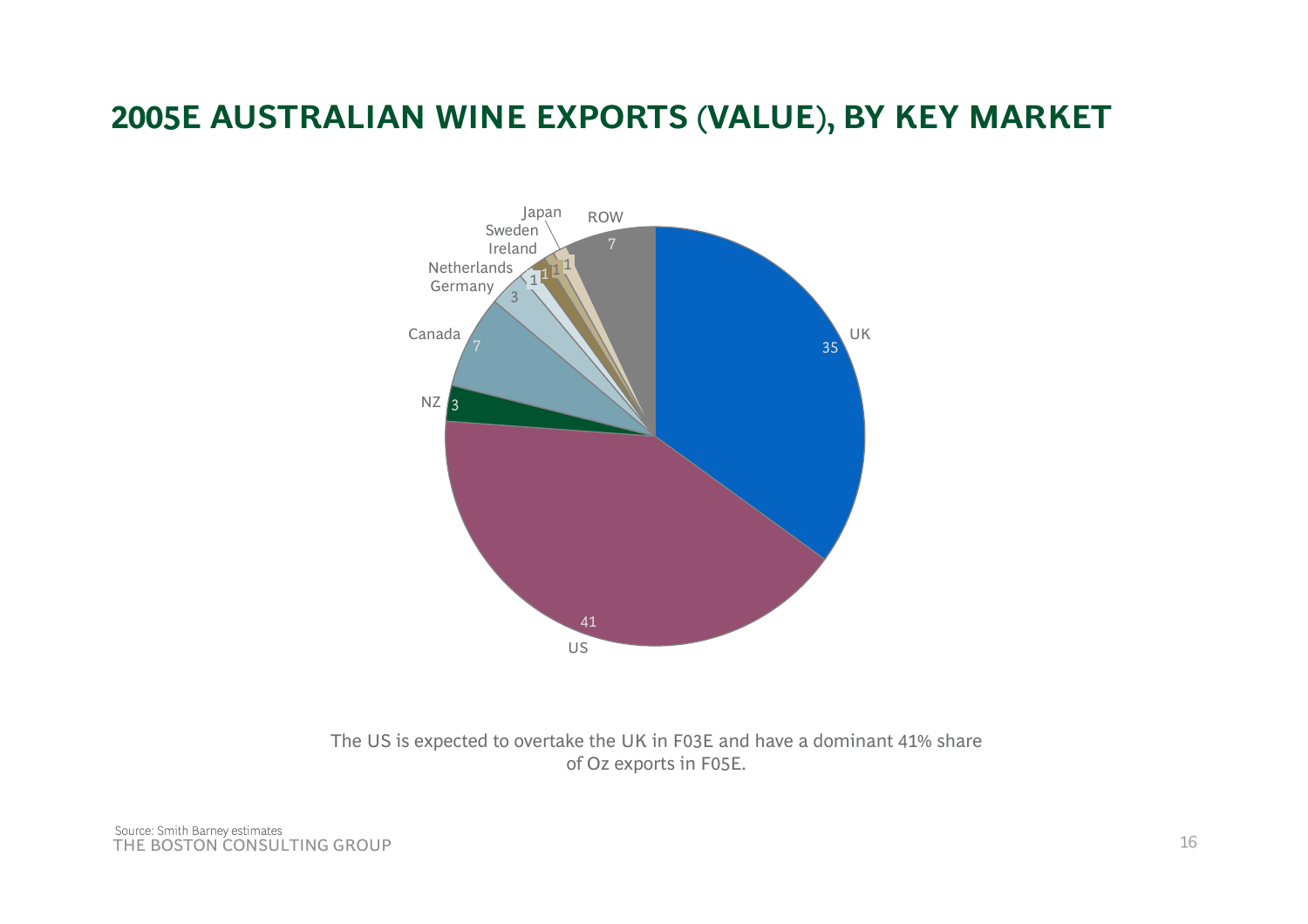## **WINE PRODUCTION, EXPORTS AND CONSUMPTION (SELECTED COUNTRIES) 2002E COUNTRIES),**  Exports

|                    | Wine<br>production<br>(mL) | Wine<br>production<br>(cases) | Share of<br>world<br>production<br>(%) | Wine<br>exports<br>(mL) | EXPORTS<br>as a propor-<br>tion of<br>production<br>(%) | Wine<br>consump-<br>tion<br>(mL) | Per capita<br>consump-<br>tion<br>$(\mathsf{L})$ |
|--------------------|----------------------------|-------------------------------|----------------------------------------|-------------------------|---------------------------------------------------------|----------------------------------|--------------------------------------------------|
| Italy              | 6,163                      | 685                           | 20                                     | 2,308                   | 37                                                      | 3,311                            | 54.2                                             |
| France             | 5,742                      | 638                           | 18                                     | 1,781                   | 31                                                      | 3,767                            | 58.7                                             |
| Spain              | 3,783                      | 420                           | $12\,$                                 | 1,081                   | 29                                                      | 1,592                            | 39.5                                             |
| <b>USA</b>         | 2,239                      | 249                           | $\boldsymbol{7}$                       | 301                     | 13                                                      | 2,124                            | 10.8                                             |
| Argentina          | 1,380                      | 153                           |                                        | 96                      | $\overline{7}$                                          | 1,354                            | 38.4                                             |
| Germany            | 845                        | 94                            | $\mathfrak{Z}$                         | 226                     | 27                                                      | 2,013                            | 23.9                                             |
| South Africa       | 812                        | 90                            | $\mathfrak{Z}$                         | 165                     | 20                                                      | 415                              | 8.6                                              |
| Australia          | 1,205                      | 134                           | $\overline{4}$                         | 471                     | 39                                                      | 364                              | 19.8                                             |
| Chile              | 709                        | 79                            | $\overline{2}$                         | 342                     | 48                                                      | 303                              | 18.2                                             |
| Other              | 8,201                      | 911                           | 26                                     | 1,117                   | $14\,$                                                  | 7,233                            |                                                  |
| <b>World total</b> | 31,078                     | 3,453                         | 100                                    | 7,888                   | 25                                                      | 22,476                           |                                                  |

Australia represents just 4% of worldwide wine production.

Australia exports more than it consumes domestically, however, the current oversupply masks it.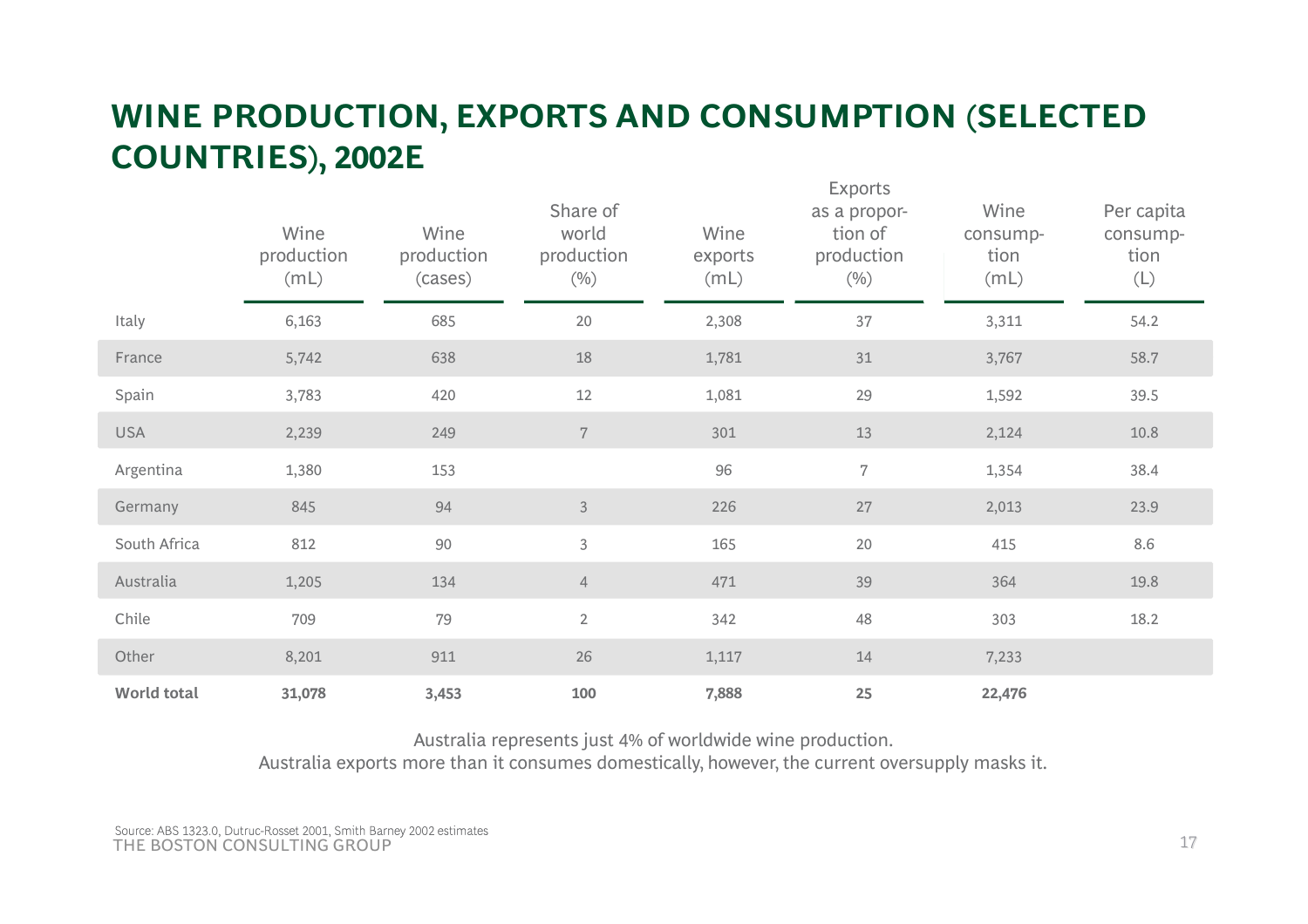# **WINE PRODUCTION PROCESS – SUMMARY**

The process of turning wine grapes (as distinct from table grapes) into wine is winemaking or oenology; viticulture refers to grape production—supplying the raw material.

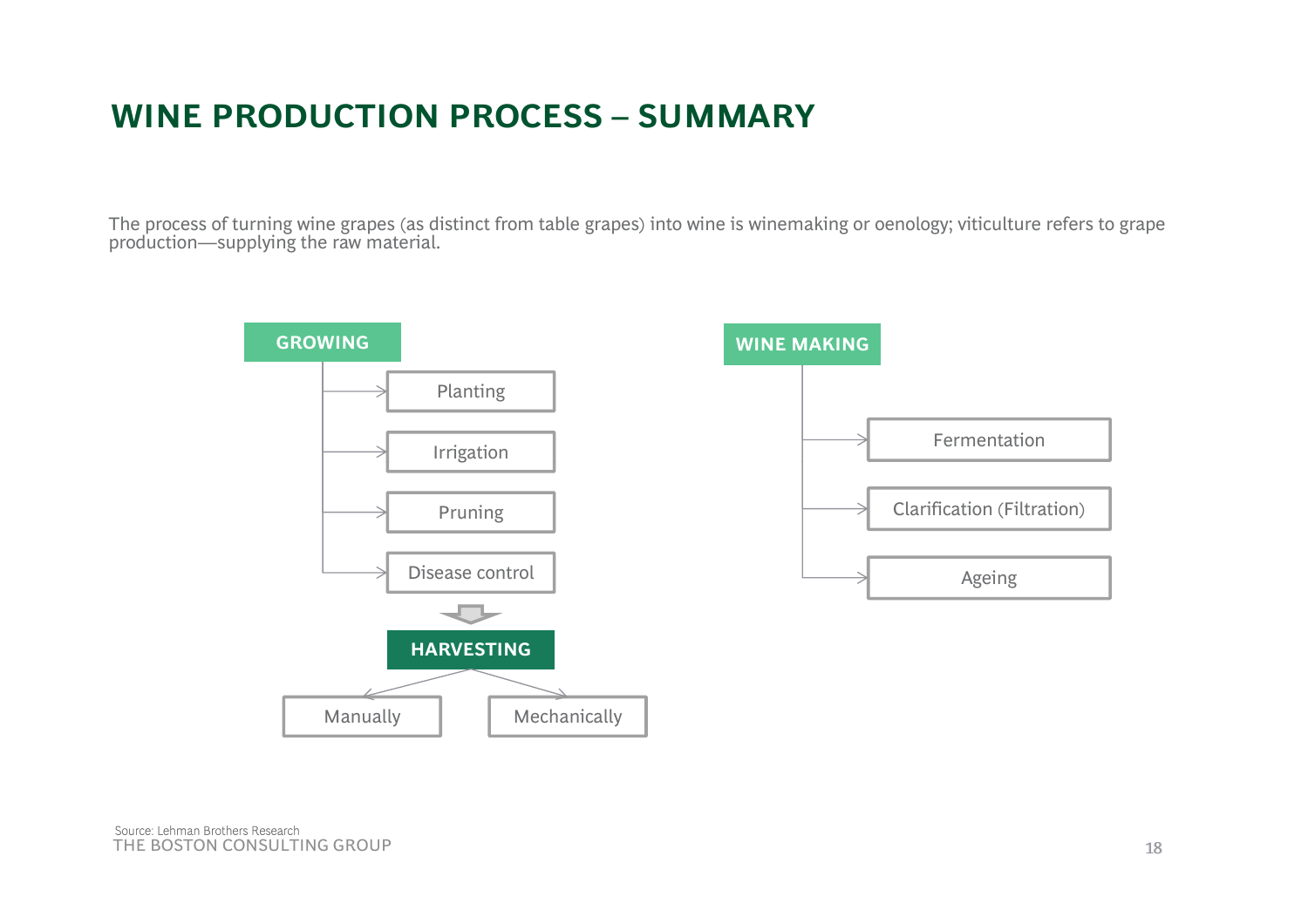# **HARVEST SIZE, PLANTINGS AND YIELD**

Data for global wine production in relation to plantings are shown in the tables below.

Globally, the picture is reasonably stable. Chile and Australia both increased production yield per planted area. Their crude production yields rose by 60.0% and 27.8% respectively during 1993-99.

Argentina is the only country with a sharp drop in production in relation to planted area, which reflects the drop in overall production.

Plantings are useful as an indicator of forward production. The planted area increased by 13.7% in fiscal 2000 compared with a 24.6% increase the previous year.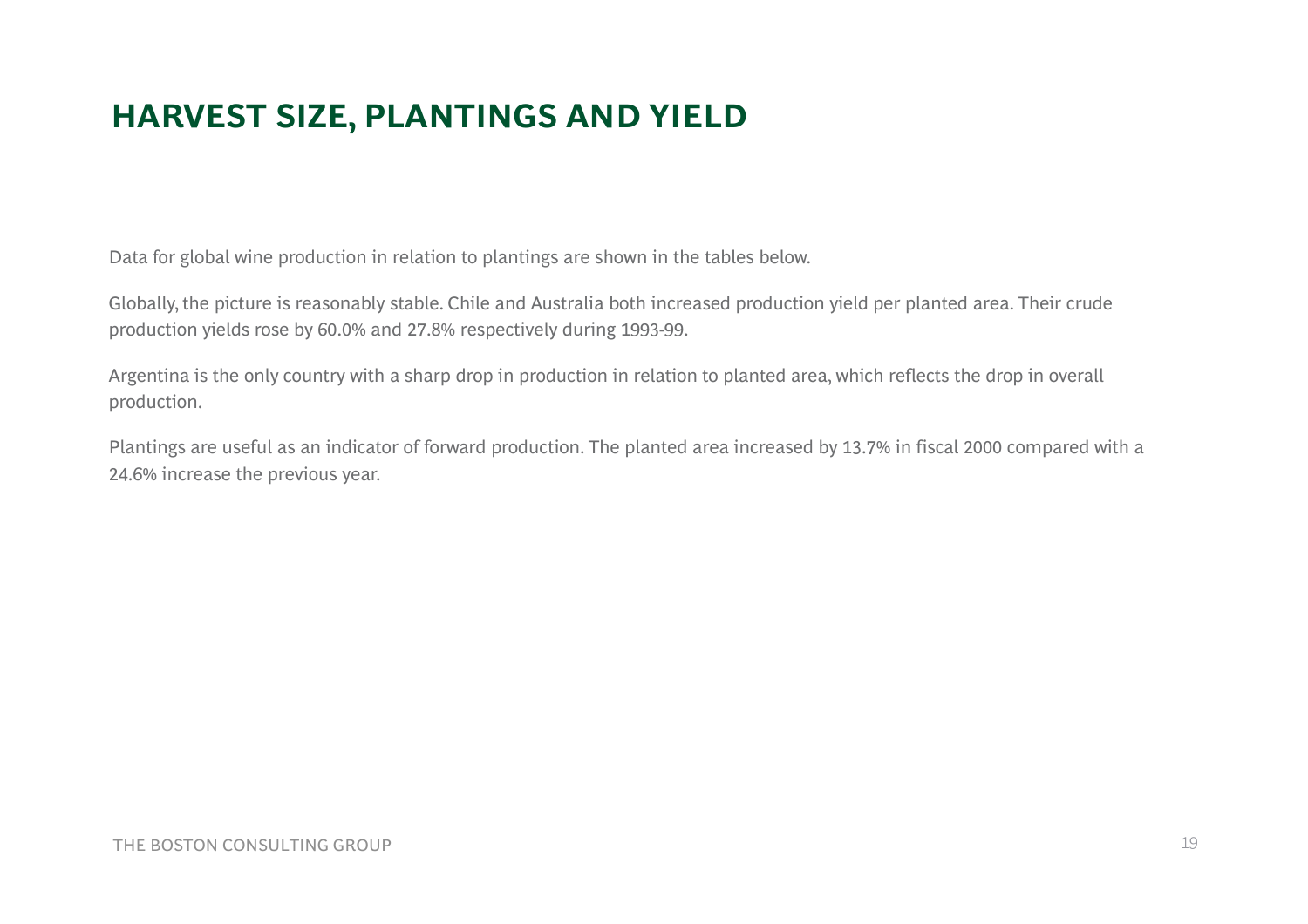## **WINE PRODUCTION BY COUNTRY**

| <b>Countries</b>       | 1986   | 1987   | 1988   | 1989   | 1990   | 1991   | 1992   | 1993   | 1994   | 1995   | 1996   | 1997   | 1998   | 1999   | <b>Market</b><br><b>Share</b> | Cumulative<br><b>Market Share</b> | 1999<br>Rank    | 10yr<br><b>CAGR</b> |
|------------------------|--------|--------|--------|--------|--------|--------|--------|--------|--------|--------|--------|--------|--------|--------|-------------------------------|-----------------------------------|-----------------|---------------------|
| Italy                  | 7.696  | 7.597  | 6.101  | 6.033  | 5.487  | 5.979  | 6.869  | 6.230  | 5.925  | 5.620  | 5.854  | 5.056  | 5.419  | 5.400  | 20.9%                         | 20.9%                             | $\mathbf{1}$    | $-1.1%$             |
| France                 | 7.322  | 6.944  | 5.753  | 6.100  | 6.553  | 4.269  | 6.540  | 5.329  | 5.445  | 5.561  | 5.705  | 5.356  | 5.267  | 5.229  | 20.2%                         | 41.1%                             | $\overline{2}$  | $-1.5%$             |
| Spain                  | 3.587  | 3.828  | 2.267  | 2.896  | 3.866  | 3.134  | 3.403  | 2.549  | 2.257  | 1.964  | 3.170  | 3.608  | 3.032  | 2.520  | 9.7%                          | 50.8%                             | $\overline{3}$  | $-1.4%$             |
| <b>USA</b>             | 1.717  | 1.837  | 1.824  | 1.551  | 1.585  | 1.514  | 1.562  | 1.660  | 1.763  | 1.867  | 1.742  | 2.019  | 1.870  | 1.946  | 7.5%                          | 58.3%                             | $\overline{4}$  | $+2.3.%$            |
| Argentina              | 1.857  | 2.455  | 2.063  | 2.032  | 1.404  | 1.450  | 1.435  | 1.447  | 1.546  | 1.644  | 1.368  | 1.350  | 1.267  | 1.251  | 4.8%                          | 63.2%                             | 5               | $-4.7%$             |
| Germany                | 1.006  | 894    | 932    | 1.434  | 949    | 1.017  | 1.338  | 972    | 1.038  | 1.105  | 830    | 850    | 1.080  | 1.035  | 4.0%                          | 67.2%                             | 6               | $-3.2%$             |
| South Africa           | 831    | 700    | 896    | 967    | 899    | 970    | 1.000  | 916    | 941    | 966    | 1.013  | 881    | 816    | 810    | 3.1%                          | 70.3%                             | $7\overline{ }$ | $-1.8%$             |
| Australia              | 402    | 400    | 408    | 458    | 445    | 400    | 459    | 462    | 482    | 503    | 673    | 617    | 742    | 799    | 3.1%                          | 73.4%                             | 8               | $+5.7%$             |
| Chile                  | 330    | 440    | 423    | 390    | 398    | 290    | 317    | 330    | 311    | 291    | 337    | 431    | 548    | 585    | 2.3%                          | 75.6%                             | 9               | $+4.1%$             |
| Romania                | 870    | 870    | 870    | 870    | 590    | 481    | 574    | 410    | 541    | 672    | 766    | 669    | 500    | 499    | 1.9%                          | 77.6%                             | 10              | $-5.4%$             |
| Serbia &<br>Montenegro |        |        |        |        |        |        |        |        |        | 280    | 349    | 403    | 403    | 464    | 1.8%                          | 79.4%                             | 11              | n/a                 |
| Hungary                | 442    | 326    | 471    | 385    | 547    | 461    | 388    | 364    | 346    | 329    | 419    | 447    | 418    | 423    | 1.6%                          | 81.0%                             | 12              | $+0.9%$             |
| <b>Bulgaria</b>        | 326    | 359    | 350    | 289    | 293    | 255    | 197    | 201    | 210    | 220    | 350    | 330    | 330    | 385    | 1.5%                          | 82.5%                             | 13              | $+2.9%$             |
| Greece                 | 478    | 434    | 435    | 453    | 353    | 402    | 405    | 338    | 361    | 384    | 411    | 399    | 383    | 378    | 1.5%                          | 83.9%                             | 14              | $-1.8%$             |
| Portugal               | 806    | 1.112  | 884    | 789    | 1.137  | 983    | 741    | 458    | 592    | 726    | 953    | 612    | 362    | 342    | 1.3%                          | 85.3%                             | 15              | $-8.0%$             |
| China/<br>Taiwan       |        |        |        | 85     | 90     | 300    | 310    | 350    | 375    | 400    | 300    | 320    | 355    | 324    | 1.3%                          | 86.5%                             | 16              | $+14.3$<br>%        |
| <b>Brazil</b>          | 229    | 242    | 250    | 274    | 311    | 306    | 358    | 350    | 331    | 313    | 232    | 296    | 278    | 270    | 1.0%                          | 87.6%                             | 17              | $-0.1%$             |
| Poland                 | 257    | 261    | 256    | 256    | 250    | 250    | 250    | 250    | 250    | 250    | 266    | 260    | 260    | 254    | 1.0%                          | 87.6%                             | 18              | $-0.1%$             |
| Croatia                |        |        |        |        |        |        |        |        | ÷.     | 179    | 196    | 226    | 228    | 251    | 1.0%                          | 89.5%                             | 19              | n/a                 |
| Austria                | 223    | 223    | 350    | 258    | 317    | 309    | 259    | 187    | 205    | 223    | 211    | 180    | 270    | 249    | 1.0%                          | 90.5%                             | 20              | $-0.4%$             |
| <b>Total World</b>     | 33.500 | 32.500 | 27.790 | 28.510 | 28.290 | 25.850 | 29.350 | 25.930 | 25.439 | 25.611 | 27.053 | 26.146 | 25.878 | 25.200 |                               |                                   |                 | $-1.2%$             |

THE BOSTON CONSULTING GROUPSource: World Drink Trends 2000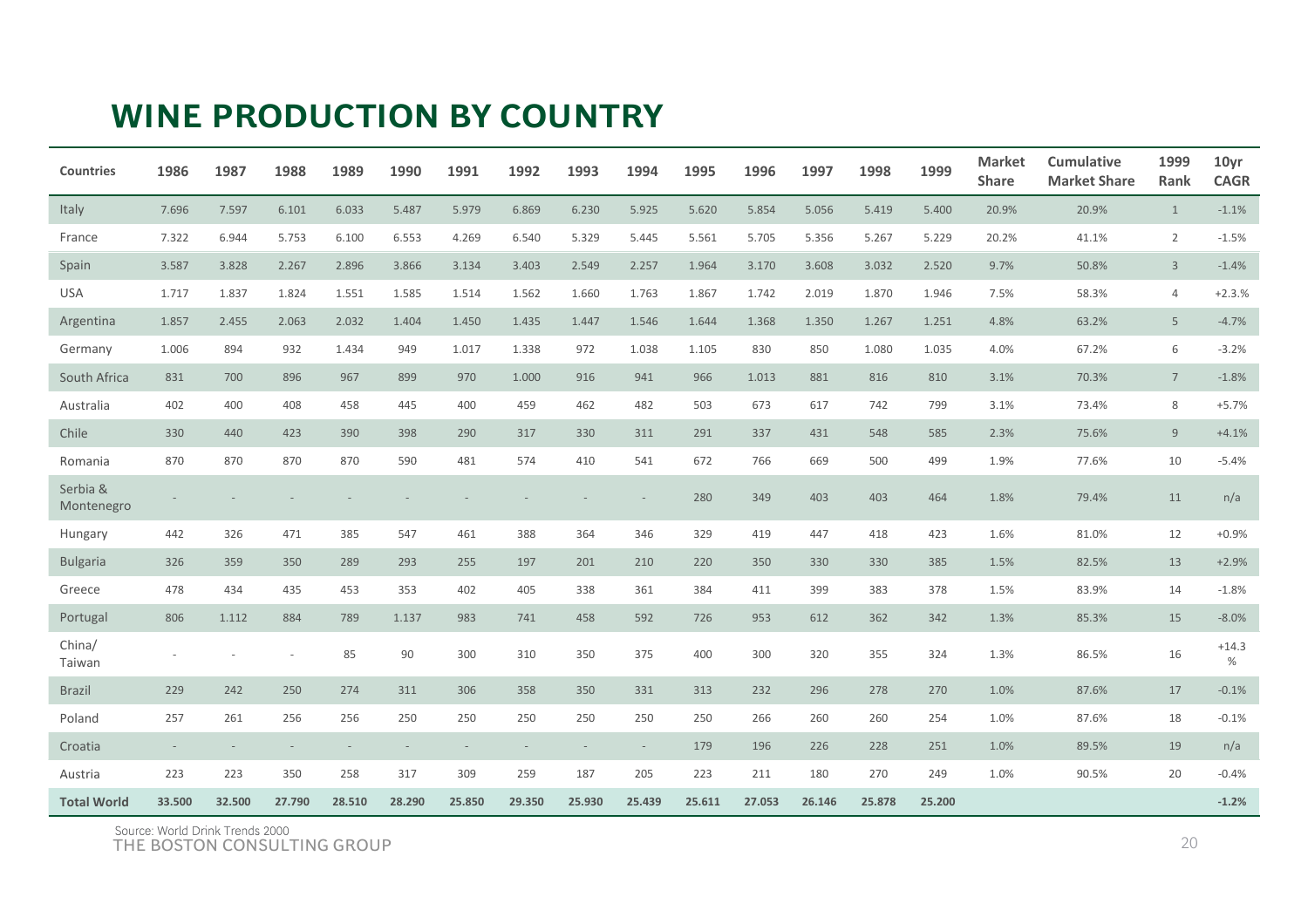## **WINE CONSUMPTION BY COUNTRY**

| <b>Countries</b>                        | 1986   | 1987   | 1988   | 1989   | 1990   | 1991   | 1992   | 1993   | 1994   | 1995   | 1996   | 1997   | 1998   | 1999   | <b>Market</b><br><b>Share</b> | <b>Cumulative</b><br><b>Market Share</b> | 1999<br><b>Rank</b> | 10yr<br><b>CAGR</b> |
|-----------------------------------------|--------|--------|--------|--------|--------|--------|--------|--------|--------|--------|--------|--------|--------|--------|-------------------------------|------------------------------------------|---------------------|---------------------|
| France                                  | 4.244  | 4.192  | 4.170  | 4.181  | 4.125  | 3.823  | 3.701  | 3.661  | 3.619  | 3.663  | 3.502  | 3.516  | 3.419  | 3.380  | 13.4%                         | 13.4%                                    | $\mathbf{1}$        | $-2.1%$             |
| Italy                                   | 3.911  | 3.740  | 3.611  | 3.544  | 3.546  | 3.491  | 3.468  | 3.446  | 3.306  | 3.300  | 3.116  | 3.077  | 2.963  | 2.968  | 11.8%                         | 25.2%                                    | $\overline{2}$      | $-1.8%$             |
| <b>USA</b>                              | 2.214  | 2.198  | 2.078  | 1.976  | 1.940  | 1.768  | 1.803  | 1.703  | 1.741  | 1.778  | 1.909  | 1.978  | 2.008  | 2.089  | 8.3%                          | 33.5%                                    | $\overline{3}$      | $+0.6%$             |
| Germany                                 | 1.810  | 2.005  | 2.023  | 2.069  | 2.071  | 1.936  | 1.934  | 1.835  | 1.840  | 1.821  | 1.884  | 1.887  | 1.870  | 1.880  | 7.5%                          | 40.9%                                    | $\overline{4}$      | $-1.0%$             |
| Argentina                               | 1.822  | 1.814  | 1.769  | 1.723  | 1.763  | 1.728  | 1.654  | 1.504  | 1.483  | 1.429  | 1.448  | 1.438  | 1.401  | 1.302  | 5.2%                          | 46.1%                                    | 5                   | $-2.8%$             |
| Spain                                   | 1.363  | 1.353  | 1.209  | 1.168  | 1.138  | 1.145  | 1.032  | 1.066  | 1.017  | 976    | 973    | 1.135  | 1.158  | 1.102  | 4.4%                          | 50.5%                                    | 6                   | $-0.6%$             |
| Russia                                  |        |        | $\sim$ | 962    | 891    | 818    | 520    | 519    | 697    | 858    | 841    | 868    | 880    | 1.048  | 4.2%                          | 54.6%                                    | $7\overline{ }$     | $+0.9%$             |
| United<br>Kingdom                       | 591    | 629    | 649    | 668    | 665    | 667    | 679    | 710    | 739    | 750    | 769    | 844    | 853    | 863    | 3.4%                          | 58.1%                                    | 8                   | $+2.6%$             |
| Romania                                 | 639    | 342    | 646    | 391    | 603    | 441    | 565    | 435    | 427    | 574    | 588    | 530    | 567    | 674    | 2.7%                          | 60.7%                                    | 9                   | $+5.6%$             |
| Portugal                                | 709    | 640    | 538    | 527    | 627    | 620    | 606    | 593    | 583    | 576    | 562    | 542    | 531    | 517    | 2.1%                          | 62.8%                                    | 10                  | $-0.2%$             |
| South Africa                            | 315    | 315    | 315    | 330    | 316    | 329    | 329    | 314    | 340    | 355    | 363    | 359    | 367    | 409    | 1.6%                          | 64.4%                                    | 11                  | n/a                 |
| Greece                                  | 236    | 317    | 299    | 300    | 331    | 330    | 325    | 365    | 352    | 362    | 358    | 369    | 382    | 376    | 1.5%                          | 65.9%                                    | 12                  | $+2.3%$             |
| Australia                               | 346    | 340    | 344    | 325    | 316    | 309    | 327    | 323    | 332    | 333    | 335    | 352    | 369    | 366    | 1.5%                          | 67.4%                                    | 13                  | $+1.2%$             |
| Japan                                   | 86     | 99     | 118    | 129    | 135    | 117    | 101    | 121    | 136    | 157    | 189    | 232    | 233    | 316    | 1.3%                          | 68.6%                                    | 14                  | $+9.4%$             |
| <b>Brazil</b>                           | 323    | 206    | 210    | 256    | 260    | 265    | 269    | 273    | 277    | 280    | 300    | 303    | 307    | 312    | 1.2%                          | 69.9%                                    | 15                  | $+2.0%$             |
| Switzerland                             | 316    | 324    | 329    | 329    | 331    | 320    | 316    | 319    | 310    | 307    | 306    | 308    | 307    | 312    | 1.2%                          | 71.1%                                    | 16                  | $-0.6%$             |
| Hungary                                 | 249    | 231    | 220    | 237    | 287    | 299    | 307    | 324    | 299    | 272    | 308    | 294    | 293    | 301    | 1.2%                          | 72.3%                                    | 17                  | $+2.4%$             |
| Netherlands                             | 217    | 214    | 218    | 221    | 217    | 231    | 242    | 232    | 241    | 256    | 266    | 273    | 289    | 294    | 1.2%                          | 73.4%                                    | 18                  | $+2.9%$             |
| Canada                                  | 258    | 255    | 266    | 259    | 248    | 238    | 235    | 233    | 232    | 238    | 246    | 258    | 268    | 271    | 1.1%                          | 74.5%                                    | 19                  | n/a                 |
| Belgium                                 | 214    | 227    | 230    | 229    | 249    | 240    | 250    | 259    | 243    | 254    | 254    | 255    | 255    | 255    | 1.0%                          | 75.5%                                    | 20                  | $+1.1%$             |
| <b>Total Top 37</b><br><b>Countries</b> | 21.686 | 21.758 | 21.257 | 21.766 | 22.038 | 21.102 | 20.854 | 20.630 | 20.531 | 20.878 | 20.772 | 21.045 | 21.038 | 21.336 |                               |                                          |                     | $-0.2%$             |

Note : Consumption and production totals do not always agree due to fluctuation in stock levels and due to the inclusion of bulk exports for other applications—fortified wines—in the output , umbers. We have based market share on world production of 25.2 billion liters. Source: World Drink Trends 2000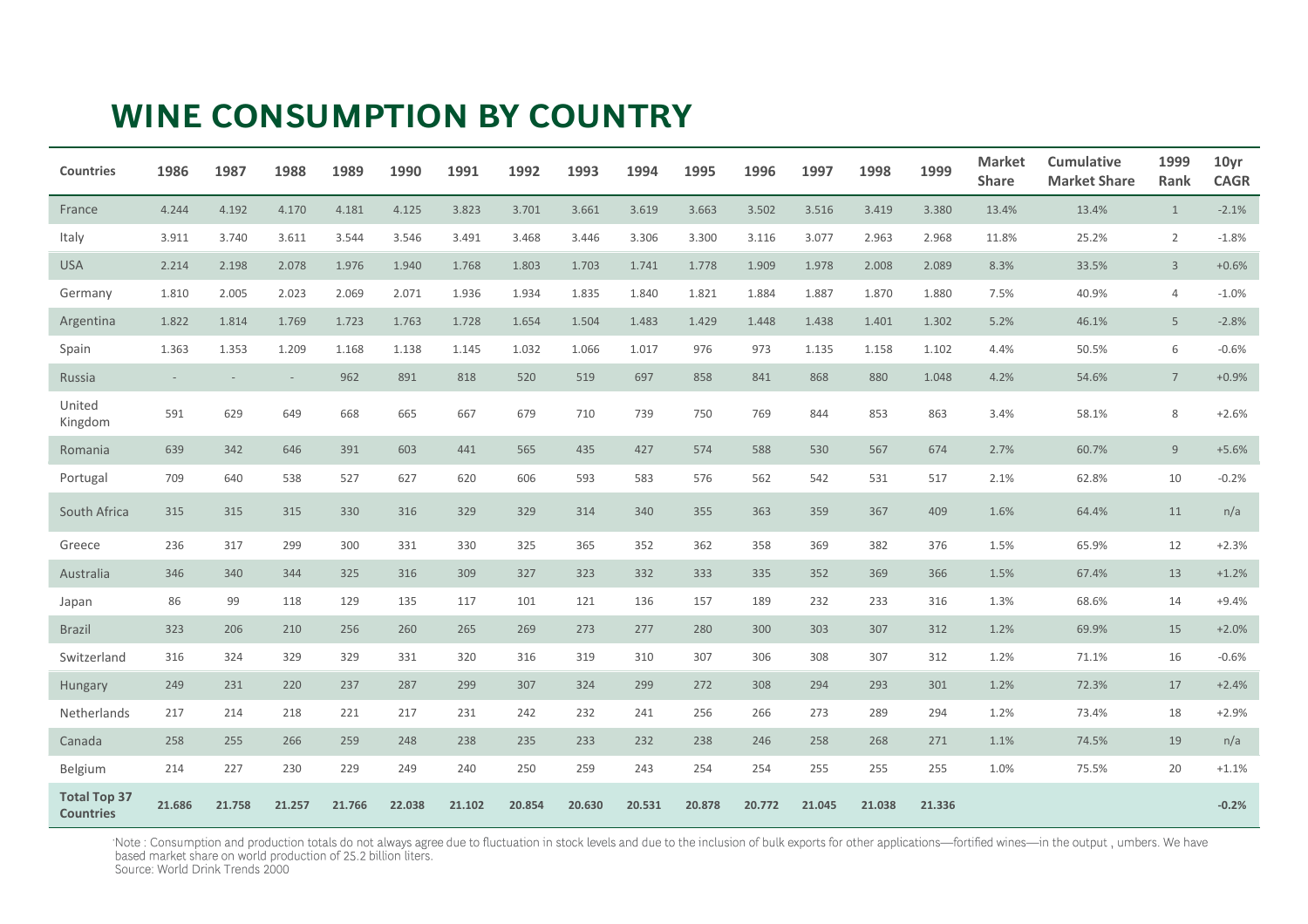## **SELECTED WINE PRODUCING COUNTRY PROFILESA CFRNE**

#### **Key points**

- Massive reduction in overall level of both wine and alcohol consumption.
- Trading up is a positive; better marketing would firm this trend.
- Exports rising, but not always a clear winner.
- Substantial opportunity for consolidation and repositioning of the industry.

Despite a dramatic fall in consumption, France remains the world's largest wine consumer. Beer and spirits have moved to within sight of accounting for half of French alcohol consumption from just over one-third in 1980. Per capita wine consumption stands at 58 liters annually. Reduced alcohol intake can partly be explained by a trend towards the global norm. France was well ahead of other countries in terms of total intake. In addition, there have been cultural shifts away from weekday lunchtime wine consumption—largely in favor of mineral water.

However, there is at least trading up. In the past 20 years, the portion of AOC (Appellation d'Origine Contrôlée) wine consumed has increased from 30% to 50%, indicating that quality concerns have been increasing year-on-year. This presents a significant opportunity for wine companies with a commitment to marketing and an endorsement of higher-quality brands.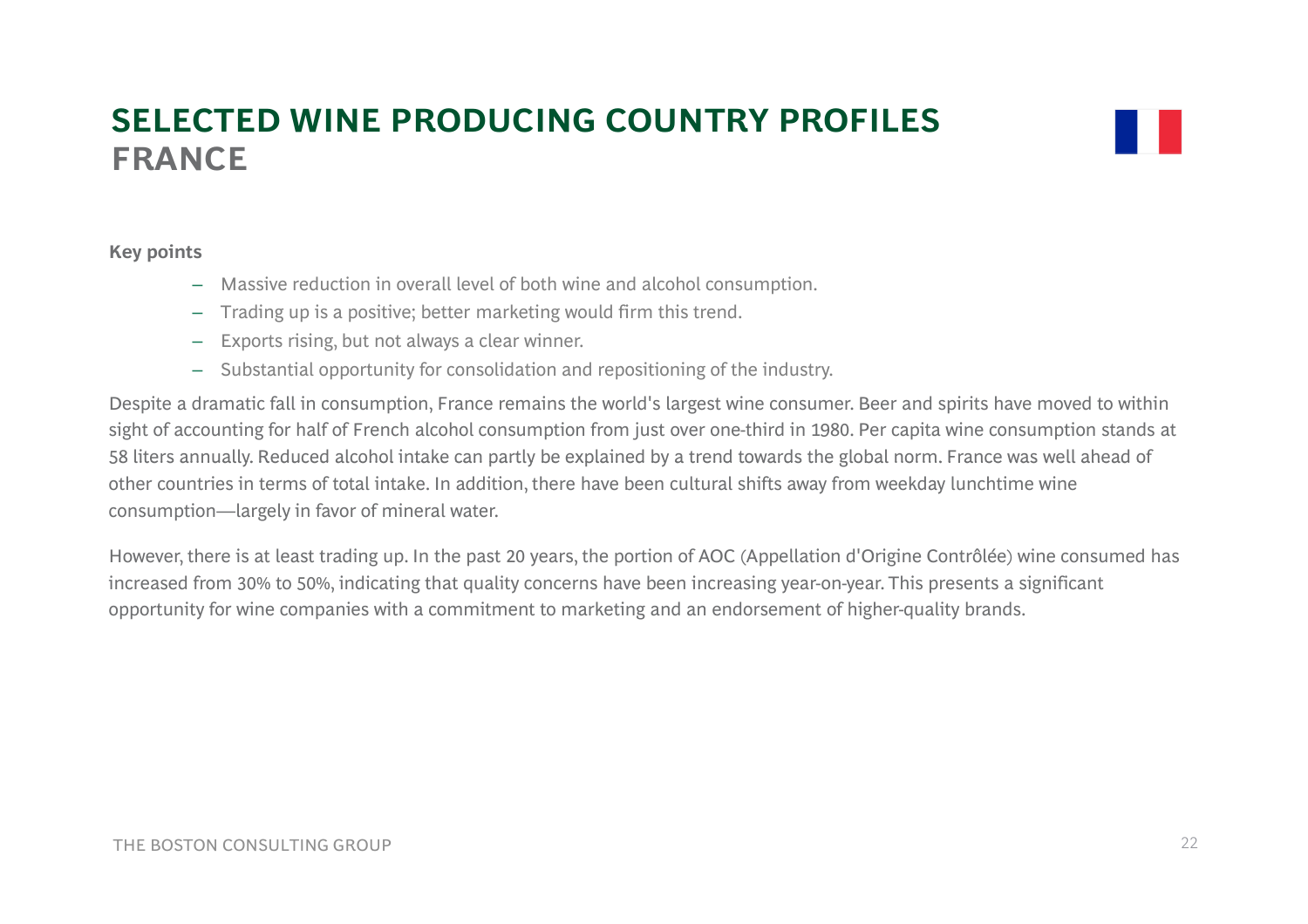## **SELECTED WINE PRODUCING COUNTRY PROFILESA CFRNE**

Exports of French wines increased steadily in the past five years. This trend will probably continue. However, our experience elsewhere in the beverage alcohol industry suggests that the French should be careful not to make two mistakes. First, a weak domestic industry rarely translates into a sustainably strong export market. Both Australia and California support their domestic wine industries wholeheartedly. Second, it is difficult to offset a major market that is in decline with the establishment of new markets. Note how Scotch whisky's failure in its largest market (the US) offset its progress in the newer markets. Furthermore, as our other country reviews show, the export market is very competitive. And although France has a leading overall position in the UK and in the US, Australia and new world wines have been growing at faster rates. The position with individual brands is more striking. The market leader in the US imported sector is now Concha Y Toro, the listed Chilean company, while the leading French brand is Georges Duboeuf, the sixth largest import.

The French wine industry could benefit from adopting some of the technology that has been one of the driving platforms for the new world wines success. Examples would be drip irrigation systems used extensively in Australia as well as the practice of using wood chips in the fermentation process to add oak flavors to the wine, as opposed to imparting that flavor through aging in oak barrels, which is a technique also perfected by the Australians. In some cases, French wine producers would like to adopt these technologies, however, they are prevented from doing so through stringent and often ancient regulations that prohibit such practices.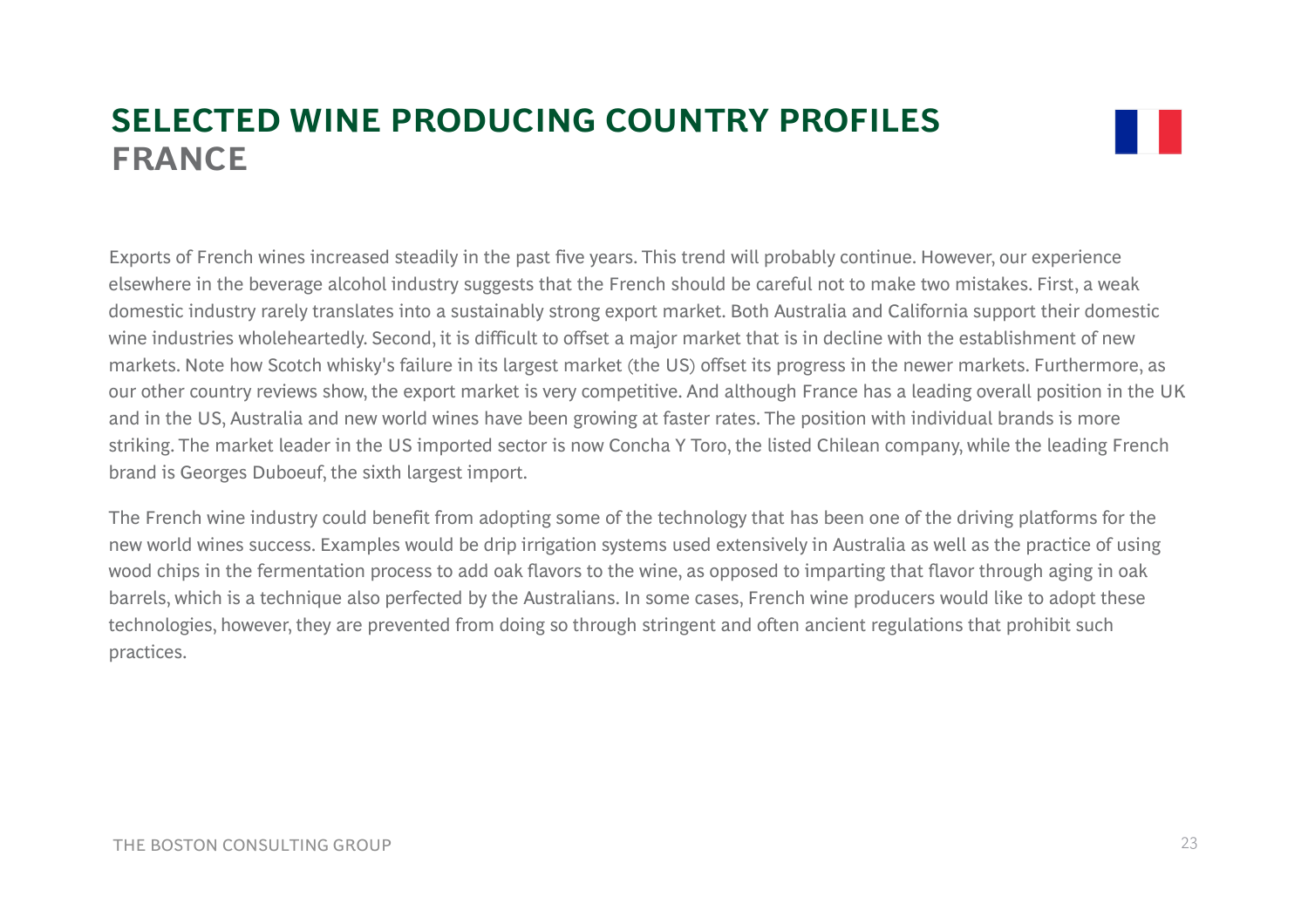## **SELECTED WINE PRODUCING COUNTRY PROFILES**USA



#### **Key points**

- Strong domestic producer with rising demand for imports.
- Growth market with substantial trading up.
- Both listed and commercially minded private wine companies.

The US wine market is interesting because it combines strong domestic production with a growing import market. Overall, the US is a net wine importer. Moreover, per capita consumption is low. As a result, there is a significant opportunity for consumption to increase.

US wine companies tend to commit to a higher quality profile and to building brand awareness through advertising. While consumption is geographically diverse, production is concentrated in California—around 90% of US output in volume terms according to the Wine Institute. The US is the fourth largest wine producer in the world with total production of 1.9bn liters equivalent to around 200m cases.

US wine consumption recovered in the mid-1990s and continues to have high potential. Per capita consumption is low for such a large wine producing country. In 1997, the US was the number 31 in the world on this basis with a minuscule intake of 7.4 liters per annum. This is half of the UK level and a mere 10% of the levels enjoyed in Southern Europe. In the second half of the decade, volume grew at a brisk 4% compounded annual rate.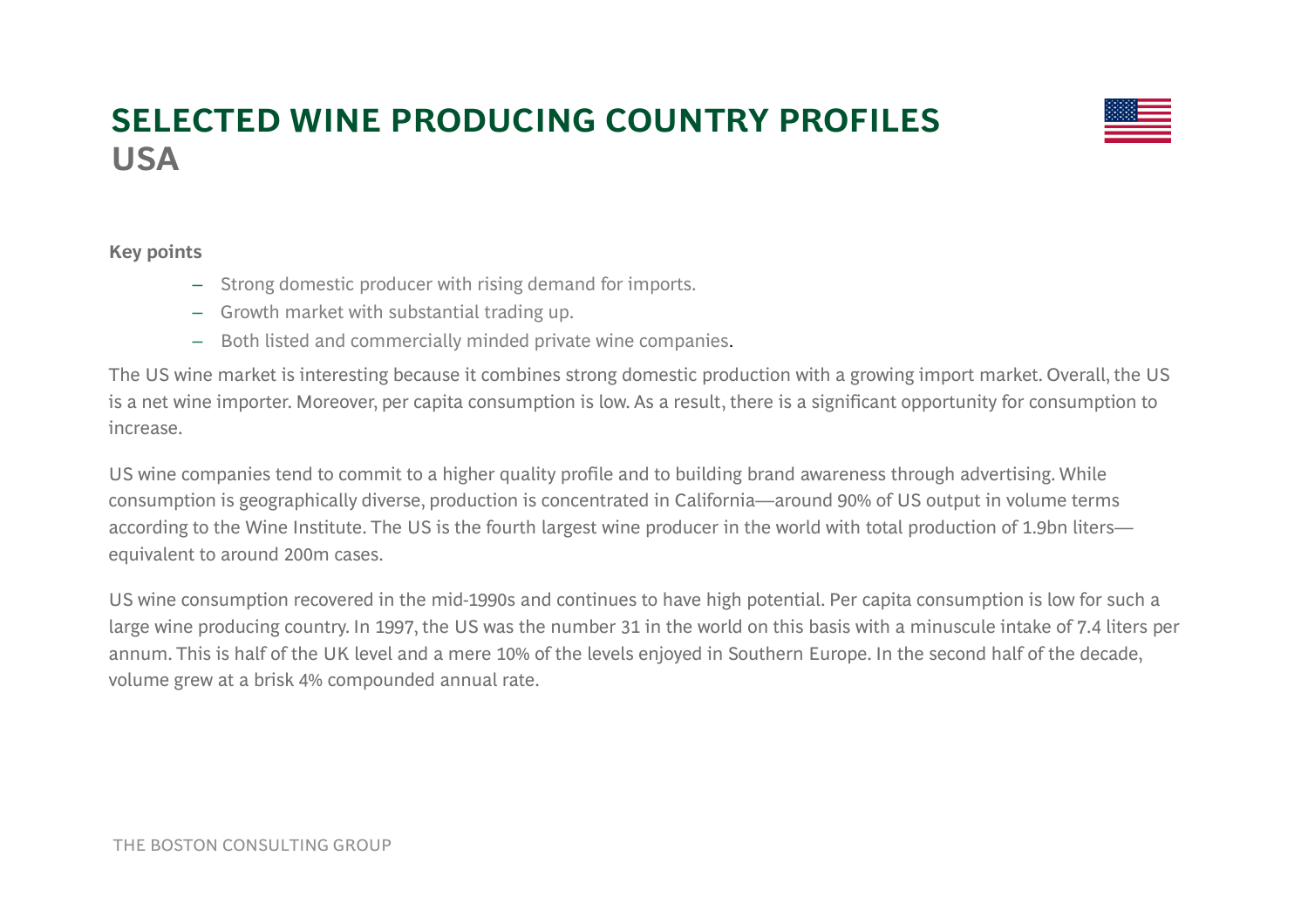## **SELECTED WINE PRODUCING COUNTRY PROFILES**USA



In addition to its positive underlying volume growth, the US market benefits significantly from trading up. According to data published by Allied Domecq, the high-premium segment (for them, >\$7 per bottle) in the past four years grew at a rate of 10–14% with the premium segment as a whole averaging 7%.

There were markedly faster rates than for the industry as a whole. The shift to premium wines is positive both for the domestic producers' profitability outlook and for exporters to the US.

The top five US wine brands enjoy a 30% share of the domestic premium market. While less concentrated in comparison with other US alcoholic beverages, this is relatively concentrated for premium wine brands when compared with other countries, and is consistent with a higher focus on advertising. Robert Mondavi spends 4–5% of sales on advertising, which is more than the major Australian listed companies spend in their domestic market.

In the 1990s, Americans doubled their consumption of imported wine, which increased from 21.2m cases in 1990 to 43.8m cases in 2000. The import share rose from 9.8% to 18%. Italy and France remain the largest exporters to the US. However, Australia has been comfortably the fastest growing. Brand building and a commitment to advertising is a critical component of success in the US wine market as a whole. The import sector is no different.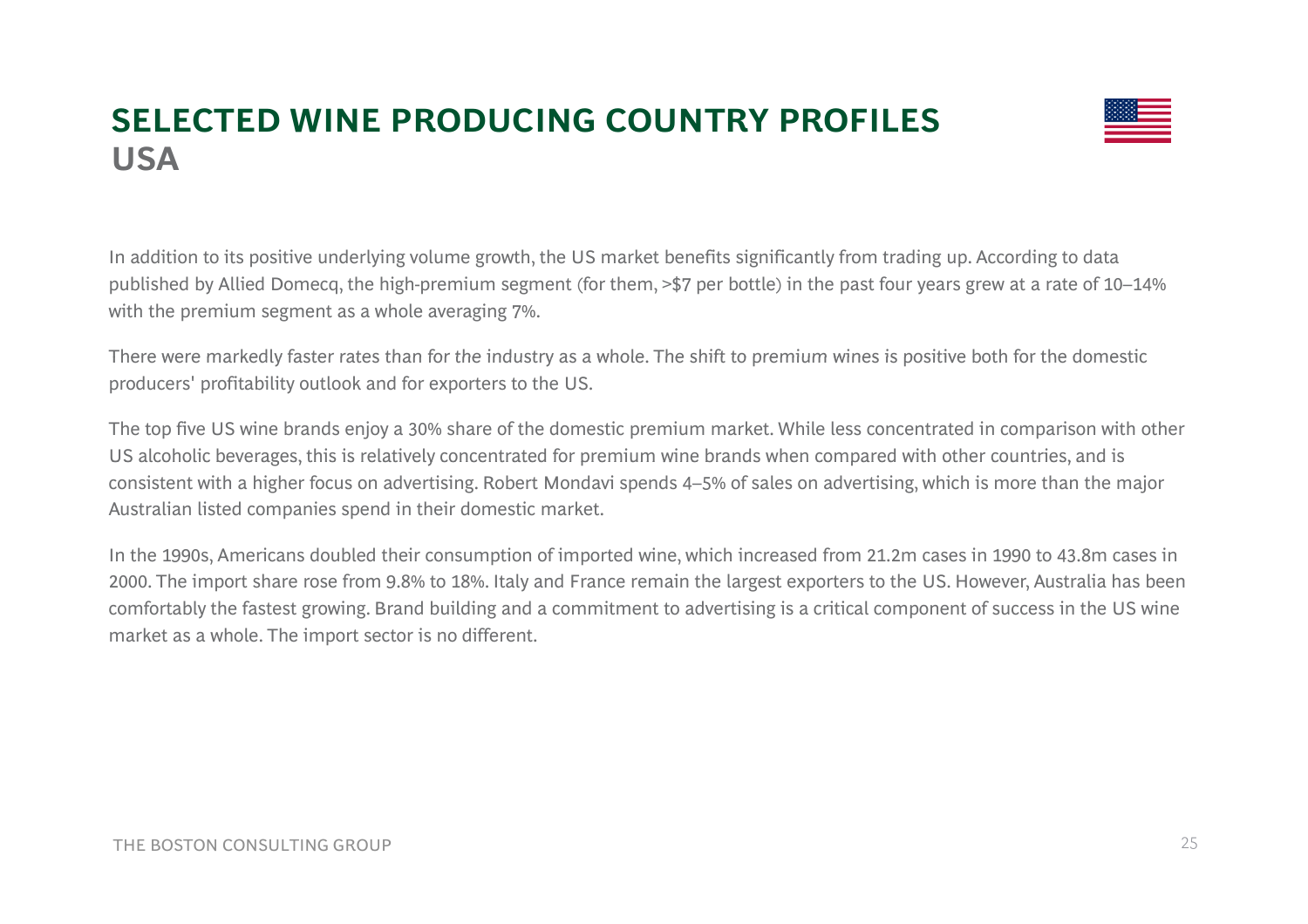## **SELECTED WINE PRODUCING COUNTRY PROFILES**USA



Australia's Rosemount and Lindeman's are both among the top five imported US wine brands despite the country's overall volume share of only 14.0%. Chile, with an overall share of 13.3%, boasts the number one seller—Concha Y Toro. France's lack of commitment to brands is telling—only one of the top brands is French despite an overall imported share of 22.9%. Italian brands fare much better.

Wine production in the United States has increased dramatically in the past ten years, aided in many respects by technological innovations. A good example of this innovation is the drip irrigation system pioneered in California in the 70s and 80s. It is basically a long pipe with micro jets inserted with the trellises that allow vines to grow roots deeper into the ground, ensuring higher quality at a given yield. Additionally this form of irrigation is more efficient in water and fertilizer use, thereby allowing more arid land areas to be used for grape growth. The use of different soils increases the spectrum of wine characteristics from the grape allowing greater product differentiation and is also less stressful on the land, thereby ensuring yields in the long run. EU legislation however, prohibits Spanish, Italian and French producers from irrigating their lands, thereby crippling their ability to take advantage of this key development, which gives the US and countries like Australia an advantage in wine production.

U.S. wine producers also benefit from a relative lack of regulations that serve to restrict their production efforts—they are free to use whatever technologies they deem worth it to further the competitiveness of their products. Their European competitors are not so lucky.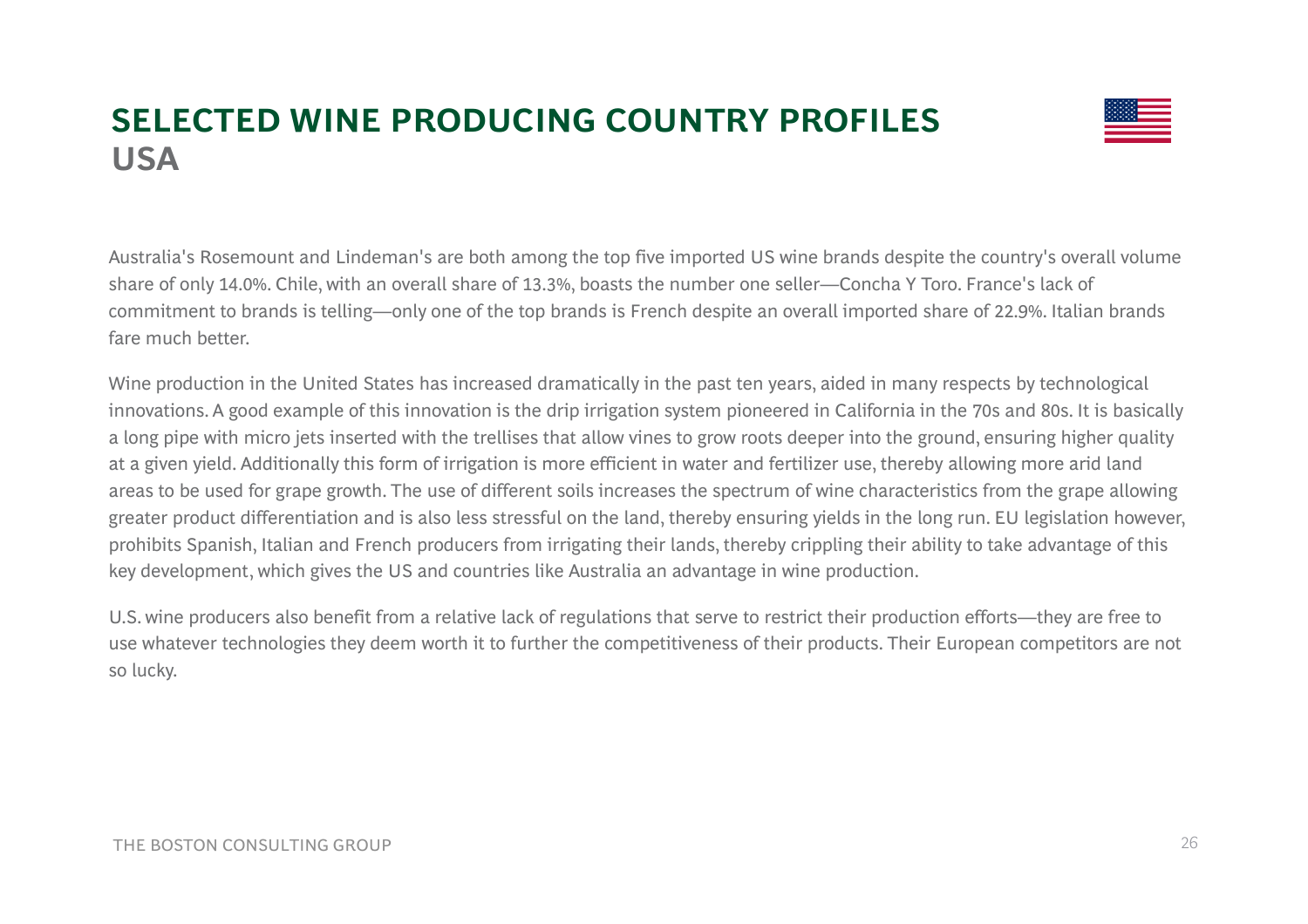## **US – SHARE OF TABLE WINE IMPORTS BY ORIGIN**





Others

Portugal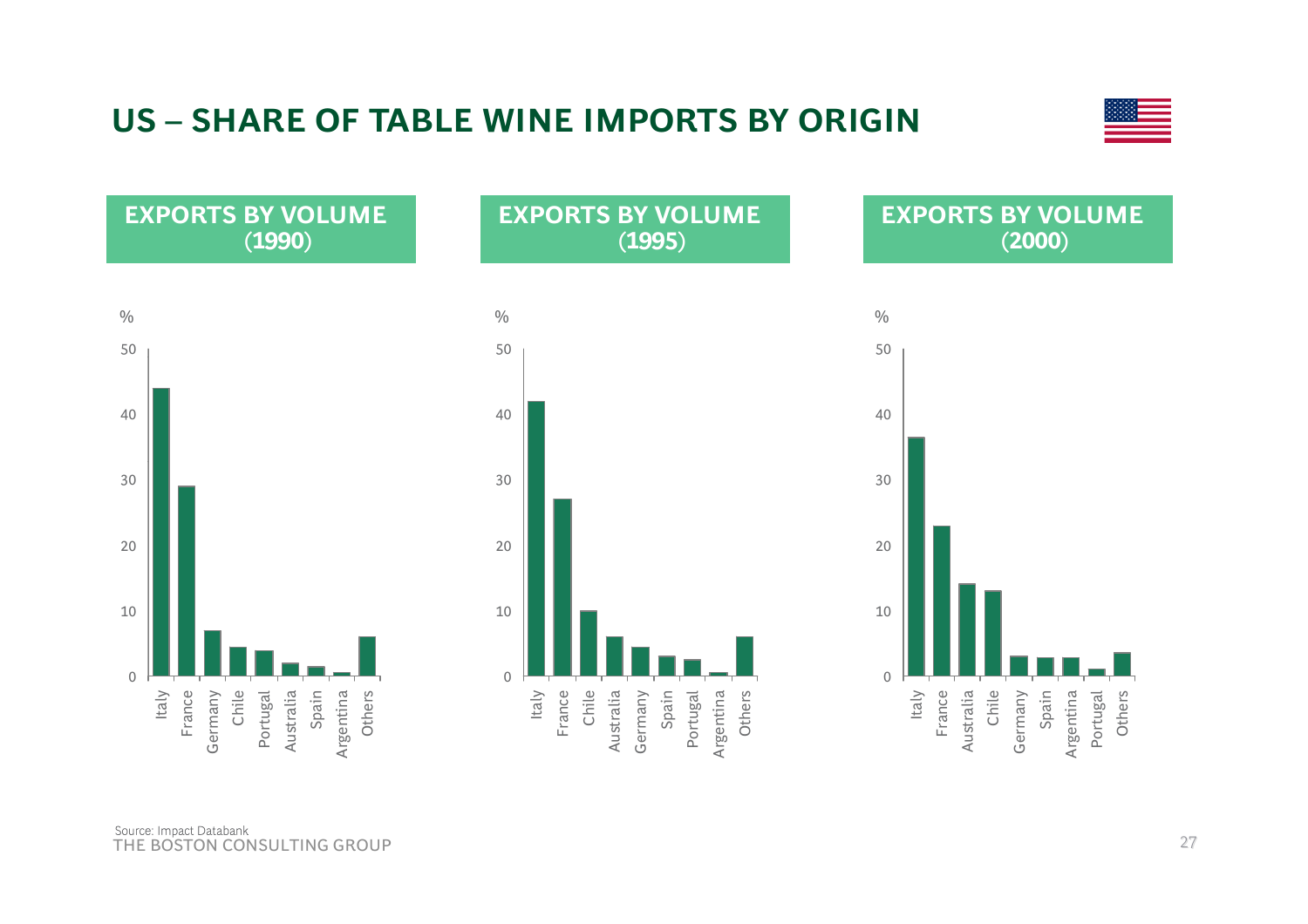## **SELECTED WINE PRODUCING COUNTRY PROFILES** $A$ **USTRALIA**



#### **Key points**

- Export-driven growth—quality, increasingly marketing-driven, and low-cost base.
- Domestic market stable.
- Dominated by listed companies which look to consolidate domestically and internationally.
- Looking to add new success stories to US and UK.

Dominance by listed companies that have access to equity capital, intelligent handling of distribution, a focus on quality and an unusually weak currency explain the success of the Australian wine industry. Domestic consumption remains steady—lifted more by population growth than taste changes—and provides a firm financial platform for international expansion.

The Australian wine industry's growth is based on international expansion. Domestically, the industry is fairly uninteresting. Australians drink around 20 liters of wine per year on average and have done so for the past two decades. The main barriers to domestic volume growth are relatively high taxes and Australia's maturity (in all senses) as an alcohol market. Moreover, taxes in Australia are levied on the value of the product, which inhibits the growth of the premium segment.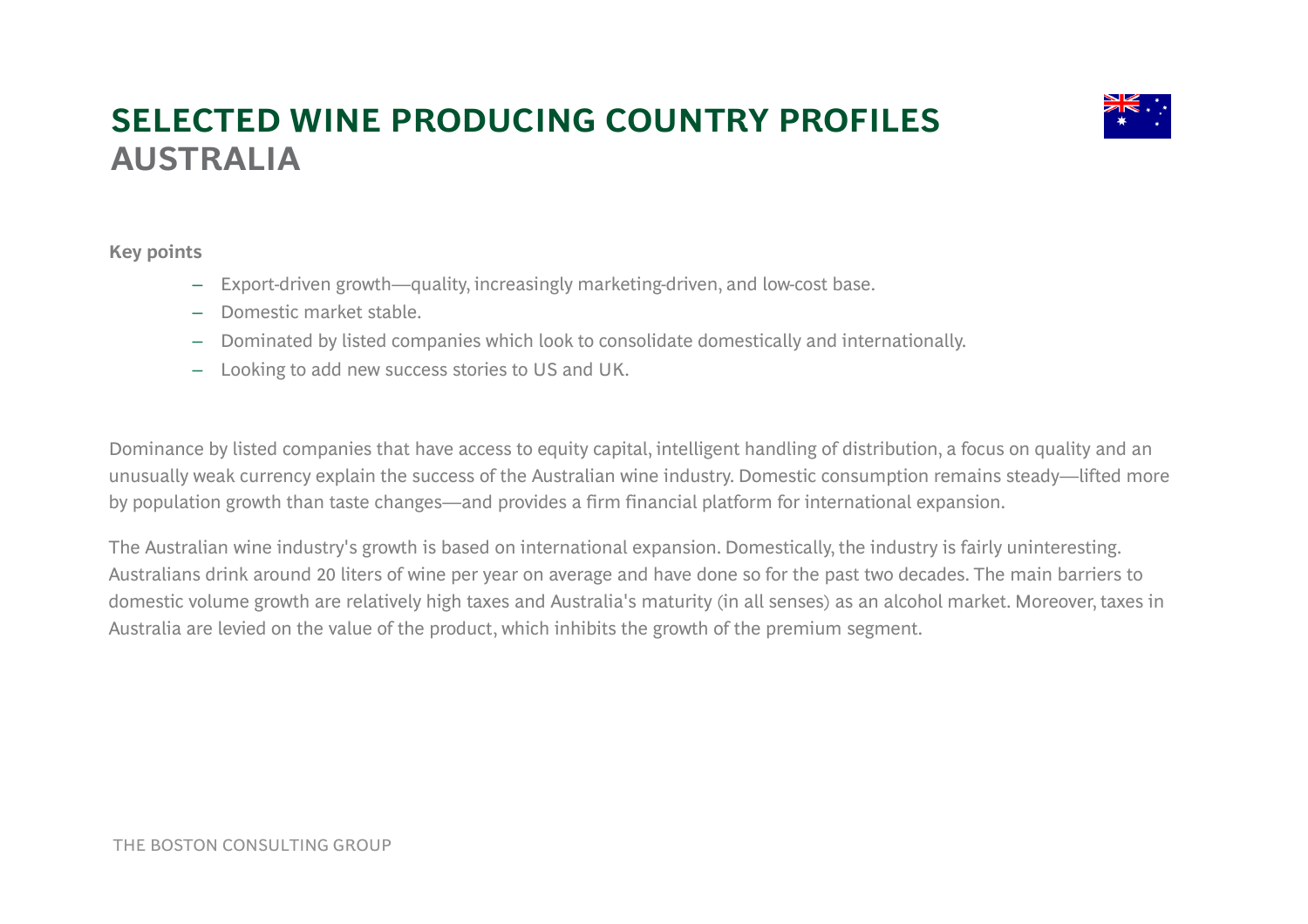## **AUSTRALIAN WINE EXPORTS BY DESTINATION**



## **EXPORTS BY VOLUME**



## **EXPORTS BY VALUE**



THE BOSTON CONSULTING GROUP Source: Wine Trade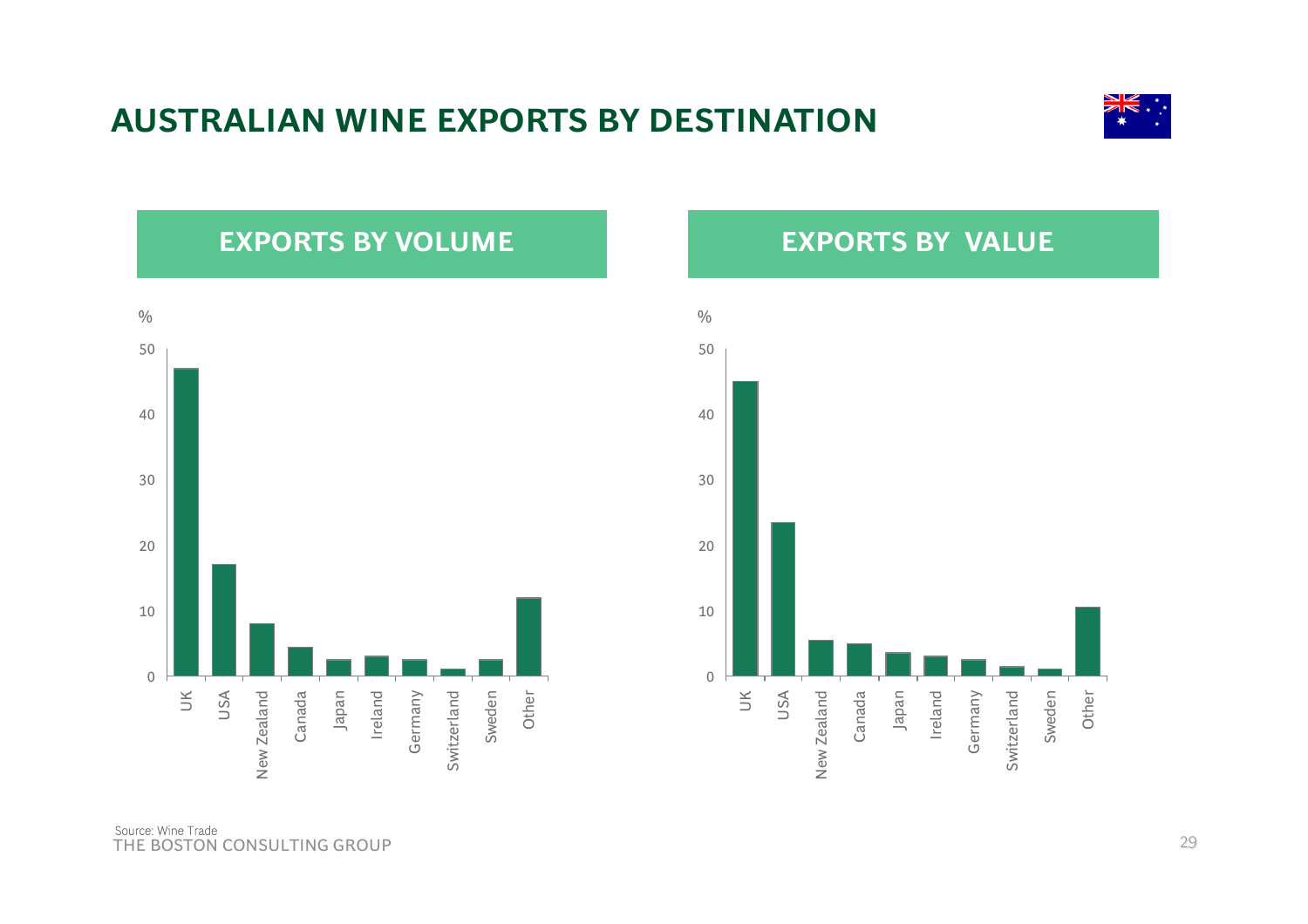## **SELECTED WINE PRODUCING COUNTRY PROFILES** $A$ **USTRALIA**



The export market is where Australian wines have been conspicuously successful. Not only has Australia grabbed the number two status in the UK but is now number three in the US, having dislodged Chile. In the four years to 2000, Australian wine exports to America increased at a 30% compound rate—significantly faster than any of its main competitors. Australian exports to the US ar e already as much as one third of the Italians.

Furthermore, Australian wine vintages refer to the year in which the grapes are bottled—not to when they are picked. Thus, Australia can achieve greater consistency by blending grapes of different vintages.

As the above table shows, the UK and US absorb 65% of Australia's wine exports by volume. New Zealand, which relies on Australia to satiate its thirst for quality full- bodied red wines, takes up a further 9%.

Australia's successes have so far been in English speaking markets. However, this is less important as a measure of the winemakers' competence than the ability of Australia to sell into countries which are strong domestic producers. The US success is arguably a more positive indicator than the UK.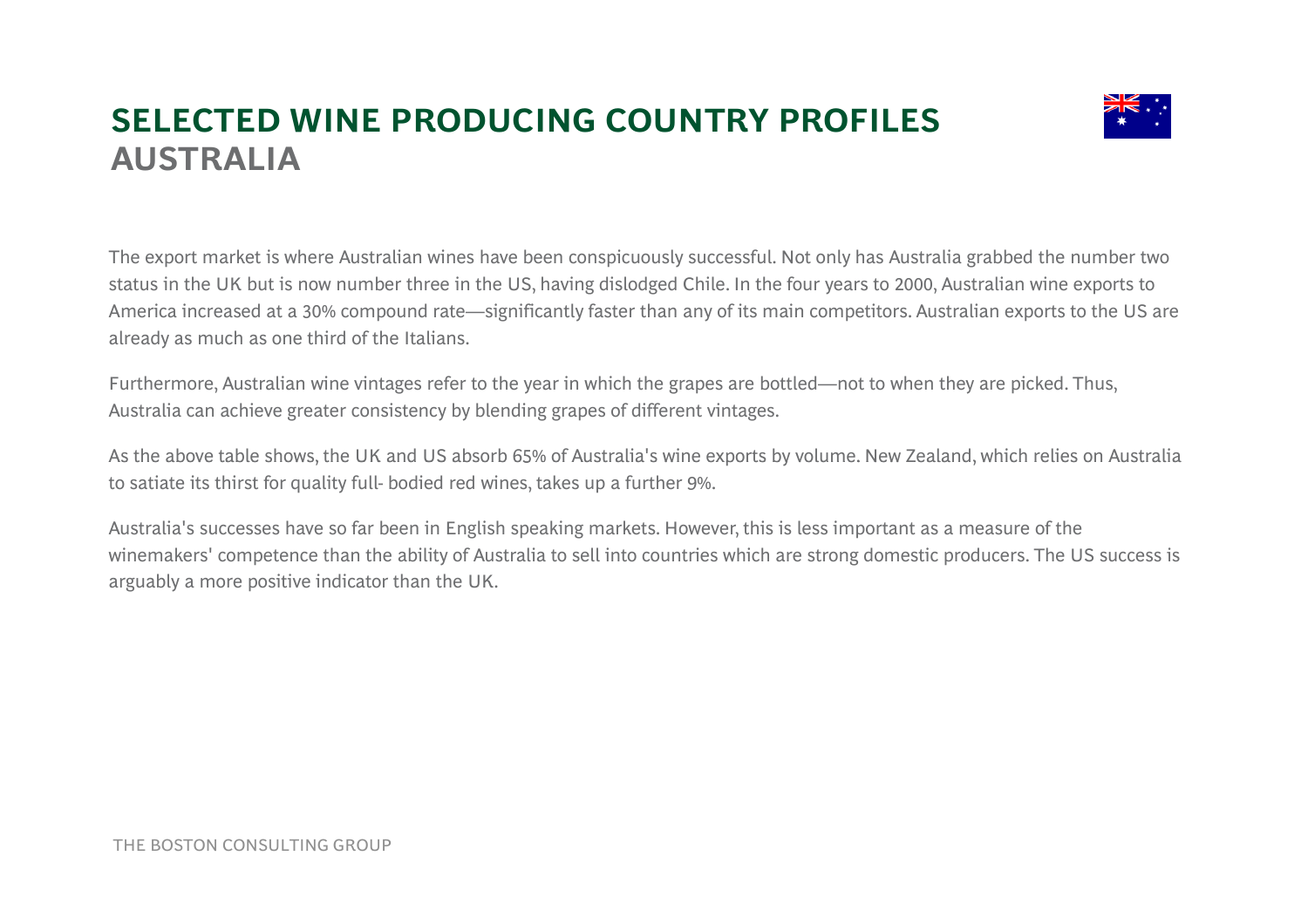## **SELECTED WINE PRODUCING COUNTRY PROFILES** $A$ **USTRALIA**



Australia has a significant cost base advantage over other countries. In particular, when it competes in the US market it does so against companies whose land costs are massively higher. In terms of overall costs per case, Australian listed wine companies average, about half their North American counterparts.

From a technological standpoint, innovation in wine technology has helped the Australian wine industry launch itself upon the world. An example of innovation pioneered by the Australian producers is the use of oak during the fermentation process. Aging in oak barrels gives the wine its flavor (or bouquet), with the barrel size, age (newer is better) and oak type influencing the flavors imparted into the wine. While the use of oak barrels cannot be circumvented for the production of top-end wines, Australian wineries have adopted stainless steel vats to ferment their middle range wines in. By adding oak woodchips to the vats during fermentation, Australian wine producers add the desired oak flavors and gain a significant scale advantage over producers who adhere strictly to barrel fermentation. This practice is seriously outlawed in France, despite the significant cost advantage.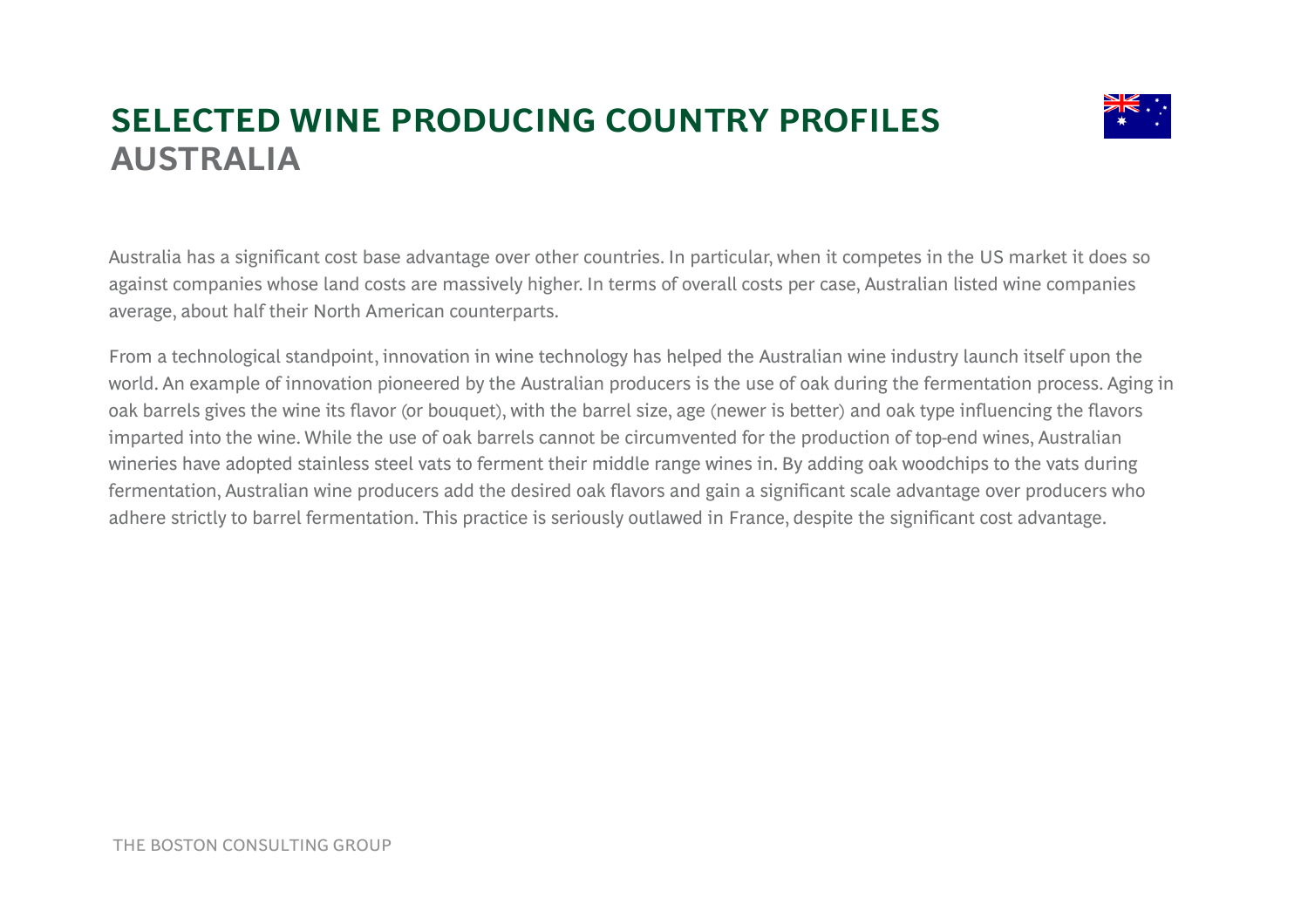## **SELECTED WINE PRODUCING COUNTRY PROFILESAIT LY**

**K it Key points**

- Fragmentation restricts profitability.
- Consumption volumes trading down but consumers trade up.
- $-$  Opportunities are in export and brand building.

Italy is the world's largest wine producer. Most of the country's winegrowers are part of a Cooperativa (i.e., they have co-operative ownership structures). These associations of winegrowers initially existed to optimize costs and secure distribution. At present, they represent the biggest operators in the industry, together with some well-known families, such as Caviro, Massaro, Coltiva (10,000 ha) and Cantine Riunite, or Zonin Family (1,500 ha) for table wine and premium wine, and Cinzano (Campari group), Gancia and Martini (Bacardi Group) for sparkling wines.

The average winery holds around 1 ha of land, although Northeastern wineries tend to be slightly bigger, around 1.26 ha, which reflects the co-operatives structure and the non-existence of major public companies (excluding Campari, which is mainly in sparkling). Though this average seems very low, it actually hides a very wide range of winery sizes, implying that, despite of a considerable fragmentation, there is a much room for consolidation.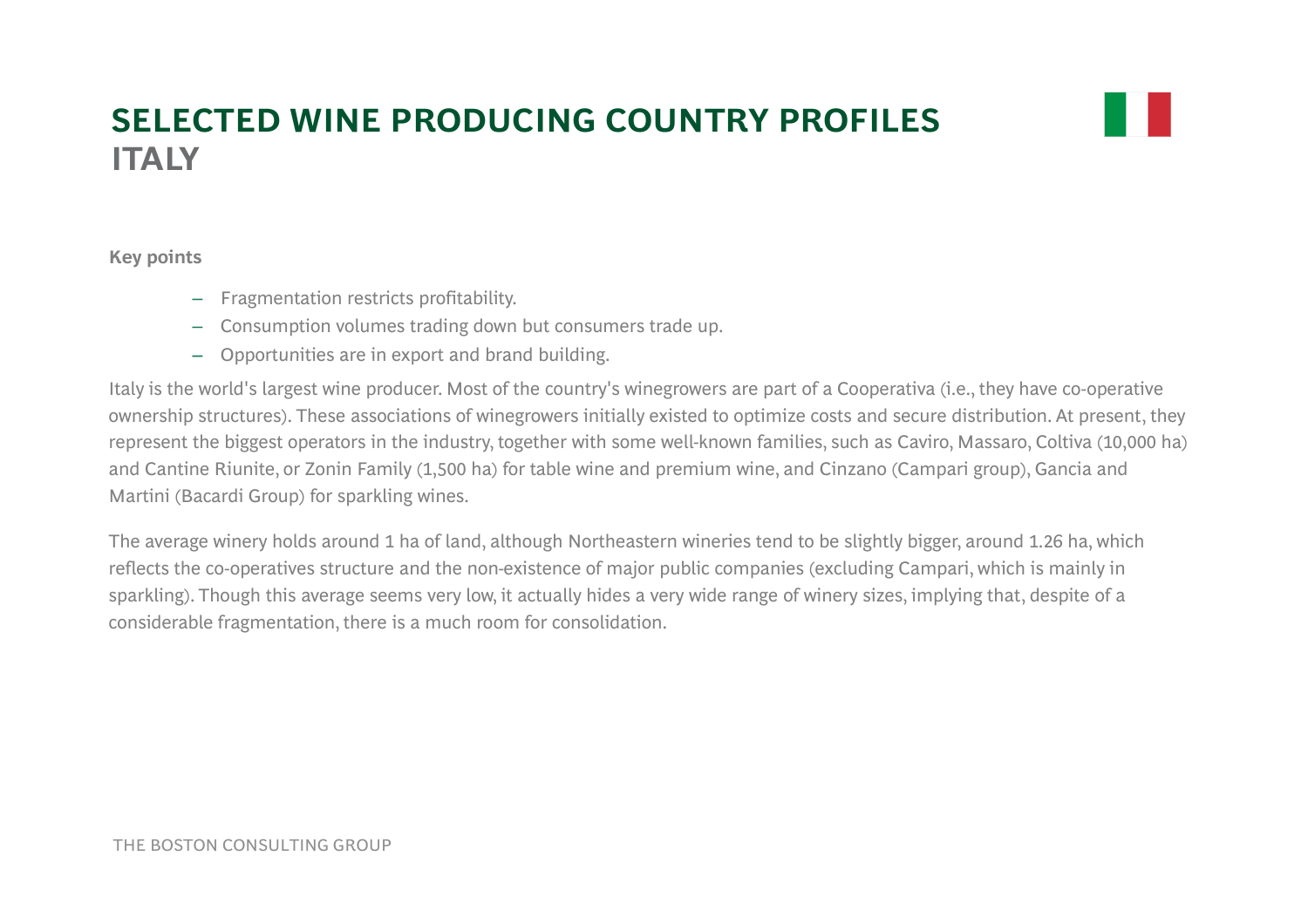## **SELECTED WINE PRODUCING COUNTRY PROFILESAIT LY**

The larger wineries are found in Northern Italy, with the exception of Sicily. The other regions with extended acreage are Piedmont (Barbera, Barolo and Barbaresco), with around 1.5 ha and Tuscany (Chianti) with 1.4 ha. These averages compare with the Zonin family, holding around 1,500 ha spread across 7 prestigious wine regions, and the Coltiva co- operative, holding around 10,000 ha. In other words, there are large discrepancies in winery sizes and this have a direct impact on the wine industry in terms of brand building.

Critical size for production and marketing purposes is somewhat missing. Wine production fell by one third from 7,800m liters to 5,500m liters in the 15 years to 2000.The acreage utilization dropped by 10%. We expect this trend to continue as a result of three main factors:

- As indicated, the production network is very fragmented except for a limited number of large families. The existing myriad of small, family-owned wineries, who are not members of co-operatives, do not hold a brand name, nor is the quality of their product good enough to ensure survival in the long run. Therefore, these smaller winegrowers might disappear.
- In 1997, 39% of the heads of wineries were aged 65 plus and 46% were aged 45-–64 years. The younger generation might be expected to sell out.
- Finally, the appellations restrict the production areas and the yields per hectare. Therefore, there will be a land constraint in terms of acreage.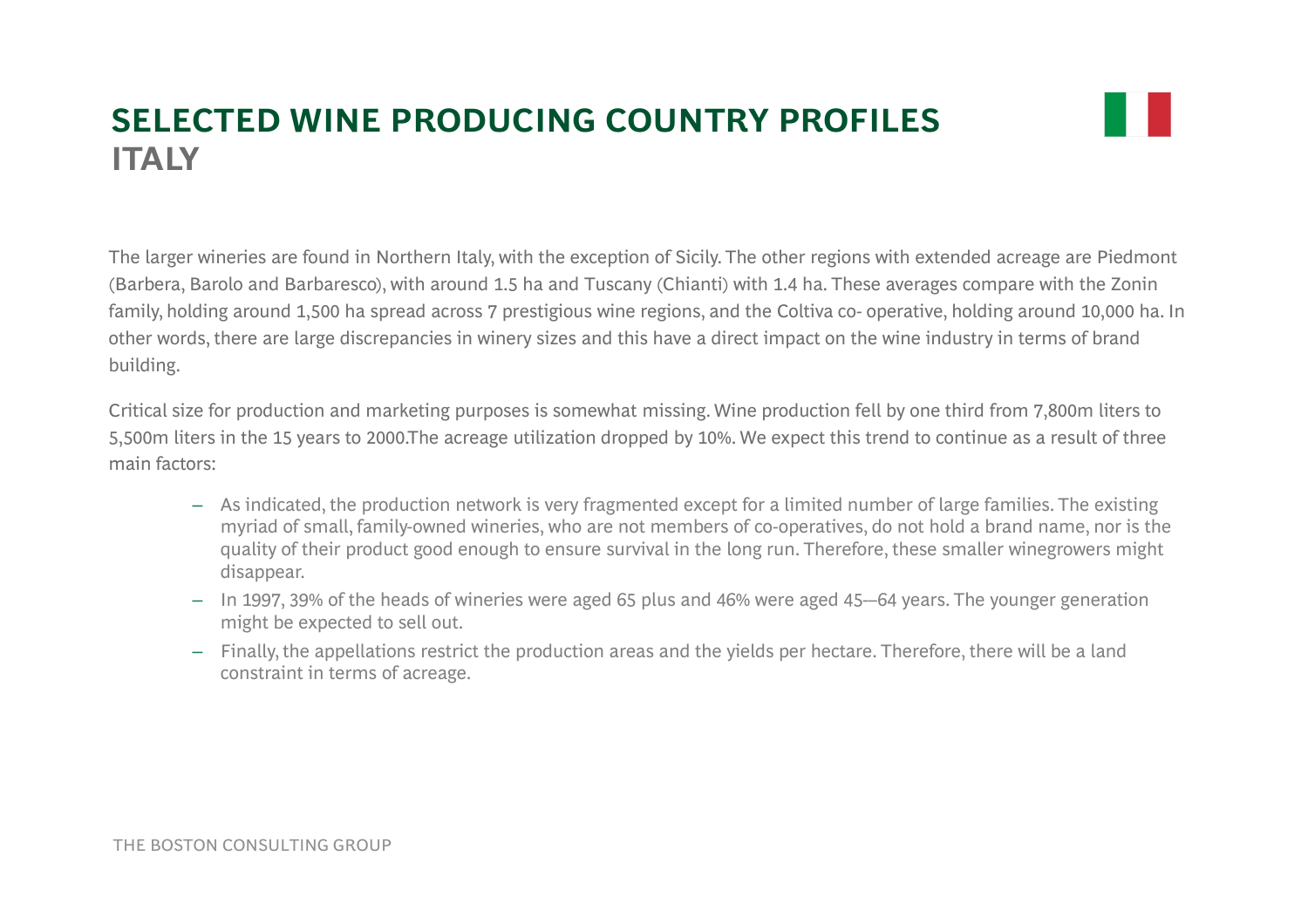## **SELECTED WINE PRODUCING COUNTRY PROFILESAIT LY**

H

Lower production is being offset by improved quality. This is mainly driven by two factors:

- As domestic consumption decreases every year, wineries look at opportunities to grow abroad. The image of Italian wine is well established. But competition is tough in major markets such as the US, the UK, Japan or Germany. Therefore, brand building will gradually become a necessity to compete in the export market of good quality wines.
- More emphasis is attributed to good quality wines and their origin and the appellations are one of the tools used to leverage on quality and drive prices higher. Government and related agencies fully support and promote the appellation system.

Italian winemakers have growth potential both in Italy, attributable to trading up, and abroad where, despite intense competition, the country's profile remains strong.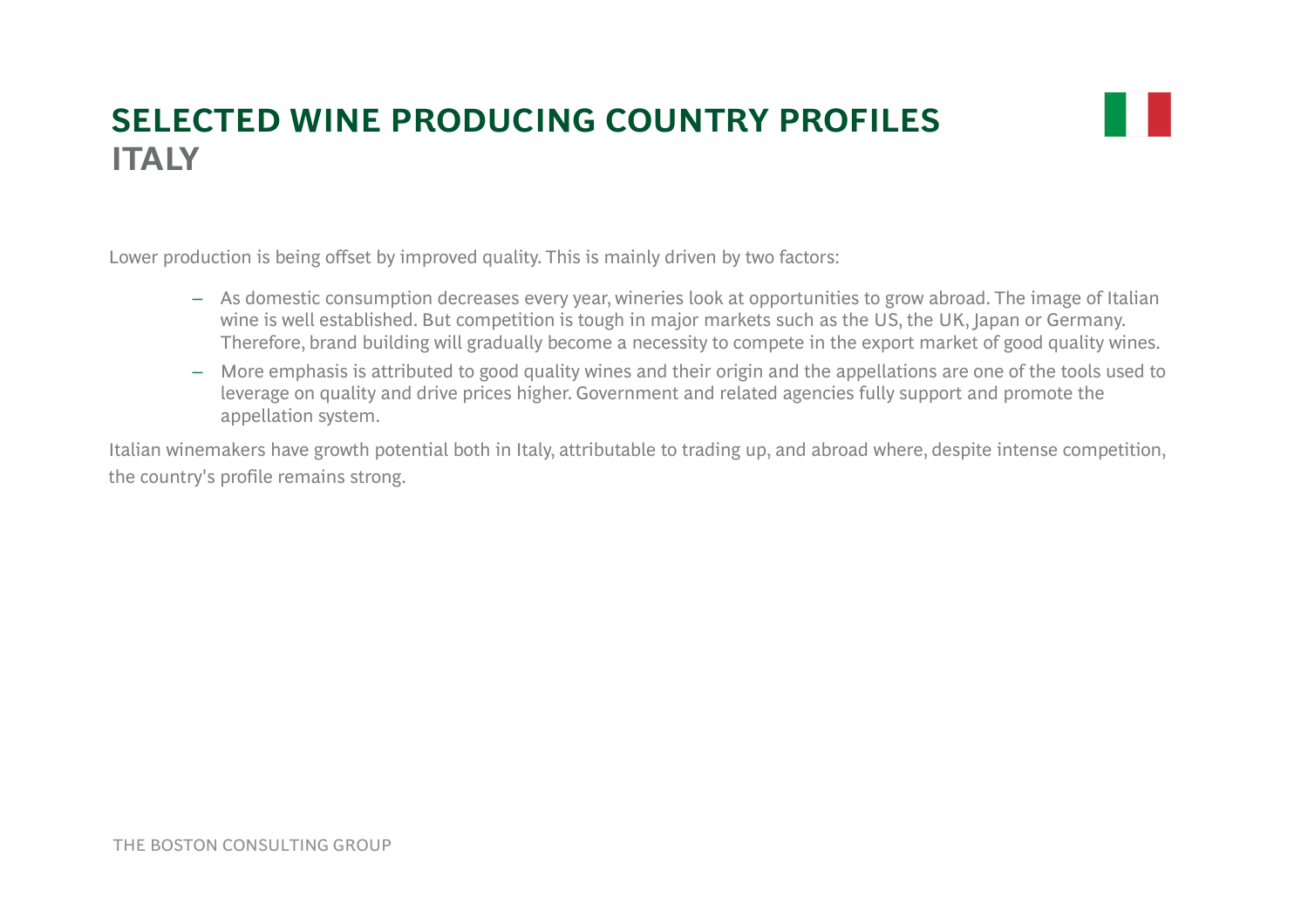## **ITALY – WINE EXPORTS BY VOLUME AND BY VALUE**

## **EXPORTS BY VOLUME**



## **EXPORTS BY VALUE**



THE BOSTON CONSULTING GROUPSource: Wine Trade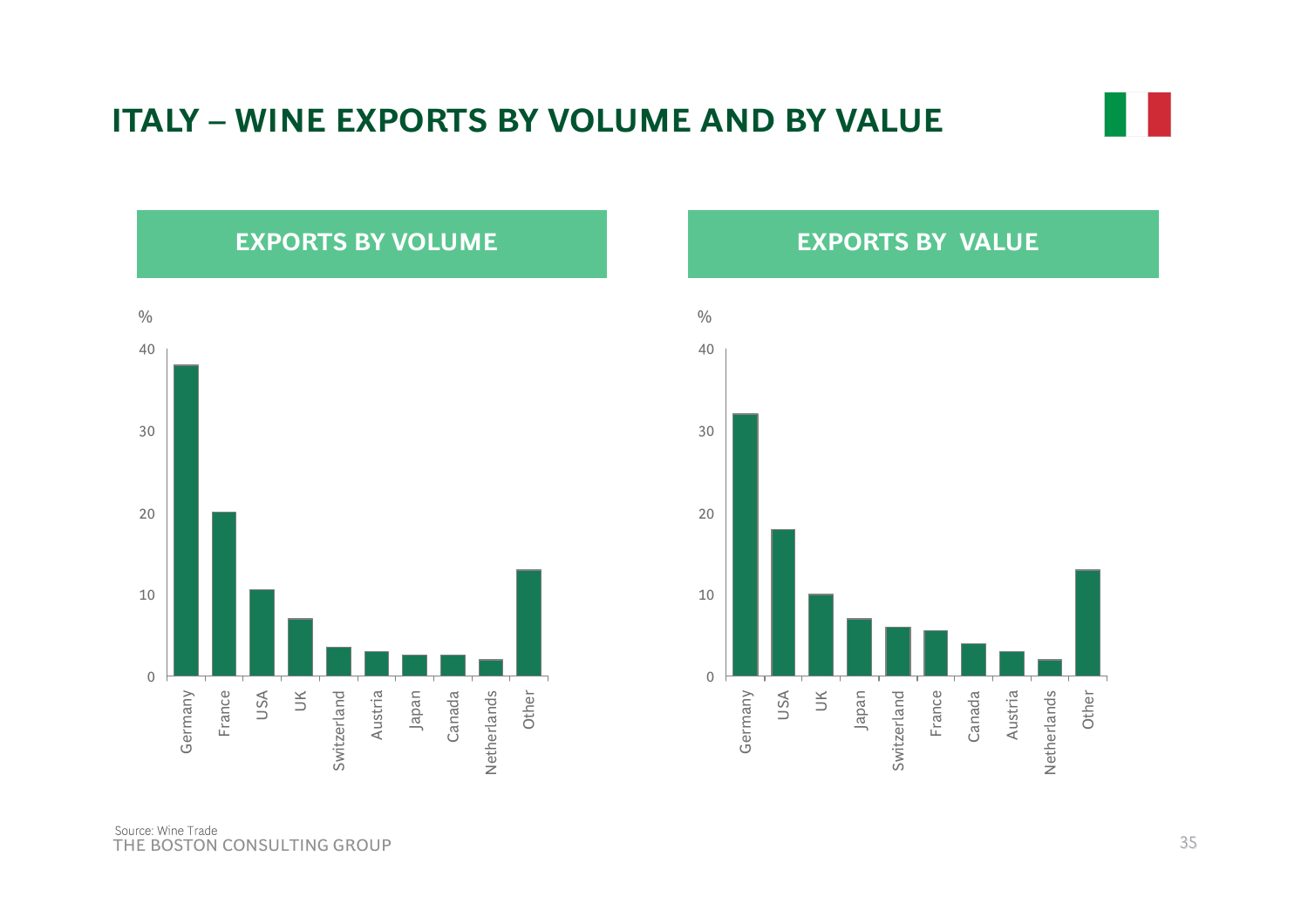# **KEY WINE MAKING METRICS – JULY 2002**

|                                                                        | <b>Commodity</b> | <b>Premium</b> | <b>Super</b><br><b>Premium</b> | <b>Ultra</b><br><b>Premium</b> |
|------------------------------------------------------------------------|------------------|----------------|--------------------------------|--------------------------------|
| <b>Prices for crushed and</b>                                          |                  |                |                                |                                |
| delivered grapes (US\$ / Ton)                                          |                  |                |                                |                                |
| • Australia                                                            | \$75             | \$400          | \$1,500                        | \$2,000                        |
| • Chile                                                                | \$85             | \$450          | \$2,000                        | \$4,000                        |
| • France                                                               | \$125            | \$700          | \$5,000                        | \$12,500                       |
| • Italy                                                                | \$95             | \$600          | \$3,500                        | \$7,500                        |
| • United States                                                        | \$150            | \$500          | \$3,600                        | \$5,000                        |
| <b>Cases per Tonne</b>                                                 | 85               | 70             | 63                             | 55                             |
| <b>Bottles per Case</b>                                                | 12               | 12             | 12                             | 12                             |
| <b>Average production &amp; bottling</b><br>cost per bottle $(US$)^1$  | \$0.80           | \$0.90         | \$1.60                         | \$2.10                         |
|                                                                        | \$1.50           | \$4.00         | \$8.00                         | \$20.00                        |
| Average wholesale price per<br>bottle $(US$)^1$                        |                  |                |                                |                                |
| <b>Freight cost (US to Australia</b><br>or Australia to US) (US\$/btl) | \$0.60           | \$0.60         | \$0.60                         | \$0.60                         |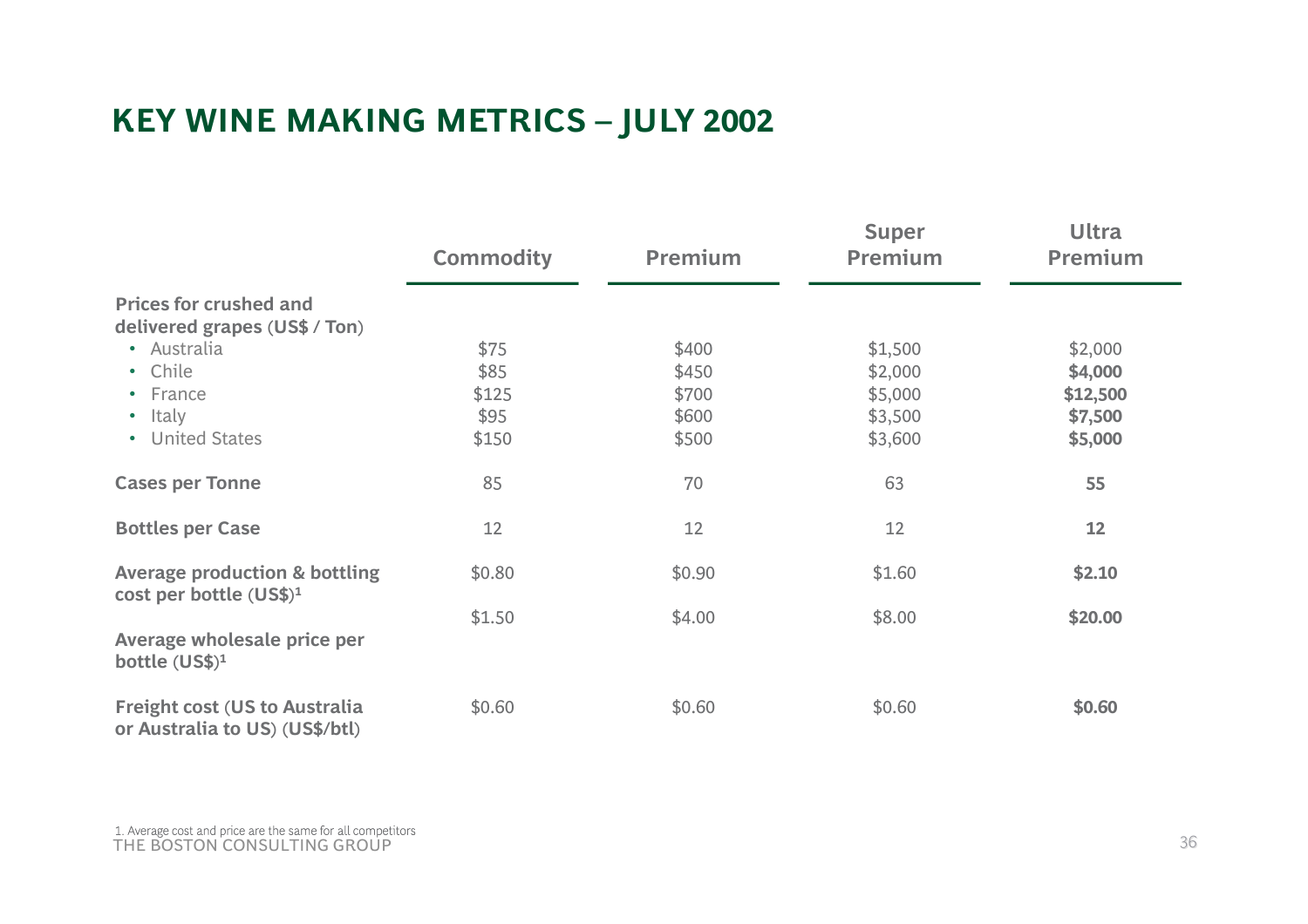# Press Search Articles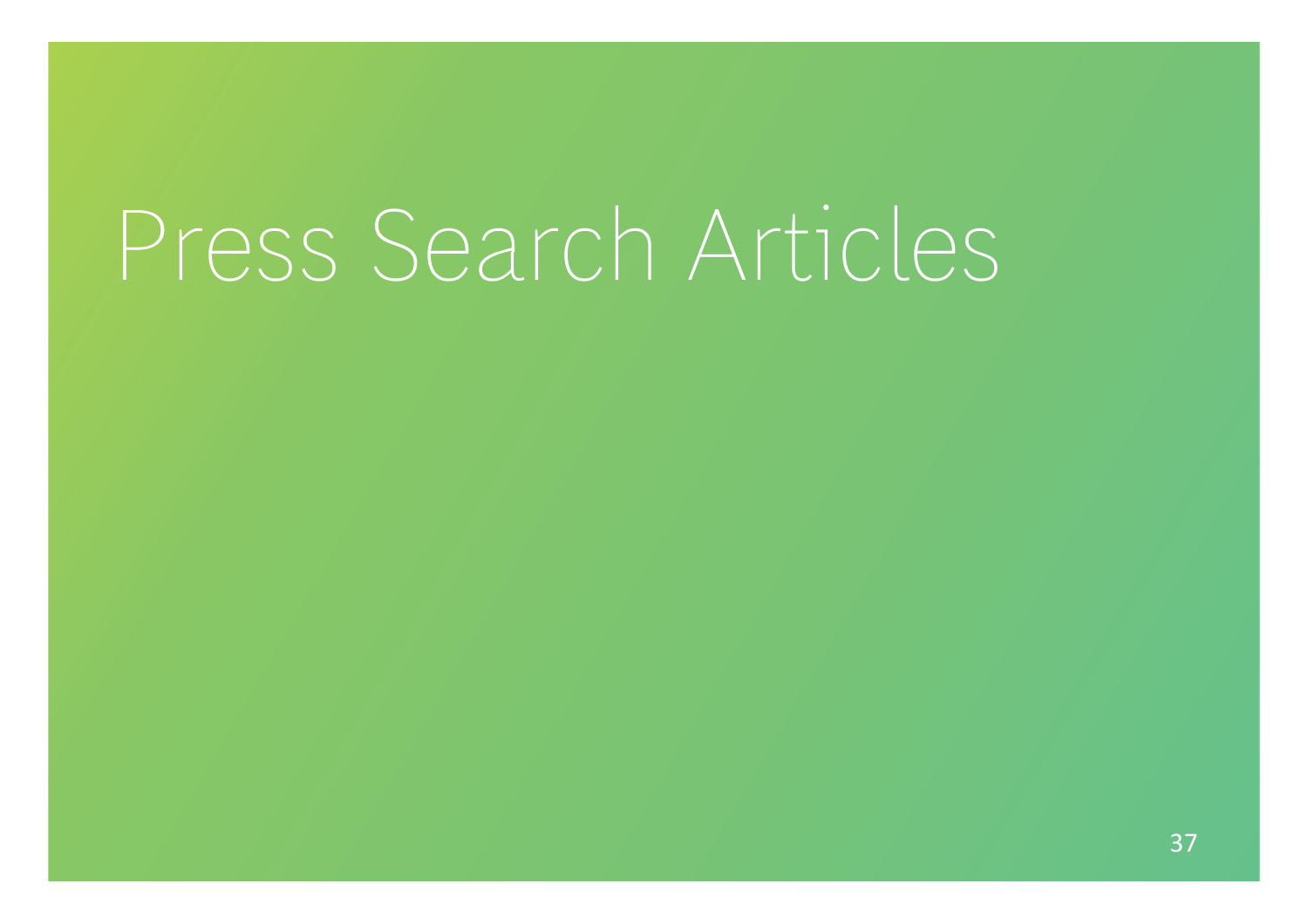# **US WILL BE A KEY MARKET**

**By Lucia Isabel** By Lucia Isabel<br>2 July 2003 **Herald and Weekly Times**

(c) 2003 Herald and Weekly Times Limited

The Australian wine industry's golden future may lie with the United States.

Australian Wine and Brandy Corporation senior analyst Lawrie Stanford said the nation's export performance was beginning to plateau in our largest export destination, the United Kingdom. Mr Stanford said the US was the industry's biggest growth prospect.

"The US is rapidly approaching our value performance in the UK, so it seems our golden future may be with the US," he said.

"We have a concentration of sales in the popular premium and top-end wines."

But the competition will be fierce, particularly from France, where growers are calling for authorization to blend varietal wines, more liberal winemaking techniques, such as oak chip use, a proactive branding policy, and consumer-driven research. Mr Stanford, a key speaker at the NSW Wine Industry Association seminar, said domestic wine sales were growing at 2 percent a year, but the export market was where the industry's future lay. Australian exports make up just 5 percent of world volume and 7 percent in terms of value.

"This means we could be trodden on quite easily, particularly by France, or there is still a lot of expansion we could still do," Mr Stanford said.

He said the industry needed to target the emerging wine consuming nations of Denmark, Netherlands, the UK, Sweden, Ireland, Finland and Japan.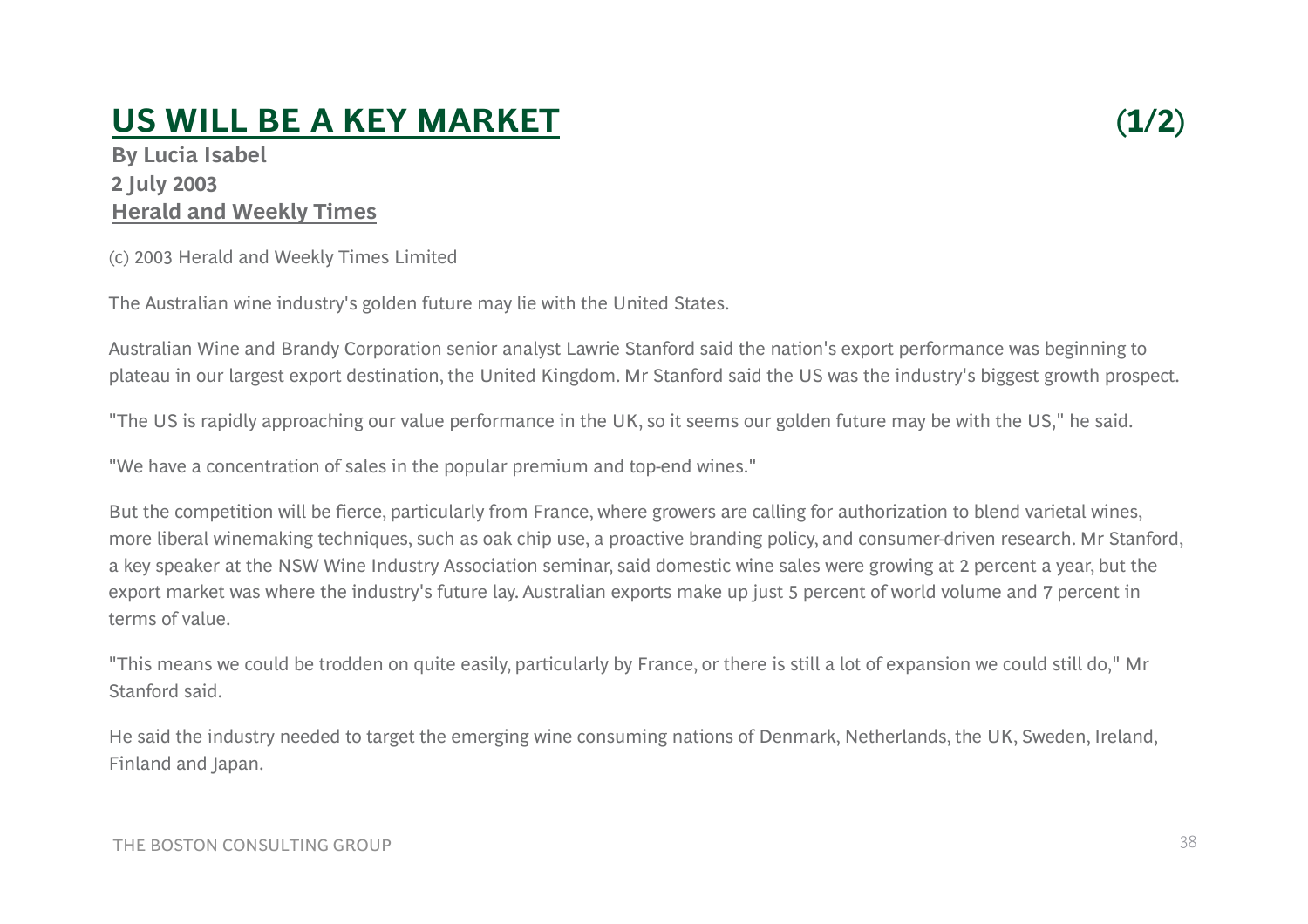#### **US WILL BE A KEY MARKET(2/2)**

**ia Isabel** By Lucia Isabel<br>2 July 2003 **Herald and Weekly Times**

"We are doing well in all these markets because emerging wine consumers don't want to be intimidated by wine; they want to work out what they do like," Mr Stanford said.

"We label our wine in a friendly way. We ensure it is branded and consumers are not being looked down on."

Mr Stanford said the emerging markets represented different opportunities for Australian wine producers. Germany and Japan offer niche opportunities, while the US and Canada were volume markets for good-value wine.

"We are well established in the UK and have category status. The distributors have the attitude that it's a must-have category," Mr Stanford said. "We are now ready to move on to regional wine (branding)."

Cowra vigneron David O'Dea said the bias towards export was strong and the domestic market should not be ignored.

Mr O'Dea said Queensland was emerging as an important market. "They want different wines to what we sell in Victoria and NSW," he said. "They are looking for chilled, lighter reds and more fruit-driven wines."

#### THE BOSTON CONSULTING GROUP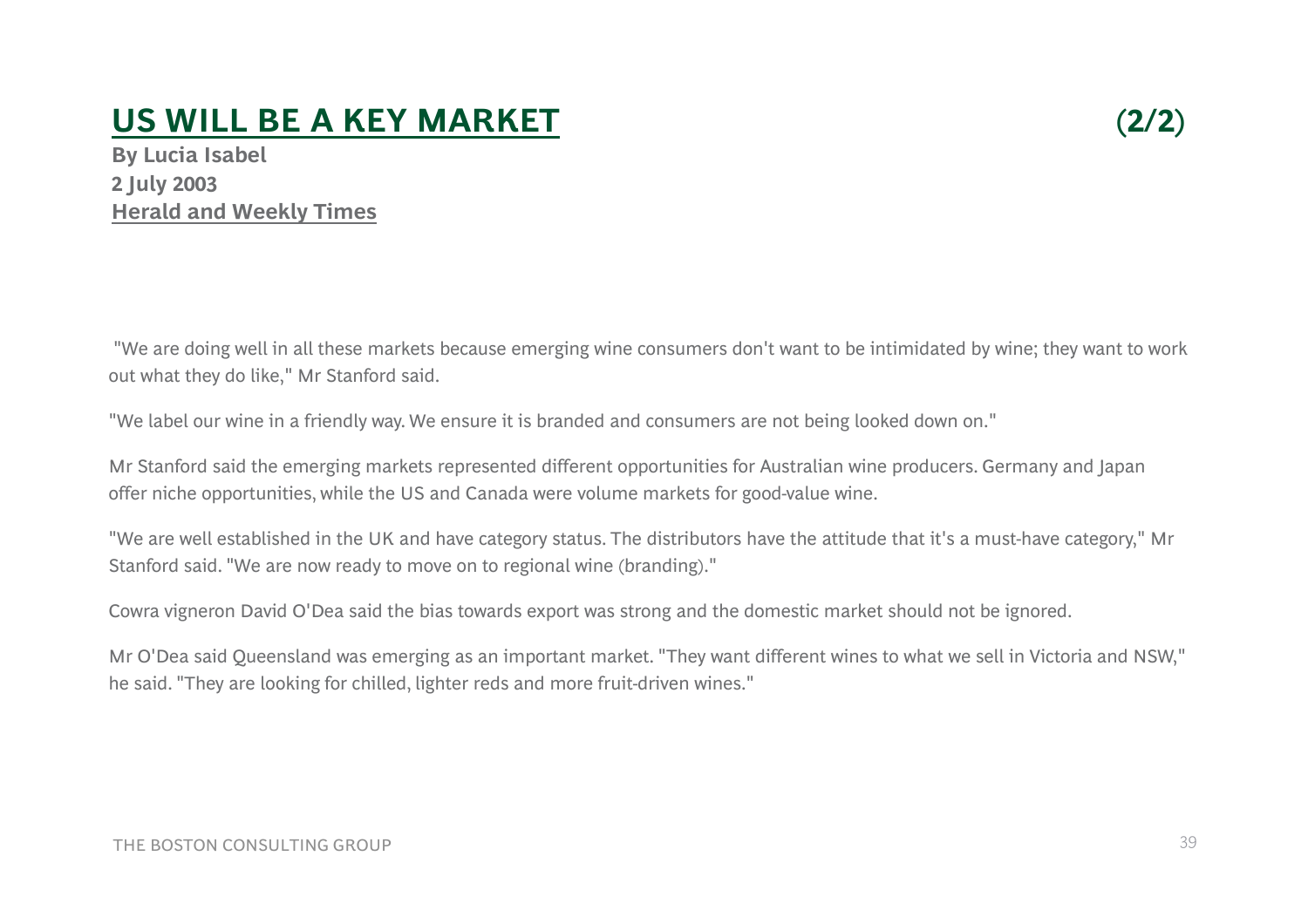#### **REGULATIONS CUT INTO OLD WORLD WINE PRODUCERS COMPETITIVENESS** $S$  (1/3)

**By Paul Tranter 20 September 2002 The Times**

A large part of the performance gap between the New World and Old World wine countries is explained through an examination of the differences in the regulatory framework and the activities of institutions in each country/region. Essentially, the New World has taken a market-driven approach to the development of the wine industry, while the Europeans have taken a more protectionist approach facilitated through the Common Agriculture Policy (CAP).

There are some reasons surrounding this approach: -wine has a high contribution value to final agriculture output in the major markets (5.4% in Spain, 14.3% in France and 9.8%) Additionally it is the most significant agricultural export product and the areas that are under vine are susceptible to soil erosion if vines are removed.

Alongside the CAP, a network of Appellation Control Committees polices the production in Old World countries. In France these Appellation Committees were first established in 1930 and are responsible for setting the minimum requirements for each wine region. The original and still existing intention of these Control Committees is to protect the standard of the wine produced within the region. Wines that pass the prescribed tests are then branded with the appellation control stamp. In reality the application of these regulations has led to an endorsed legacy of rigid wine techniques within the French industry denying local winemakers of access to much of the innovation adopted by the less regulated New World Wine Countries.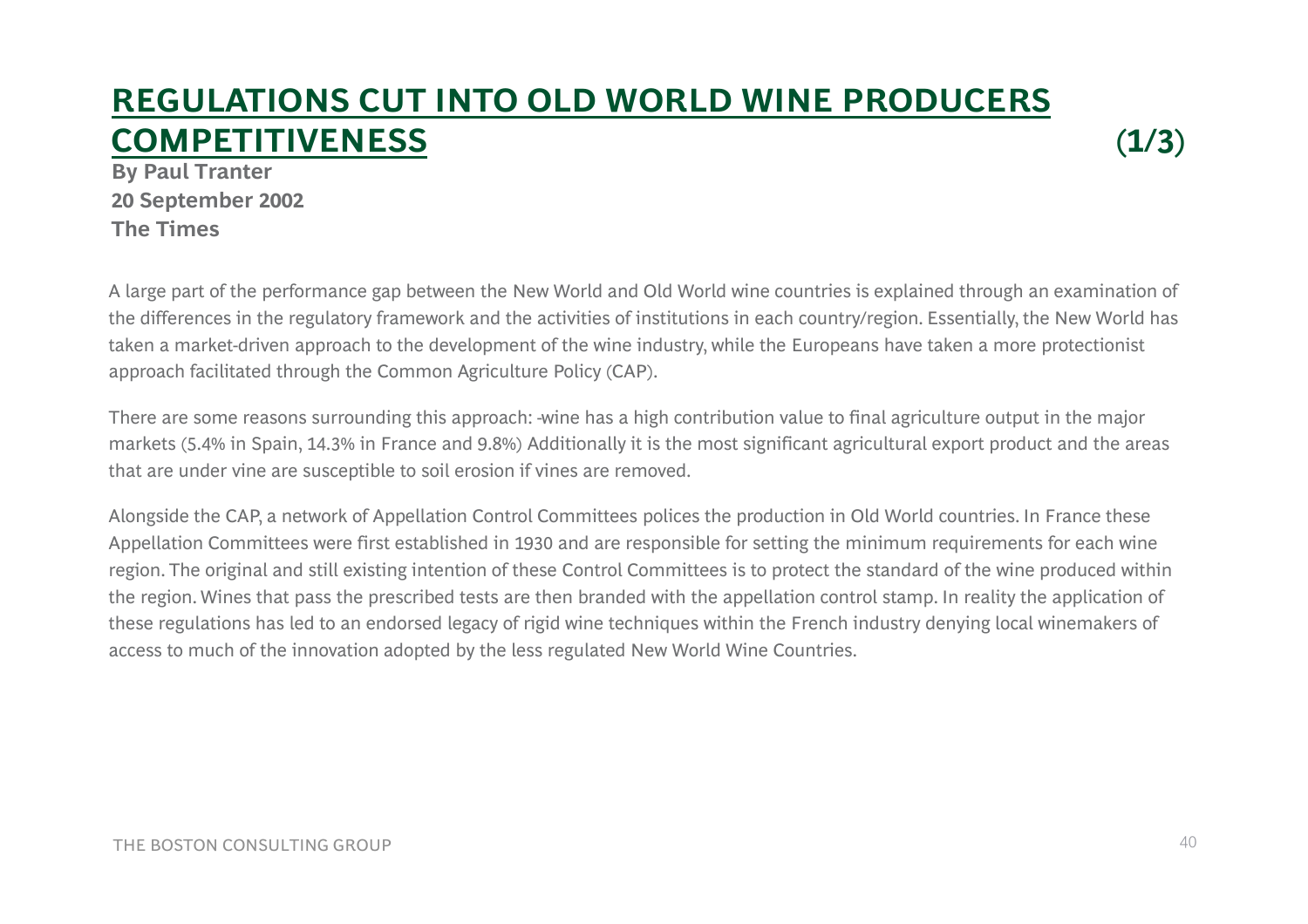#### **REGULATIONS CUT INTO OLD WORLD WINE PRODUCERS COMPETITIVENESS(2/3)**

**By Paul Tranter 20 September 2002 The Times**

The appellation regulation is highly prescriptive, touching all parts of the wine-making process, and its application can result in seemingly perverse outcomes. For example, the alcohol content of a Sauvignon Blanc wine grown in Bordeaux is restricted to no greater than 12.5%. However given the influence of weather, often growing conditions and limited harvesting opportunities can combine to produce a ripe crop that, if processed naturally, would result in the wine exceeding the allowable limit of 12.5%. In the New World the winemaker would be delighted, sensing an opportunity to produce a powerful fruity wine that could be differentiated from other competitors or alternatively, blended with other wines to ensure product consistency. However in the Old World of Bordeaux the winemaker is restricted to two much more grim alternatives, either use production processes to effectively water down the wine, or alternatively to break the law and produce a wine that doesn't conform to the regulation.

On a macro level, the appellation framework (a) underwrites production (b) restricts growth and output and (c) limits the use of technology. The following table in exhibit 17 highlights the differences in regulation between France and Australia across an assortment of winemaking activities. As a result, Old World producers are limited in their ability to innovate and meet changin g customer's demands. Additionally, the appellation quality control mechanisms are not end-product focused (they primarily govern the inputs), which means that there are free-rider incentives for the Old World producers—it is not uncommon to have wide variability within a given appellation which undermines the value of the appellation structure and prevents the establishment of successful brands.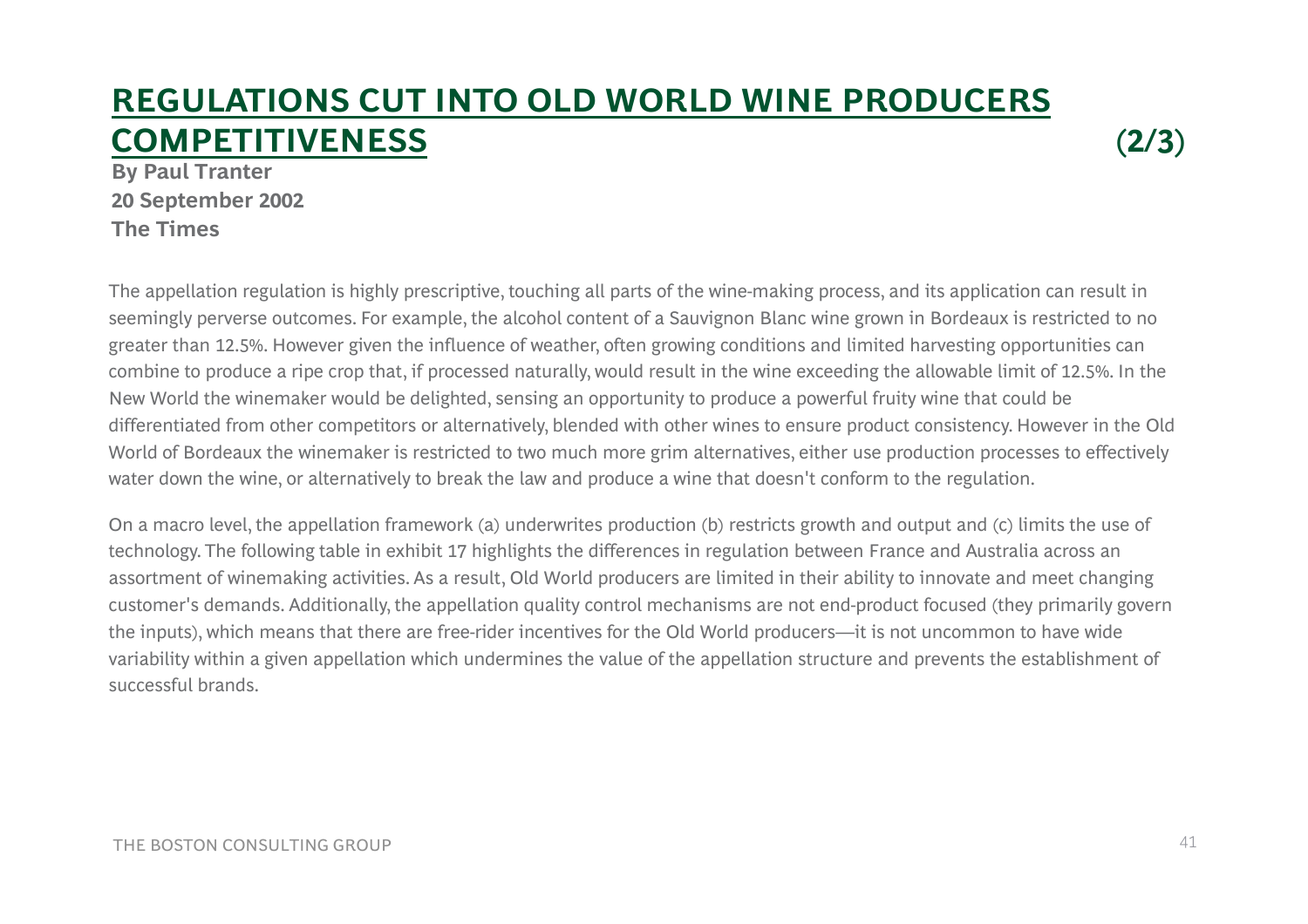### **REGULATIONS CUT INTO OLD WORLD WINE PRODUCERS COMPETITIVENESS(3/3)**



|                                 | <b>Regulation</b>                         | <b>France</b>                                                                                                                     | <b>Australia</b>                                                                                                           |  |  |
|---------------------------------|-------------------------------------------|-----------------------------------------------------------------------------------------------------------------------------------|----------------------------------------------------------------------------------------------------------------------------|--|--|
|                                 | Geographical appellation zones            | Strictly regulated                                                                                                                | Recent formation of geographical zones e.g.<br>Adelaide Hills vs. Coonawarra                                               |  |  |
| <b>Land &amp; New</b><br>supply | Grape varietal planted                    | Strict rules stipulating the grape varietal to be<br>planted within certain regions, e.g. only Merlot<br>and Cabernet in Bordeaux | Completely unregulated. While some areas have<br>larger concentrations of varietals the<br>winemakers is free to diversity |  |  |
|                                 | Vine plantings                            | Ban on new planting until 2010. Some re-planting<br>rights-strictly regulated. No secondary markets<br>for traded rights          | Unregulated growth allowed subject to Town<br>Planning                                                                     |  |  |
| <b>Production &amp;</b>         | Irrigation                                | Widely prohibited                                                                                                                 | Modern drip irrigation practices widely adopted                                                                            |  |  |
| harvesting                      | Grape picking                             | Some areas restricted to hand picking                                                                                             | Unregulated. Winemaker is free to choose.                                                                                  |  |  |
| <b>Fermentation</b>             | Use of oak chips as opposed to<br>barrels | Illegal                                                                                                                           | Widely adopted as a cheaper method to<br>introduce oak complexity into the wine                                            |  |  |
|                                 | Strength of alcohol content               | Threshold levels must not be exceeded                                                                                             | Winemakers free to experiment and innovate                                                                                 |  |  |
|                                 | Size of area under labels                 | Restricted to 177 cases per acre per label.<br>Any excess must be sold under secondary labels                                     | <b>Unregulated</b>                                                                                                         |  |  |
| <b>Marketing &amp;</b>          | Grape varietal packaged & bottled         | Strict rules control the grape varietals allowed to<br>be blended                                                                 | Unregulated                                                                                                                |  |  |
| <b>distribution</b>             | Label information                         | Strict adherence to appellation criteria. Grape<br>varietal must not be advertised on front of label                              | Winemaker free to brand and label product in<br>accordance with regular commercial laws                                    |  |  |
|                                 | Treatment of excess production            | Surplus purchased by Government under the<br><b>Common Agricultural Policy</b>                                                    | Markets adjusts prices through supply and<br>demand                                                                        |  |  |
|                                 | THE BOSTON CONSULTING GROUP               |                                                                                                                                   | 42                                                                                                                         |  |  |

THE BOSTON CONSULTING GROUP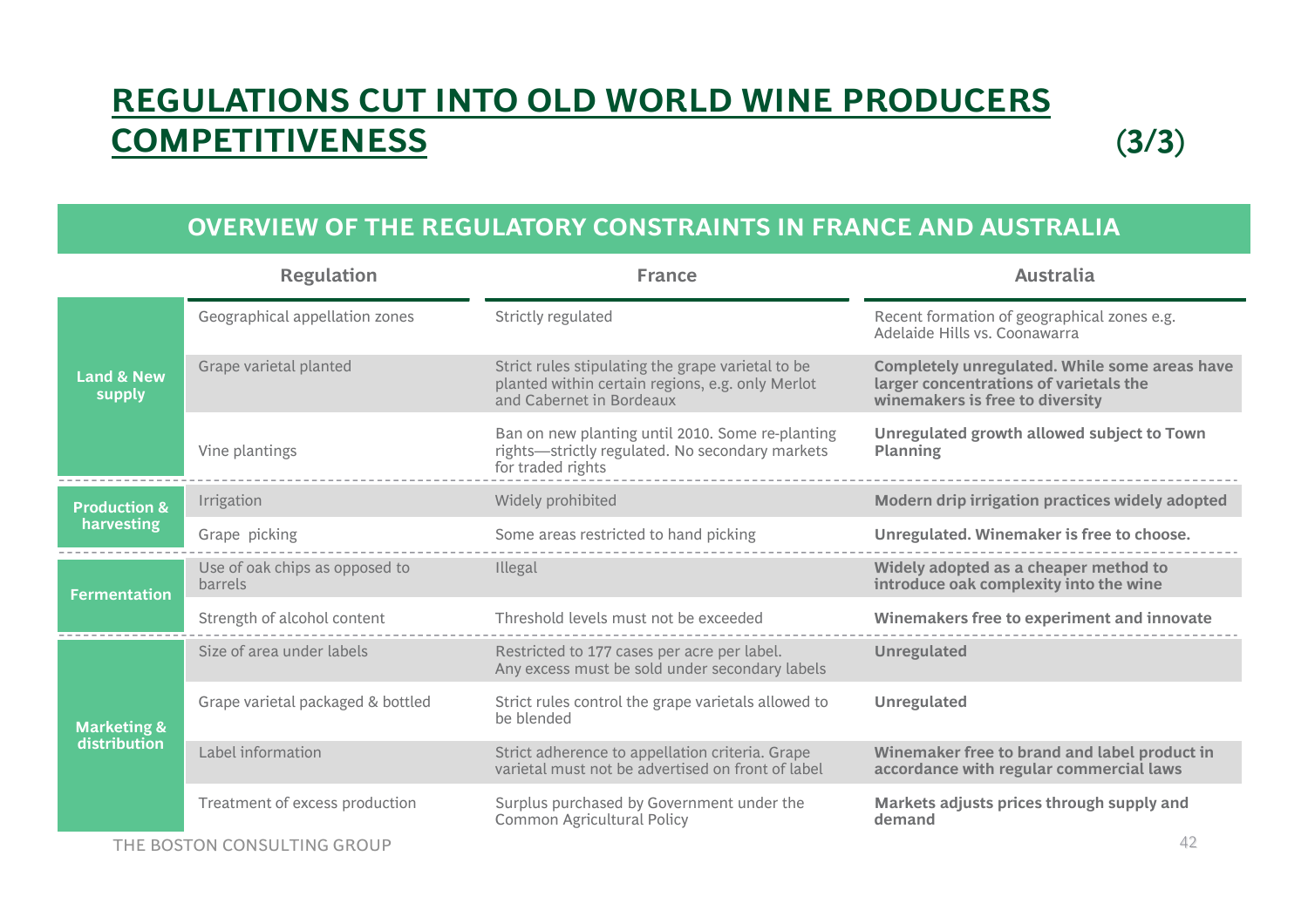# **LOOKING UP DOWN UNDER FAST-GROWING AUSTRALIA WINE INDUSTRY SECOND -BIGGEST SELLER IN THE U.S. BIGGEST (1/3)**

#### **BLOOMBERG NEWS – 29 April 2003 Pittsburgh Post-Gazette**

Copyright (c) 2003 Bell & Howell Information and Learning Company. All rights reserved.

#### ADELAIDE, Australia

Adelaide is in the heart of the world's fastest-growing wine region. Australian-based companies have captured more than 10 percent of the \$13.8 billion international wine trade, according to Dutch agribusiness lender Rabobank International. And the value of Australia's wine exports has grown an average of 33 percent a year since 1986, reaching \$1.48 billion in the year ended in March, says Australian Wine and Brandy Corp., a government regulatory body.

Australia became the largest wine exporter to Britain last year, overtaking France. And in the United States, it's now the secondbiggest source of imports behind Italy, and its sales volume grew 67 percent last year, according to Salomon Smith Barney, now called Citigroup Global Markets Inc. California wine sales, which have 70 percent of the U.S. market, grew by 3 percent.

"The growth of Australian wine sales in the U.S. is staggering," said Jon Fredrikson, CEO of Woodside, Calif.-based wine industry consulting group Gomberg, Fredrikson & Associates. "The Aussies have shown the French how to write the book when it comes to marketing."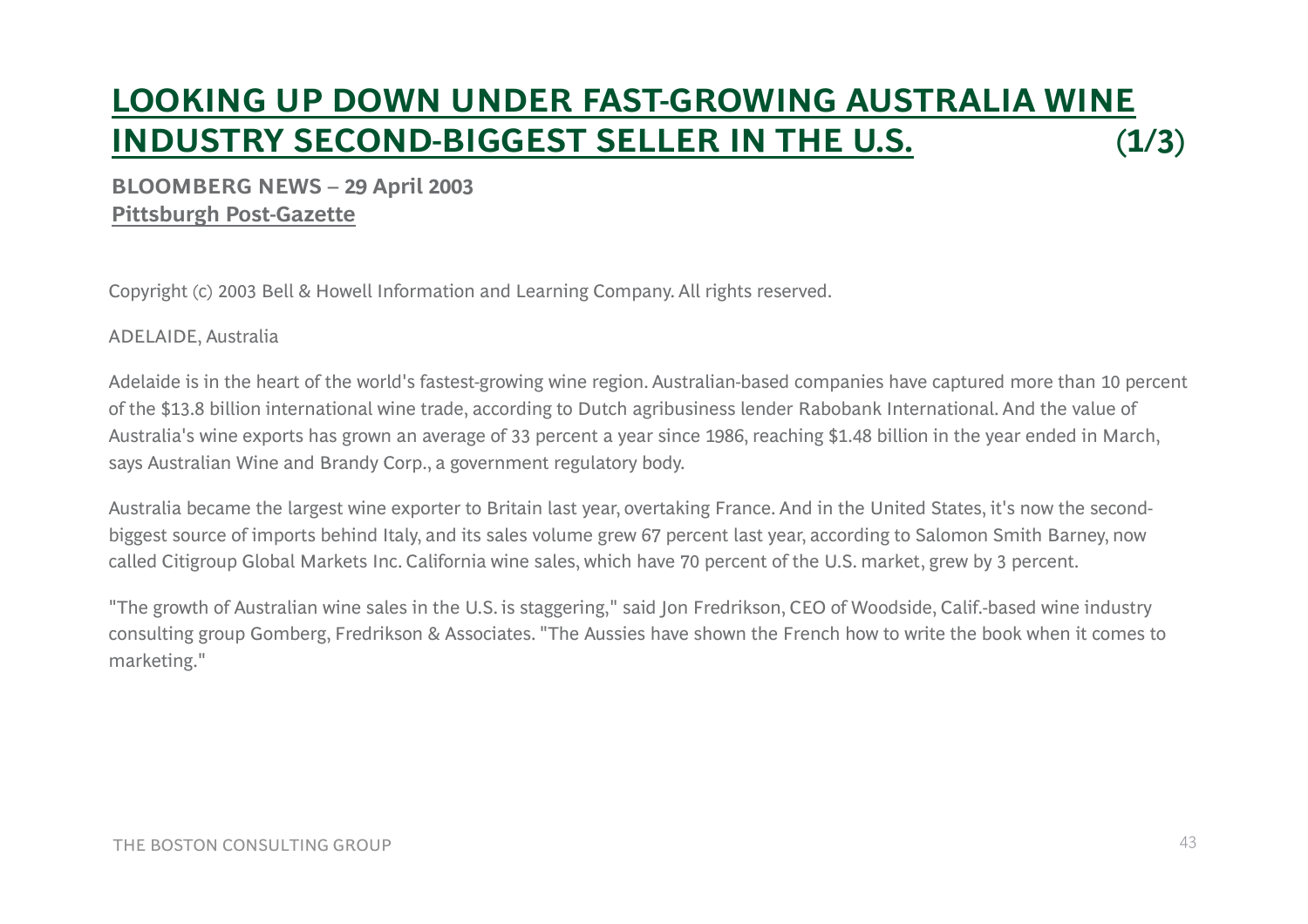# **LOOKING UP DOWN UNDER FAST-GROWING AUSTRALIA WINE INDUSTRY SECOND -BIGGEST SELLER IN THE U.S. BIGGEST (2/3)**

#### **BLOOMBERG NEWS – 29 April 2003 Pittsburgh Post-Gazette**

#### **Climatically perfect**

The secret of Australia's success, says California wine consultant Robert Nicholson, is that its wines are simply better values than their California and European rivals. "They over deliver for the price," said Nicholson, principal of International Wine Associates, which has advised on \$650 million worth of wine industry mergers and acquisitions in the past 10 years. "You can get the same quality from a \$7 bottle of Australian wine as you can from a \$9 or \$10 Californian equivalent."

Australian winemakers and their rivals cite several reasons for that ability to deliver. Most important, they say, are cost and climate. Australia, a country the size of the mainland United States with a population of just 19 million -- less than that of Texas -- has abundant cheap land. A sweeping, sunny 1,860-mile arc of that territory, between the barren outback and the modern cities built on the coast of southern Australia, is climatically perfect for growing grapes, says Nicholson. Australia's first white settlers, British convicts who'd been deported to Australia to set up the colony of New South Wales around Sydney Cove in 1788, planted vines soon the contract of the contract of the contract of the contract of the contract of the contract of the contract of after their arrival.

Fifty years later, non-convict European immigrants settling outside Adelaide in the colony of South Australia began growing grapes in the Barossa Valley and the McLaren Vale. Today, South Australia is the country's most important wine-growing area.

"You can buy the land and plant a vineyard in McLaren Vale for a low price per acre," says wine consultant Fredrikson. "In Sonoma, here in California, it would cost you two or three times as much. In the Napa Valley, it would be four or five times higher."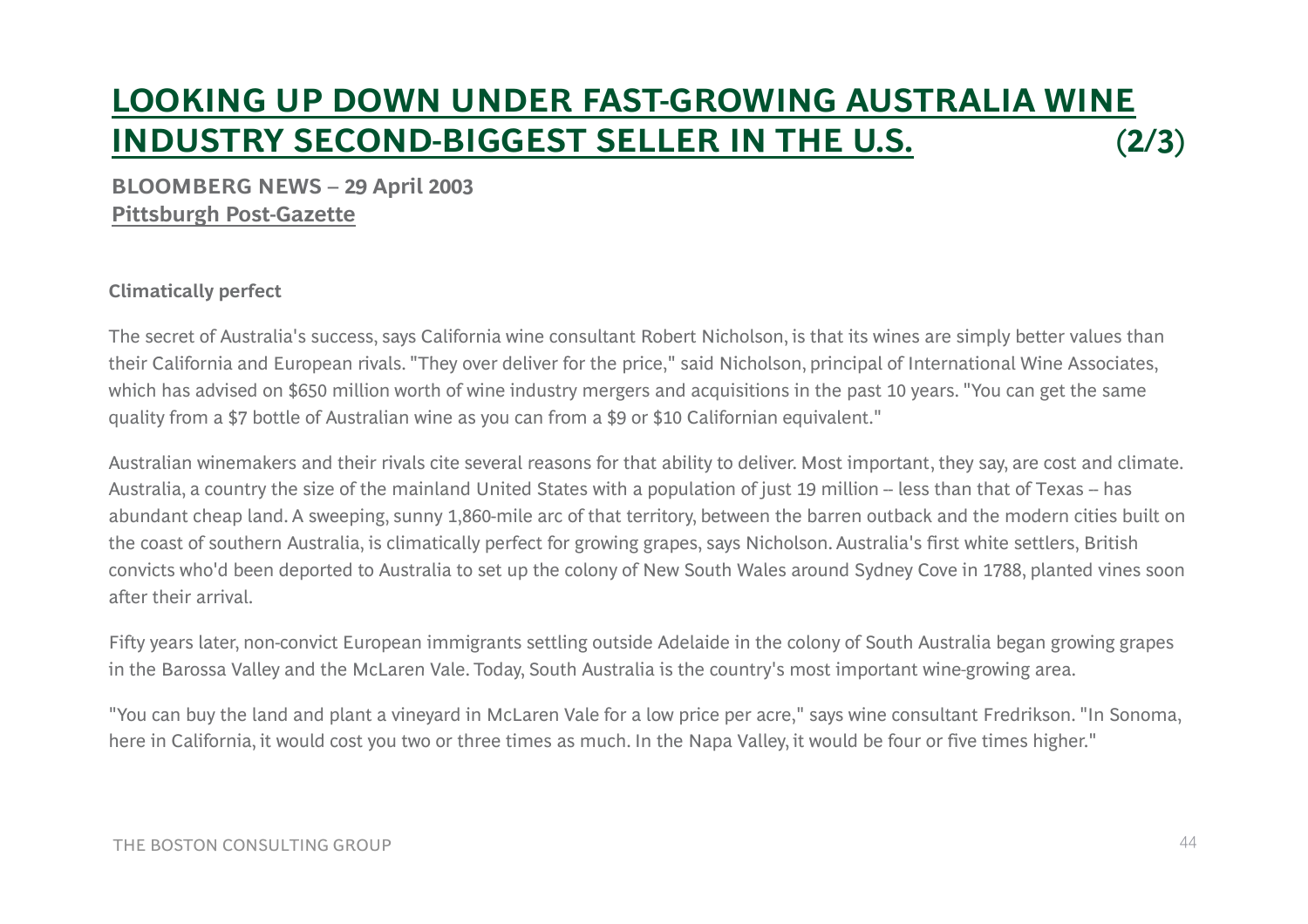# **LOOKING UP DOWN UNDER FAST-GROWING AUSTRALIA WINE INDUSTRY SECOND -BIGGEST SELLER IN THE U.S. BIGGEST (3/3)**

#### **BLOOMBERG NEWS – 29 April 2003 Pittsburgh Post-Gazette**

#### **Few restrictions**

Millar says cost is only one Australian advantage. Another is the fact that Australia lacks the regulations that restrict so-called oldworld producers in Europe.

Many French winemakers have to operate under the Appellation d'Origine Contrôlée system -- a set of rules that restricts them to using only those grapes from their immediate locality and of specified varieties.

"The rules in France are much too strict," said Pernod-Ricard's Patrick Ricard. "As long as France cannot change them, it will not be in a good position to compete against wines of the new world."

In Australia, winemakers face few such restrictions. They can use grapes from any of scores of wine-growing areas stretching from the Hunter Valley just inland from the Pacific Ocean north of Sydney to the Margaret River on the Indian Ocean south of Perth in Western Australia.

France's share of the international wine trade has declined to 40 percent from 50 percent in the past 10 years, according to th eFederation of French Wine and Spirits Exporters.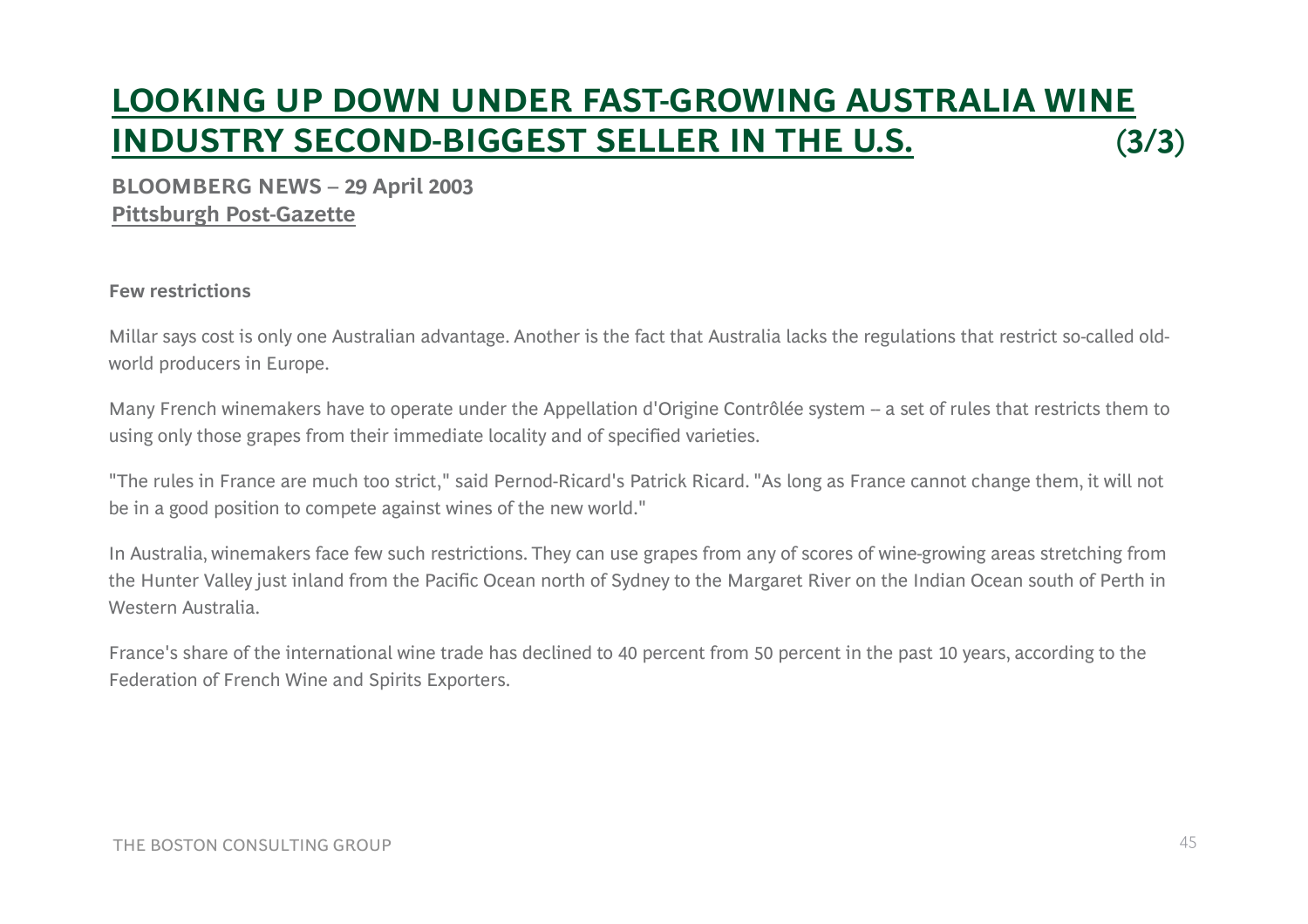

# Overview of possible answers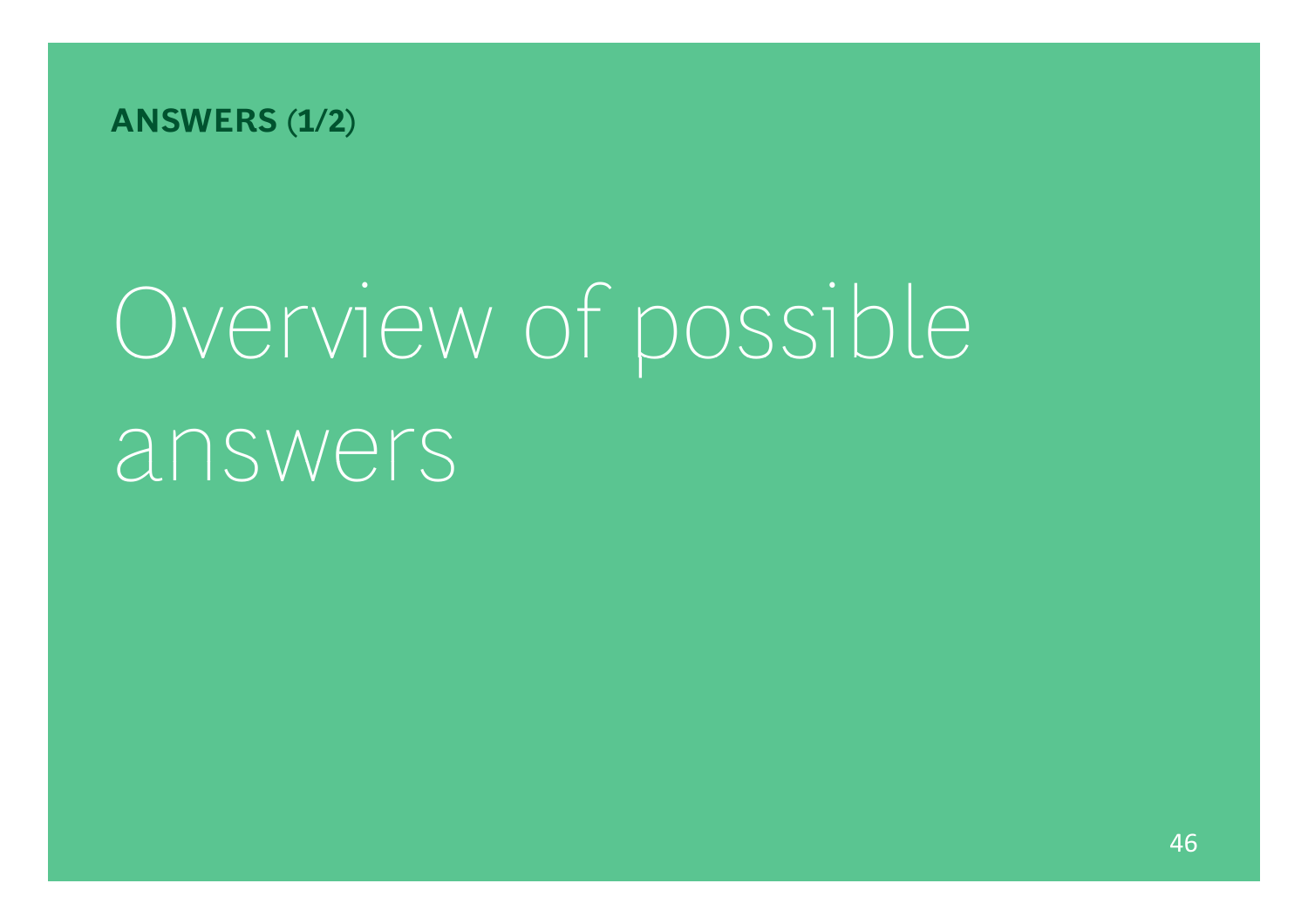## **Q1 . I BELIEVE THE US SHOULD BE THEIR #1 PRIORITY. IS THIS CORRECT? WHAT MAKES THIS COUNTRY ATTRACTIVE WHAT FOR THEM?**

To answer this question, you need to focus on key issues to analyze the market, including: what is the market size and its historical growth? Is it profitable? Is there a future potential for growth?

We suggest an approach in 3 slides:

- Illustration of the need for Australian wines companies to focus on exportations due to a flat domestic market
- Comparison between the different potential markets (volume, growth, prices) showing US is attractive in both volume and price
- Illustration of positive market outlook: low consumption in the US and low market penetration of Australian wine companies

It is also possible to illustrate the threat of competition in the US market (especially as US is self-sufficient in terms of production).

Instead of the three slides version, you could also have illustrated the attractiveness of the US market on a single slide by comparing it with other countries on key market drivers (volume, growth, prices, consumption per capita, etc.).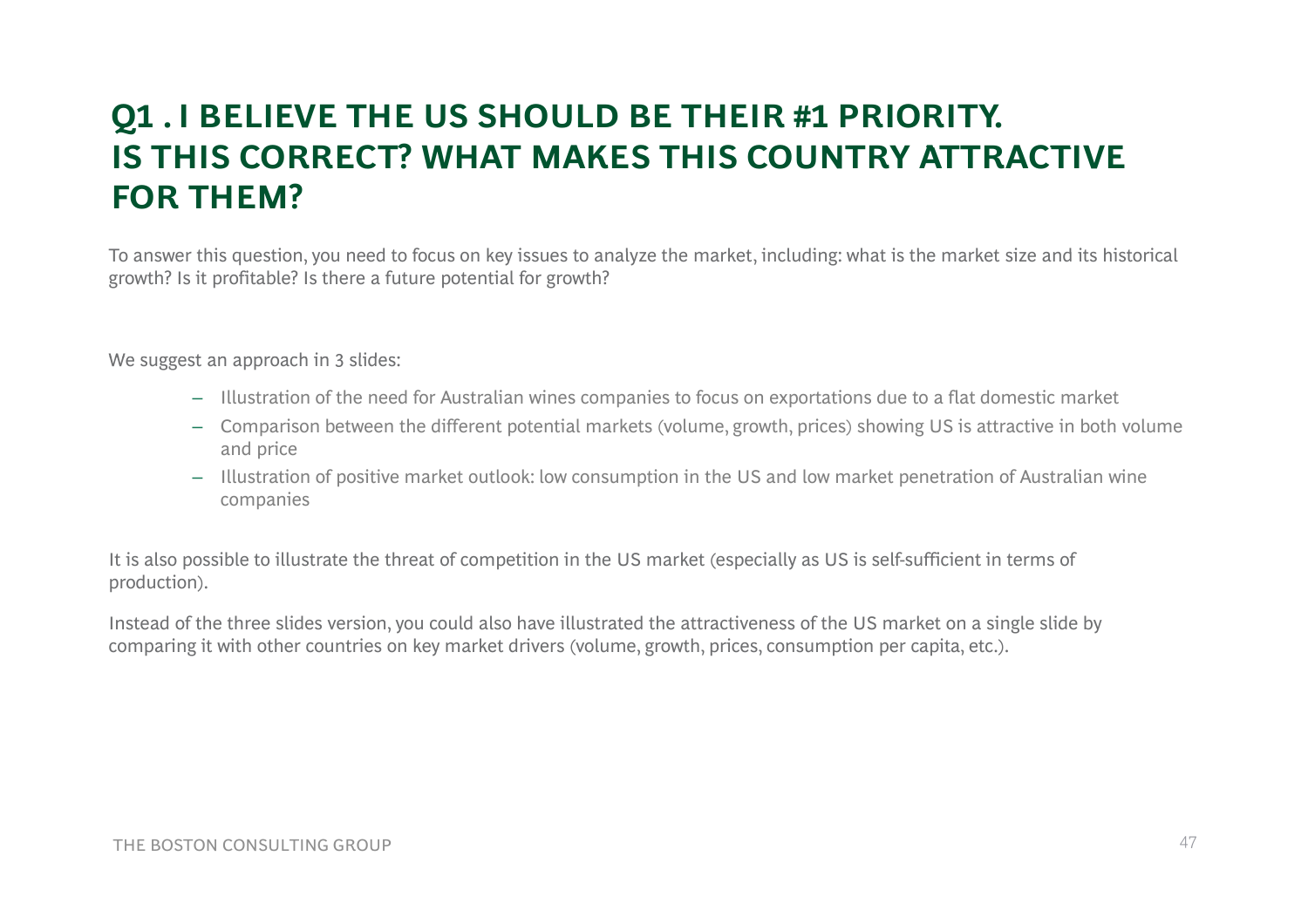## **AUSTRALIAN WINE PRODUCERS NEED TO FOCUS ON EXPORTS**

**FLAT DOMESTIC MARKET WHILE EXPORTS HAD A ~25% ANNUAL GROWTH RATE, FROM 1988 TO 2001**

> $\frac{0}{0}$  **<sup>1988</sup>‐<sup>2001</sup>** 34 <sup>60</sup> <sup>38</sup> 80Export Sales p 8075 62 60**CAGR**+25%21 <sup>22</sup> 40402 <sup>39</sup> <sup>40</sup> <sup>41</sup> <sup>42</sup> <sup>20</sup> Domestic Sales +1% 01988-891997-98 1998-99 1999-00 2000-01

**Volume Of Australian Wine Sales By Market (m cases)**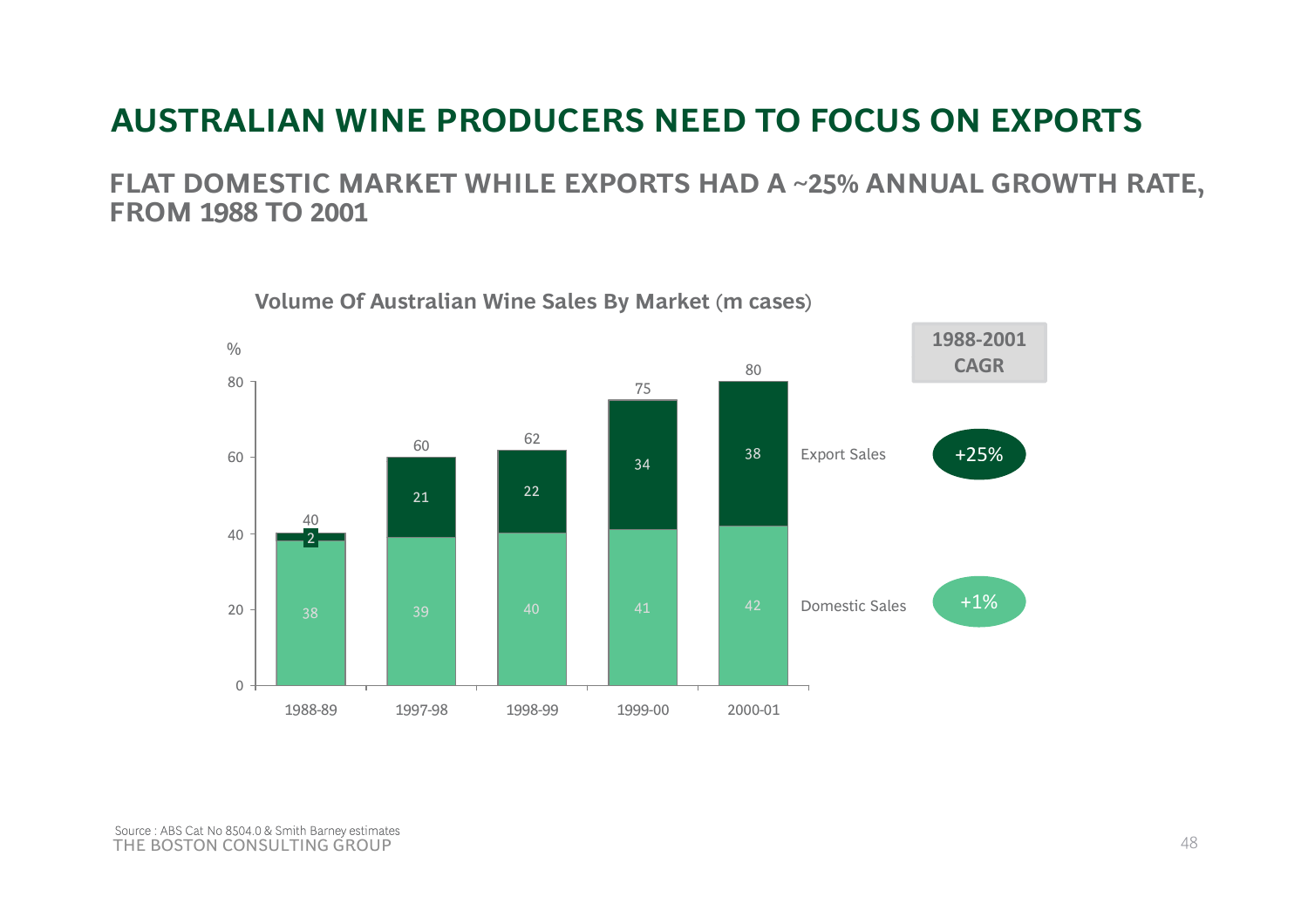## **US IS THE MOST ATTRACTIVE MARKET IN BOTH VOLUMES & PRICES**

8

6

4

2

 $\Omega$ 

4.2

UK

**AVERAGE EXPORT PRICE IN 2002 IN US PRICE IN**

45.2%

US

**VS. UK** 

6.1

**3RD LARGEST MARKET WITH ~3% GROWTH OVER THE PAST 5 YEARS AND HIGH PRICING REALIZATION**



Note: mL = million liters

 Source: World Drink Trends 2000 export approval reports, Australian Wine Export Council & Smith Barney estimates

## **THE BOSTON CONSULTING CONSULTING GROUP ASSESSED ASSOCIATION CONSULTING CONSULTING CONSULTING CONSULTING CONSULTING CONSULTING CONSULTING CONSULTING CONSULTING CONSULTING CONSULTING CONSULTING CONSULTING CONSULTING CONSULT PRICE LEVEL COULD EVEN INCREASE MORE IN THE U.S. GIVEN**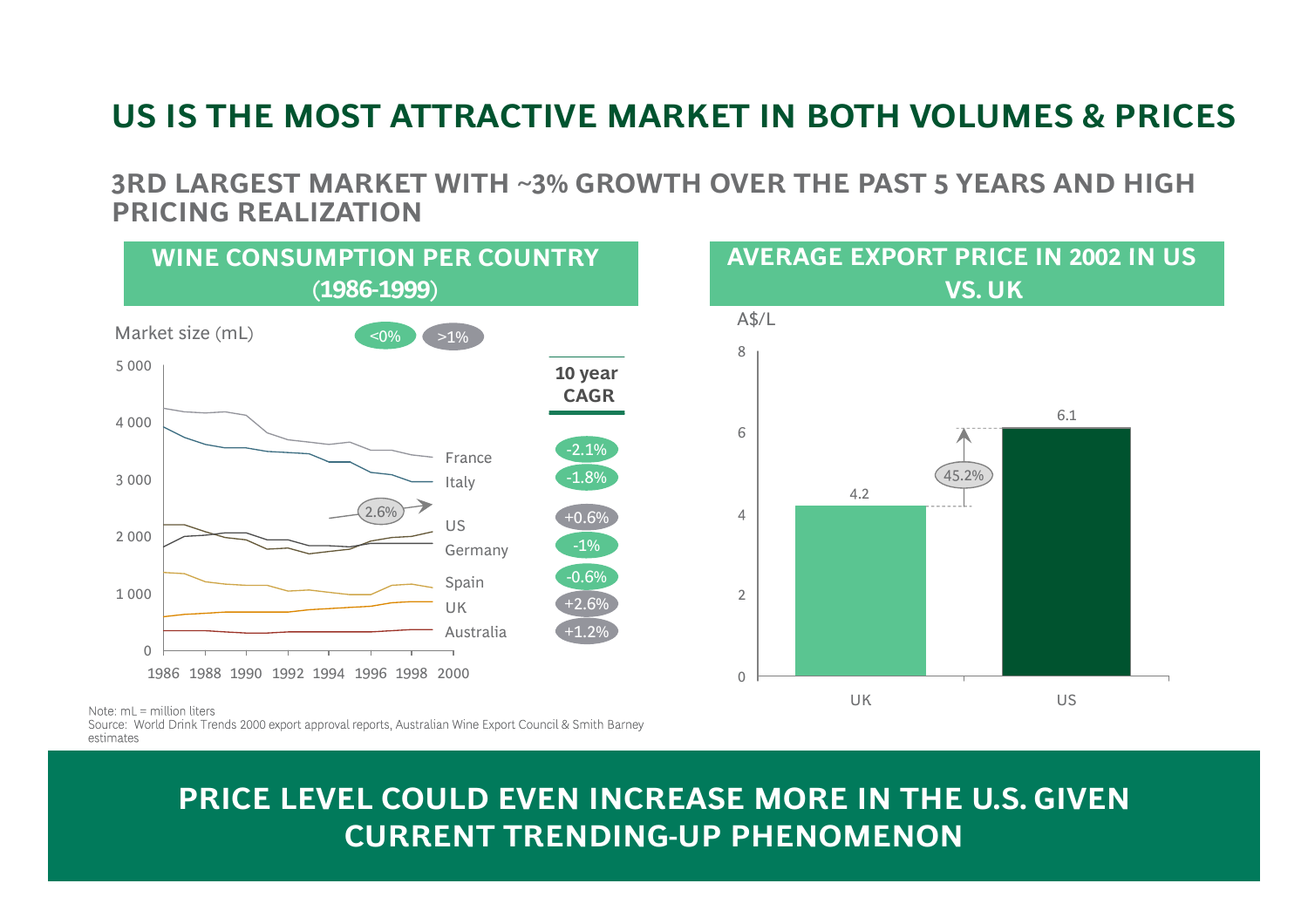## **GROWTH POTENTIAL IN THE US GIVEN LOW CONSUMPTION PER CAPITA ESP FOR AUSTRALIA THAT CURRENTLY HAS A LOW CAPITA, ESP. FOR PENETRATION RATE**

## **PER CAPITA CONSUMPTION IN THE US WAY BELOW UK AND FRANCE**



Per capita consumption in 2002 (L)

#### AUSTRALIA 3RD EXPORTER IN THE US, FAR<br>BEHIND LEADERS AND WITH A SHARE A 3RD EXPORTER IN THE US, FA **BEHIND LEADERS AND WITH A SHARE LOWER THAN IN THE UK**



THE BOSTON CONSULTING GROUP 50 1. Hypothesis: UK per capita consumption calculated as 150% of US (was 200% in 1997 when US had 7.4L/capita consumption) Source: Impact Databank, press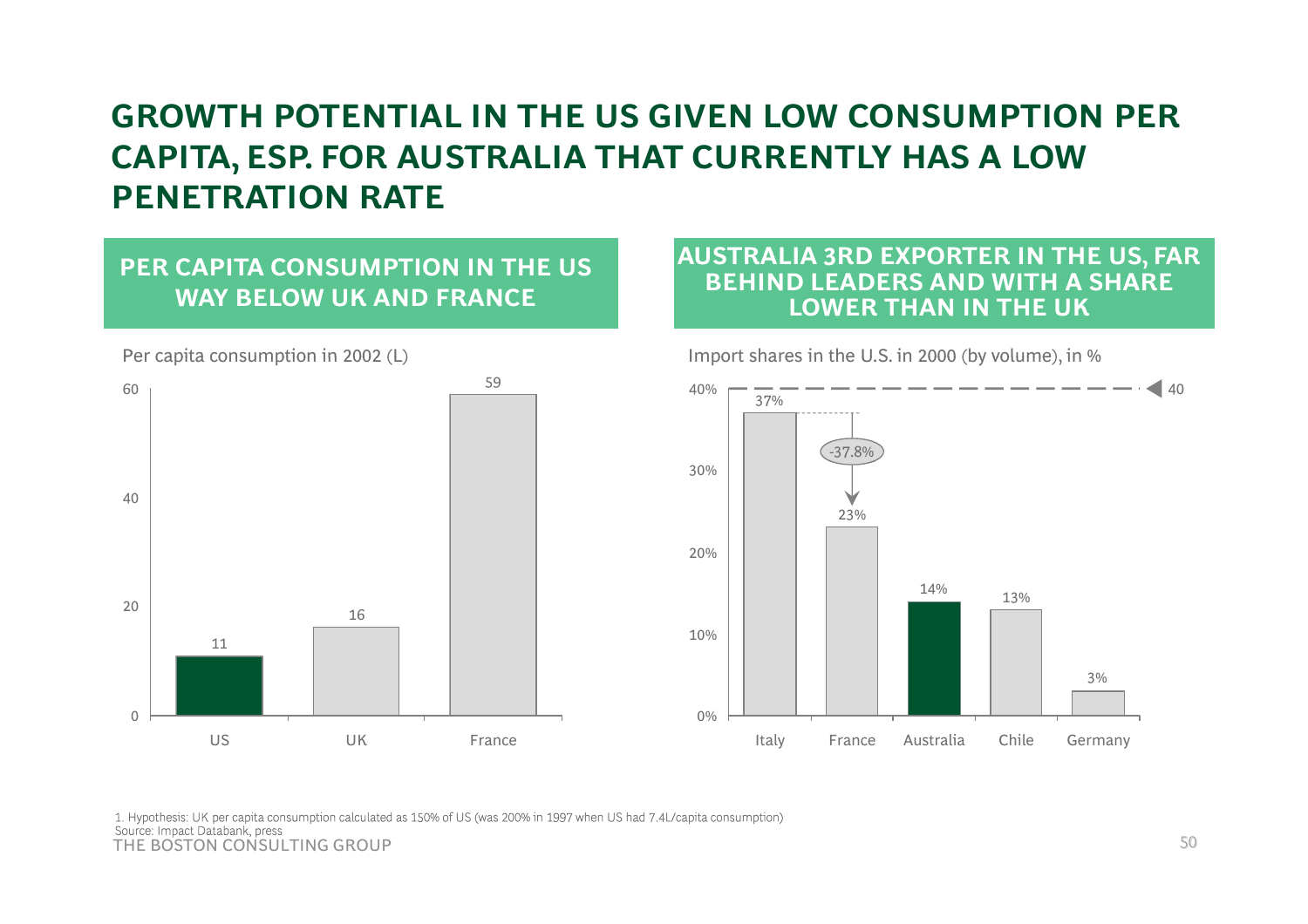## **Q2. WHICH PRODUCTS HAVE THE HIGHEST CHANCE OF BEING PROFITABLE AND COMPETITIVE IN THE US? IN THE**

**They currently have different options in mind in terms of priority products to enter the U.S. market with. This is a major issue for them because product marketing decisions require long term planning to take into account the grape-to-bottle lead-time so please address it as deeply and accurately as possible.** 

This is a quantitative question, all the information needed being in page 18 (Key Wine Making Metrics).

The easiest way to present the results is through a table of data comparing Australian vs. US costs (US internal competitors being the highest threat).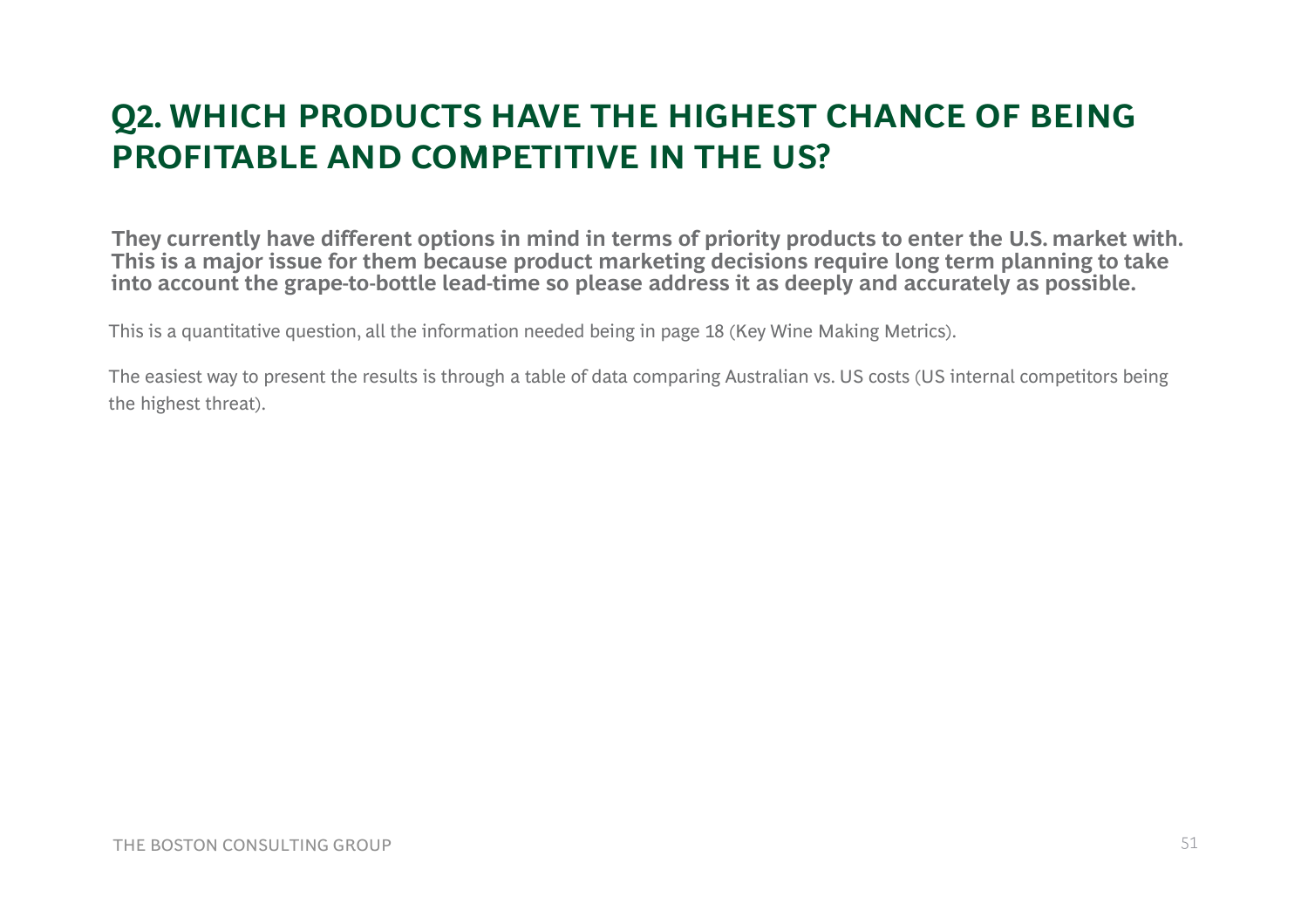# **CHÂTEAU BOOMERANG SHOULD FOCUS ON HIGH RANGE SEGMENTS AND ESPECIALLY ON SUPER PREMIUM CATEGORY SEGMENTS, ON**

| Per bottle, US\$                                      |                | <b>Commodity</b>  |           | Premium   | <b>Super Premium</b> |                          | <b>Ultra Premium</b> |           |  |
|-------------------------------------------------------|----------------|-------------------|-----------|-----------|----------------------|--------------------------|----------------------|-----------|--|
|                                                       | Australia      | <b>US</b>         | Australia | <b>US</b> | Australia            | <b>US</b>                | Australia            | <b>US</b> |  |
| Price                                                 | 1.5            | 1.5               | 4         | 4         | 8                    | 8                        | 20                   | 20        |  |
| Grapes                                                | 0.1            | 0.1               | 0.5       | 0.6       | $\overline{2}$       | 4.8                      | 3                    | 7.6       |  |
| Production                                            | 0.8            | 0.8               | 0.9       | 0.9       | 1.6                  | 1.6                      | 2.1                  | 2.1       |  |
| Shipment                                              | 0.6            | $\qquad \qquad -$ | 0.6       | $\equiv$  | 0.6                  | $\overline{\phantom{0}}$ | 0.6                  |           |  |
| Total cost                                            | 1.5            | 0.9               | 2.0       | 1.5       | 4.2                  | 6.4                      | 5.7                  | 9.7       |  |
| Margin                                                |                | 0.6               | 2.0       | 2.5       | 3.8                  | 1.6                      | 14.3                 | 10.3      |  |
| Margin (%)                                            | $\overline{a}$ | 37%               | 51%       | 63%       | 48%                  | 20%                      | 71%                  | 52%       |  |
| <b>Australian Wine Cost</b><br>Advantage <sup>1</sup> |                | None              |           | None      |                      | 66%                      |                      | 59%       |  |
|                                                       |                |                   |           |           |                      |                          | . .                  |           |  |

#### Margin also makes Ultra Premium interesting but:

- Lower cost advantage
- Smallest volume
- Fierce competition of France and Italy

THE BOSTON CONSULTING GROUP $P \hspace{1.5cm}$ 1. Ratio between Australian and US total cost per bottle Source: Key Wine Making Metrics 2002; BCG analysis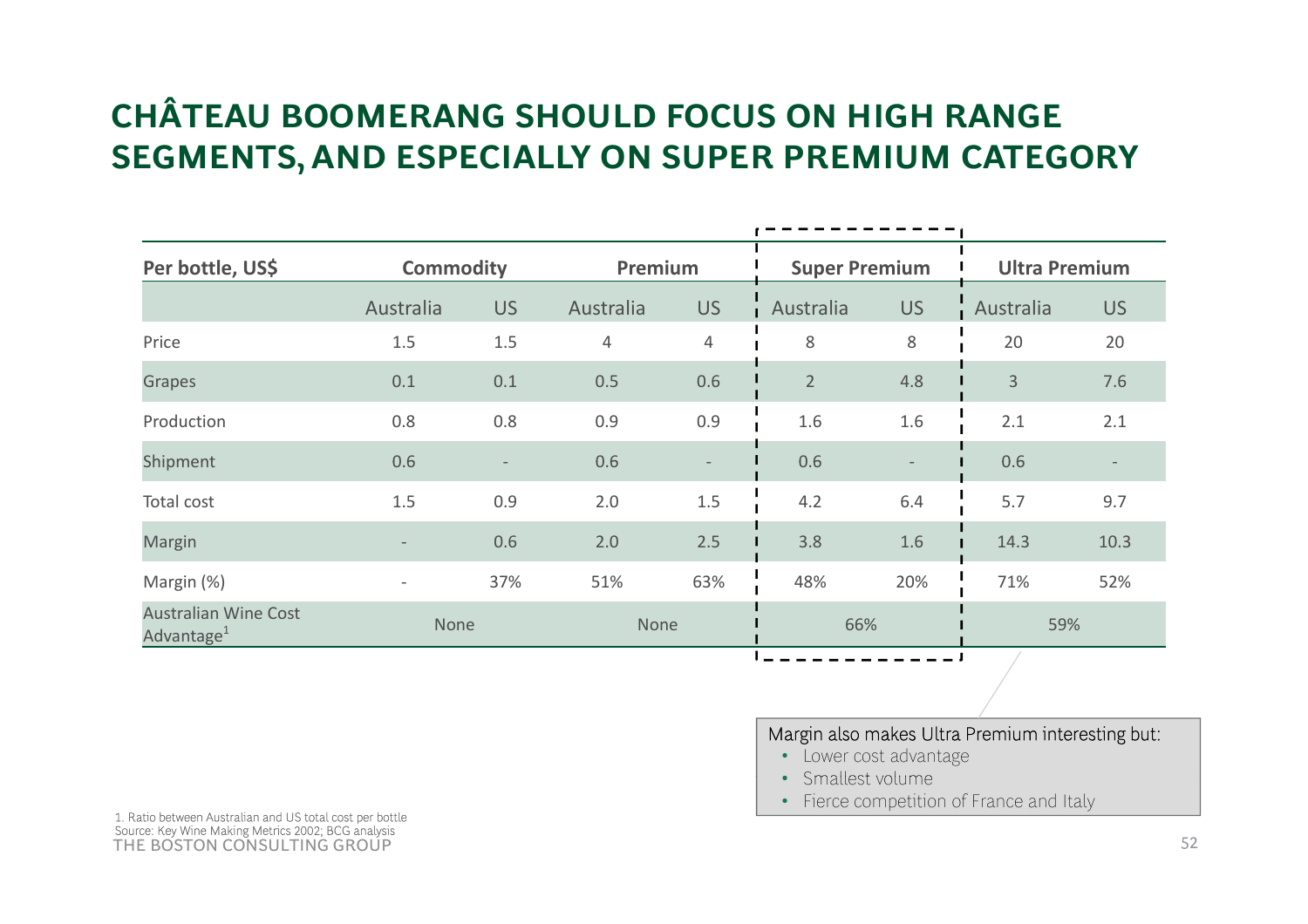## **Q3 . WHAT ARE THE STRENGTHS THAT MAKE AUSTRALIAN WINES COMPETITIVE IN THE US MARKET VS THEIR MAIN VS. COMPETITORS?**

You can create two slides: the first one to list what the key success factors (KSFs) are in this industry, the second one to compare the different countries on each of them.

The other option is to create only one slide that compares the different countries and illustrate in your oral presentation why you chose these KSFs, e.g.:

- Legislation: drives the ability to use techniques enhancing quality, at lower cost and allowing simple branding based on varietals
- Land availability and climatic conditions: drives cost of land and cost of grapes (through yield) as well as quality
- Volume of exports & consolidation: allows for economies of scale in distribution and branding among others

If you have enough time left, you can also prepare an Executive Summary to list the key messages of your presentation on a slide, but don't forget your overall presentation should not exceed 5 slides maximum.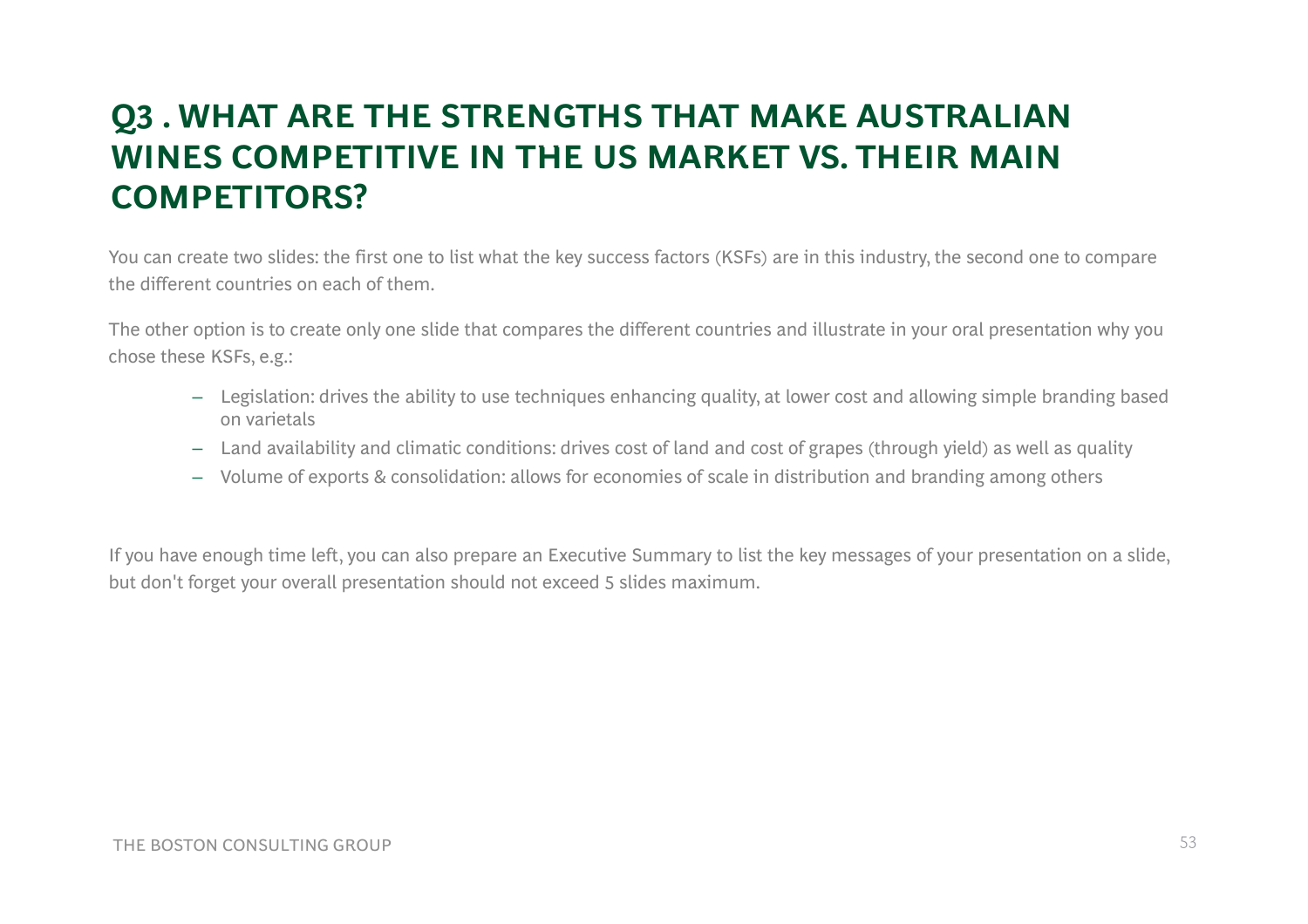## **AUSTRALIA HAS SIGNIFICANT COMPETITIVE ADVANTAGES ON KEY SUCCESS FACTORS IN THIS INDUSTRY**

|                    | Australia   | <b>US</b>            | Europe <sup>1</sup> | Chile |
|--------------------|-------------|----------------------|---------------------|-------|
| Legislation        | $+$         | ╈                    |                     |       |
| Land & climate     | $\mathbf +$ |                      |                     |       |
| Export volume (mL) | 471         | 301                  | 5 3 9 6             | 342   |
| Consolidation      | Ť           | $\ddot{\phantom{1}}$ |                     | r     |
| Grapes costs       | $\mathbf +$ |                      |                     |       |

1.France, Italy, Spain and Germany

**THE BOSTON CONSULTING CONSULTION TO BE RELAXED) AUSTRALIA ADVANTAGE IS PROBABLY SUSTAINABLE**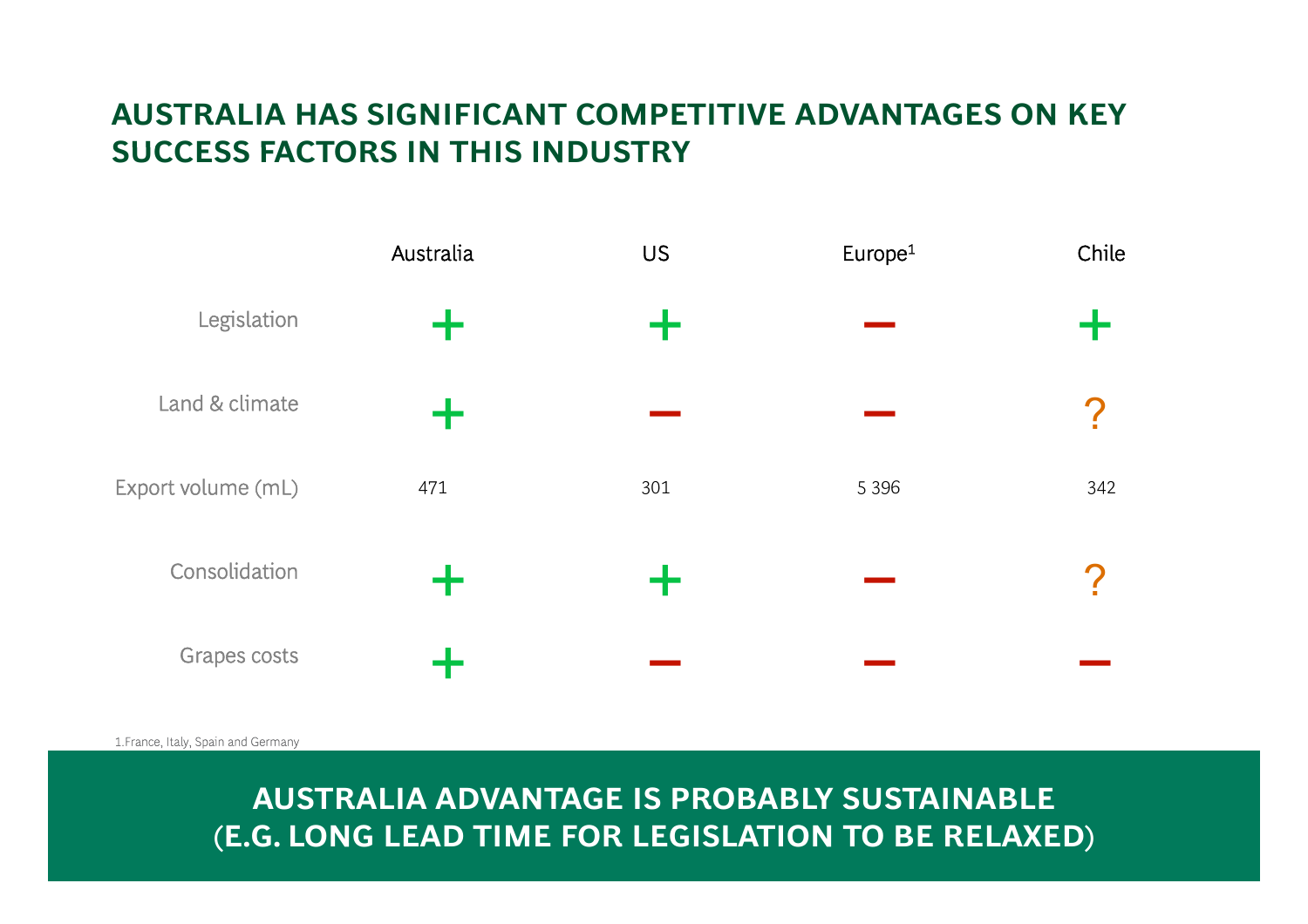**ANSWERS (2/2)**

Examples of slides prepared by three BCG candidates (initially hand hand-written)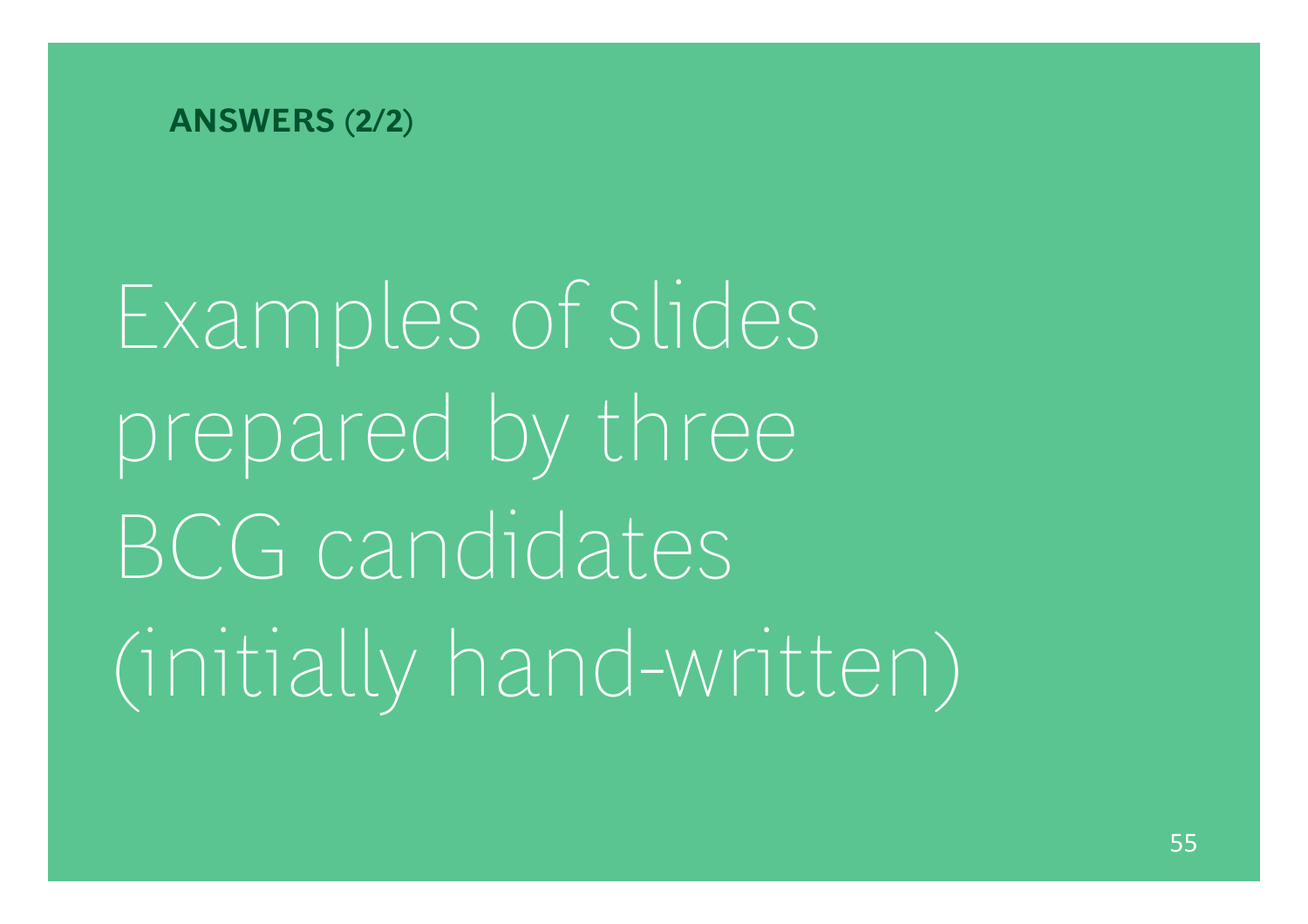## **MARKET SHOULD BE PRIORITY #1 TO GROW SALES**

### **US IS THE FASTEST GROWING MARKET ABOVE TOP 3 EXPORT COUNTRIES**

|                                   | <b>UK</b>   | <b>US</b> | <b>CANADA</b> |
|-----------------------------------|-------------|-----------|---------------|
| % of total sales (2003)           | 43%         | 29%       | 6%            |
| 2003 growth (value)               | $~15\%$     | $~100\%$  | $~1430\%$     |
| Expected % of sales<br>(2005)     | 35%         | 41%       | 7%            |
| Average price per<br>liter (2003) | $\sim\!\!4$ | ~10       | N.a.          |

## **DOMESTIC MARKET**

- Flat in 2002
- •Declined over past 2 decades
- Fierce competition
- Hi gh taxes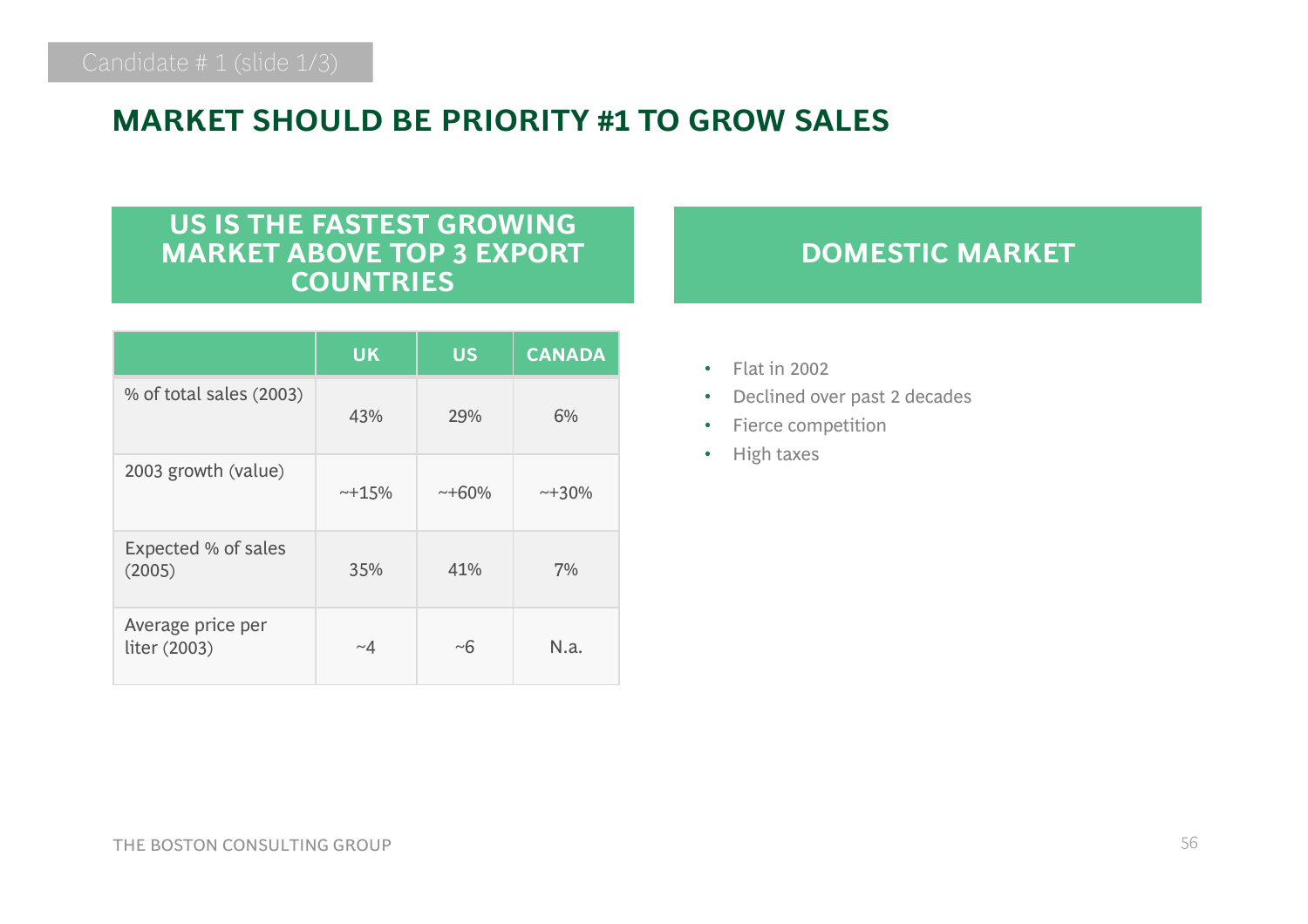## **CHATEAU BOOMERANG SHOULD FOCUS ON ULTRA PREMIUM WINES TO ENTER 115 MARKET**

## **SIMPLIFY P&L FOR AUSTRALIAN WINE PROTECTION (115\$)**

|                                                | <b>COMMODITY PREMIUM</b> |        | <b>SUPER</b><br><b>PREMIUM</b> | <b>ULTRA</b><br><b>PREMIUM</b> |
|------------------------------------------------|--------------------------|--------|--------------------------------|--------------------------------|
| Cost of groups (1<br>tonne)                    | 75\$                     | 400\$  | 1500\$                         | 2000\$                         |
| Crates (12 bottles /<br>crate)                 | 85                       | 70     | 63                             | 55                             |
| Grapes cost /<br>bottle                        | $-0.1$                   | $-0.5$ | $-2$                           | $-3$                           |
| Other costs / bottle<br>$(0.6$ \$ for freight) | $-1.4$                   | $-1.5$ | $-2.2$                         | $-2.7$                         |
| Total cost / bottle                            | $-1.5$                   | $-2.0$ | $-4.2$                         | $-5.7$                         |
| <b>Selling Price</b><br>(average)              | 1.5                      | 4.0    | 8.0                            | 20.0                           |
| <b>Potential Margin</b><br>per bottle          | $\bf{0}$                 | $+2.0$ | $+3.8$                         | $+14.3$                        |
| <b>Volume Share of</b><br><b>US Market</b>     | 27%                      | 28%    | 14%                            | 24%                            |

- Ultra premium segment would be the most profitable one for Australian wines (~14\$/bottle)
- Ultra premium segment represents 24% of US market
- Premium segment has been growing faster than market over past

THE BOSTON CONSULTING GROUP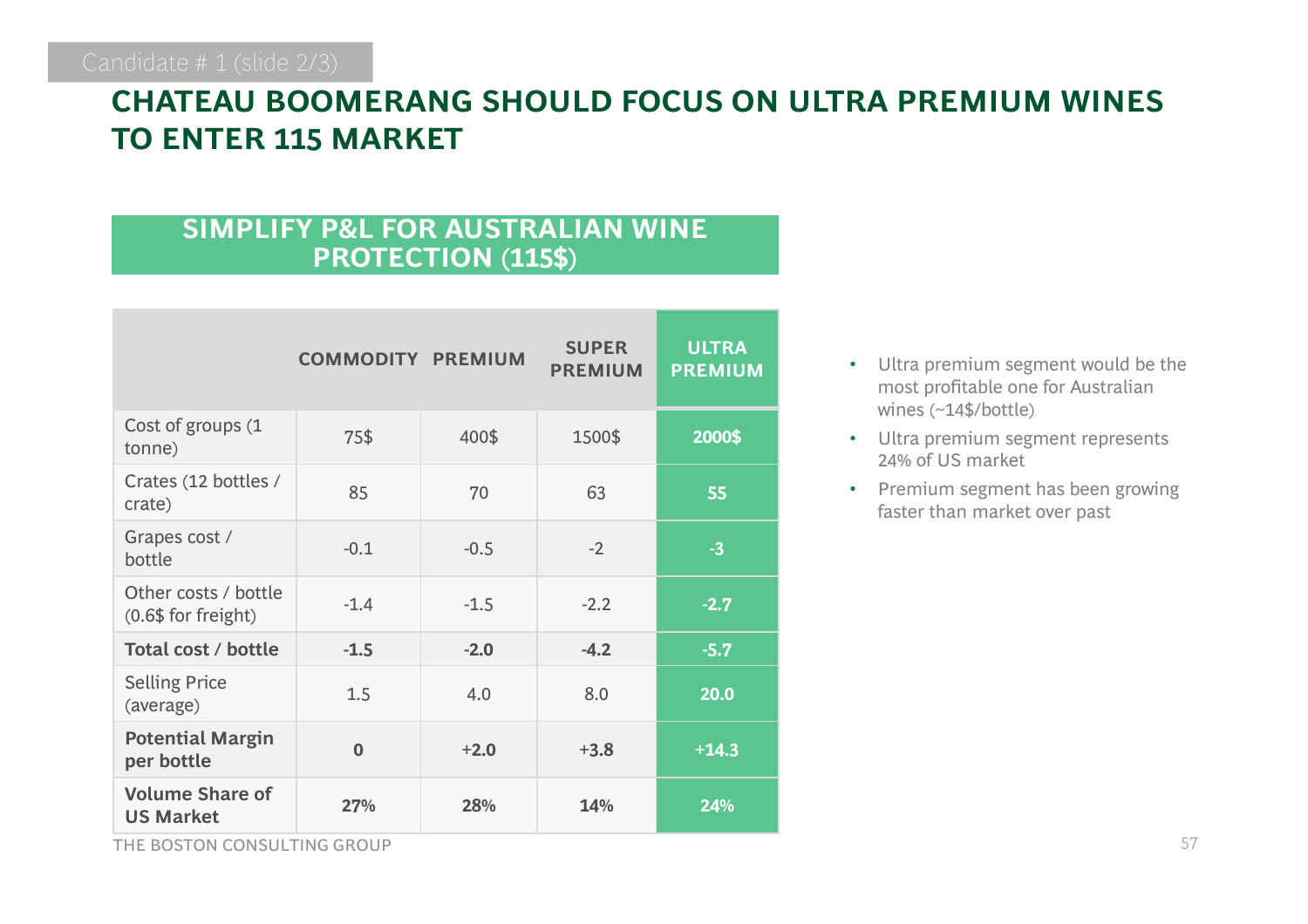## **AUSTRALIA HAS STRENGTHS IN BOTH INDUSTRIALIZATION AND SALES & MARKETING PROCESS TO OUTPERFORM COMPETITION IN U.S. MARKETING**

#### **INDUSTRIAL PROCESS**,我们也不能会不会。""我们,我们也不会不会。""我们,我们也不会不会。""我们,我们也不会不会不会。""我们,我们也不会不会不会。""我们,我们也不会不会不会

- Cost efficiency
- •Lack of regulation
- • Innovation capacity (eg. stainless steel vats with oak woodship)
- •Expansion capacity (climate & land)

## **SALES & MARKETING**

- •Clarity of offer & quality of products
- • Strong brands (Rosemount and Linderman already in top 5 brands in US)
- •Already 3rd supplier in US market
- •Environmentally friendly perception of Australia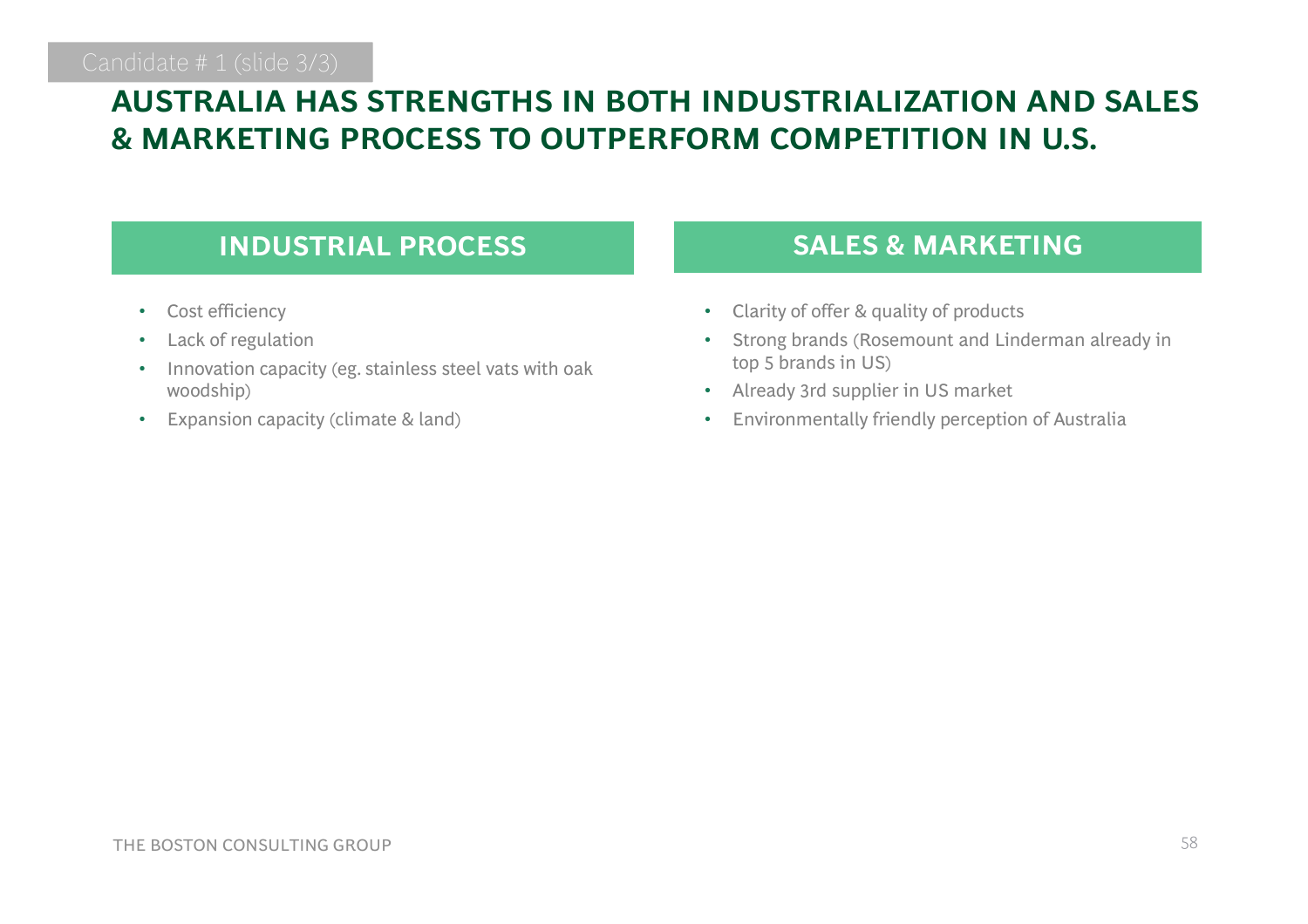#### Candidate # 2 (slide 1/3)

#### **CHATEAU BOOMERANG SHOULD FOCUS ITS EFFORT ON EXPORTING TO THE U.S. MARKET**

| <b>FOCUS ON</b><br><b>EXPORTS</b>                       |  |
|---------------------------------------------------------|--|
|                                                         |  |
| <b>US MARKET</b><br><b>AS KEY</b><br><b>DESTINATION</b> |  |

- Australian domestic market is saturated and cannot support production growth
	- $-$  production grew by >50% $^1$  in the 2nd half of the 90s, while consumption remained stable (~2% growth/year)2
- Australian winemakers have demonstrated their competitiveness is terms of exporting
	- $-$  yearly growth of >20% $^3$  in a flat global consumption market $^1$

- US is a big and growing market has still a lot of potential
	- $-$  #3 worldwide with >2bn liters in 1000 $^{\rm 1}$  with ~20% of growth over 5 years
	- $-$  wine consumption per capital at ½ UK level (1997) $^4$
- Is becoming the biggest destination of exports and more attractive than the traditional UK market for Australian winemakers
	- Is to pass the UK as #1 destination between 2002 and 2005
	- trading up trend leads to more profitable premium and above wines
	- $\,$  Average exports price to US 50% higher that to UK $^5$
	- Less retailers concentration in the US meaning less pressure or prices

THE BOSTON CONSULTING GROUP $P \hspace{2.5cm}$ 1. World Drink Trends 2000 2. Herald and Weekly times 3. Smith & Barrey 4. US market profile 5. Wine export approval reports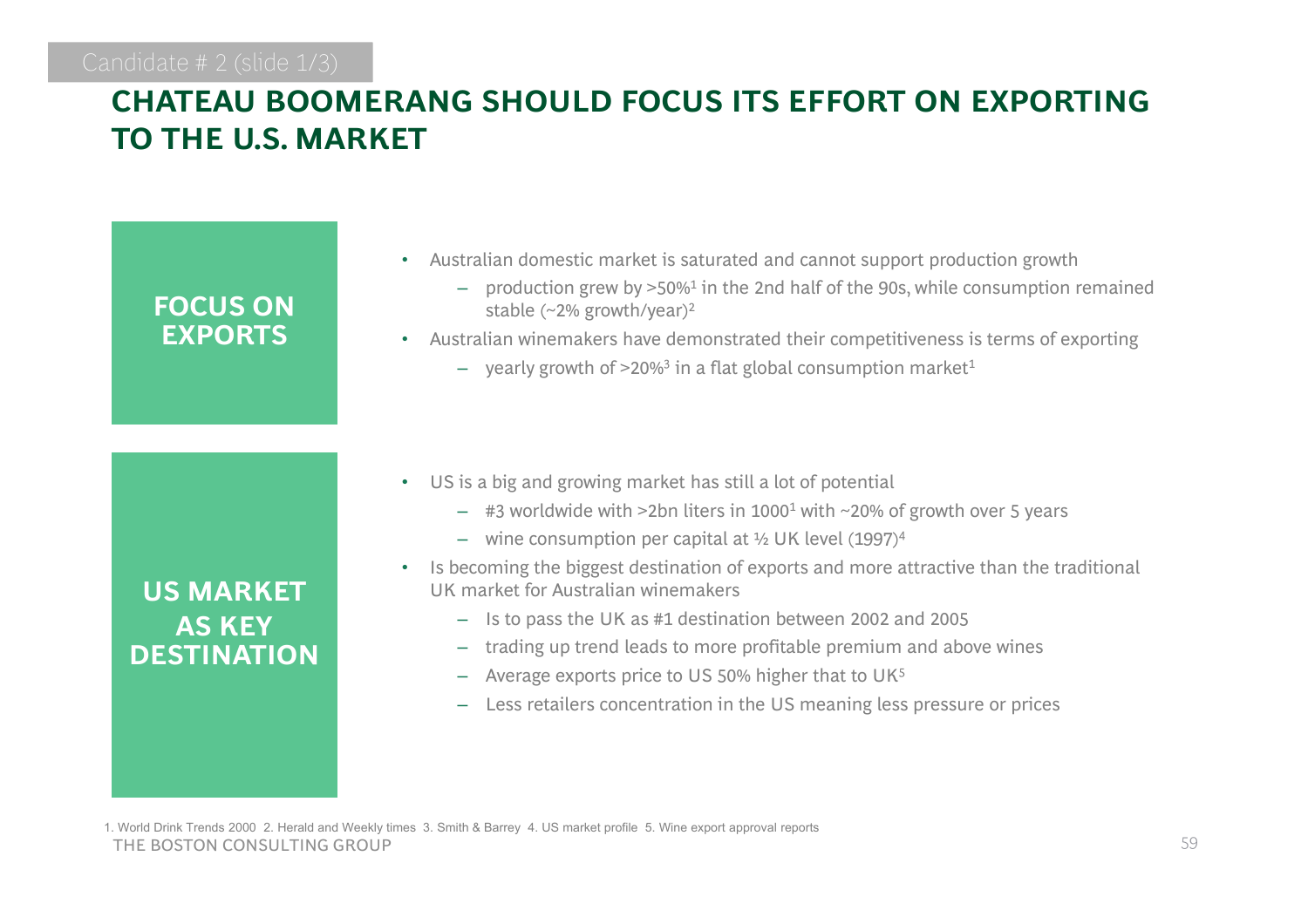# **SUPER PREMIUM AND ULTRA PREMIUM PRODUCTS TO BE PUT FORWARD IN PRIORITY**

|                                   | <b>COMMODITY</b>            | <b>PREMIUM</b>                              | <b>SUPER</b><br><b>PREMIUM</b> | <b>ULTRA</b><br><b>PREMIUM</b>              | <b>COMMENT</b>                                                                                                      |
|-----------------------------------|-----------------------------|---------------------------------------------|--------------------------------|---------------------------------------------|---------------------------------------------------------------------------------------------------------------------|
| Value share                       | 27%                         | 28%                                         | 14%                            | 32%                                         | A potential close to $\frac{1}{2}$ of the<br>value share                                                            |
| Growth (volume)                   | $<$ 4%                      | $~10^{6}$                                   | 10-14%                         | 10-14%                                      | Fastest growing segments with<br>a growth 3x times the market<br>average (4%)                                       |
| Profitability                     | $~10^{20}$                  | $~1.50\%$                                   | $~1.50\%$                      | 72%                                         | Top segments are the most<br>profitable                                                                             |
| Competitiveness<br>Cost advantage | $-$ (50% higher than<br>US) | $-$ (25% higher<br>than US<br>concentrated) | $++ (V3)$                      | $-$ (25% higher<br>than US<br>concentrated) | Although profitable, fragile<br>position in the highly<br>concentrated premium<br>segment                           |
| <b>Brand</b><br>impact/marketing  | ++ (friendly branding)      | $++$                                        | ++ (friendly<br>branding)      | $++$                                        | Strong cost advantage on super<br>premium and ultra premium<br>combined with an overall<br>favorable brand position |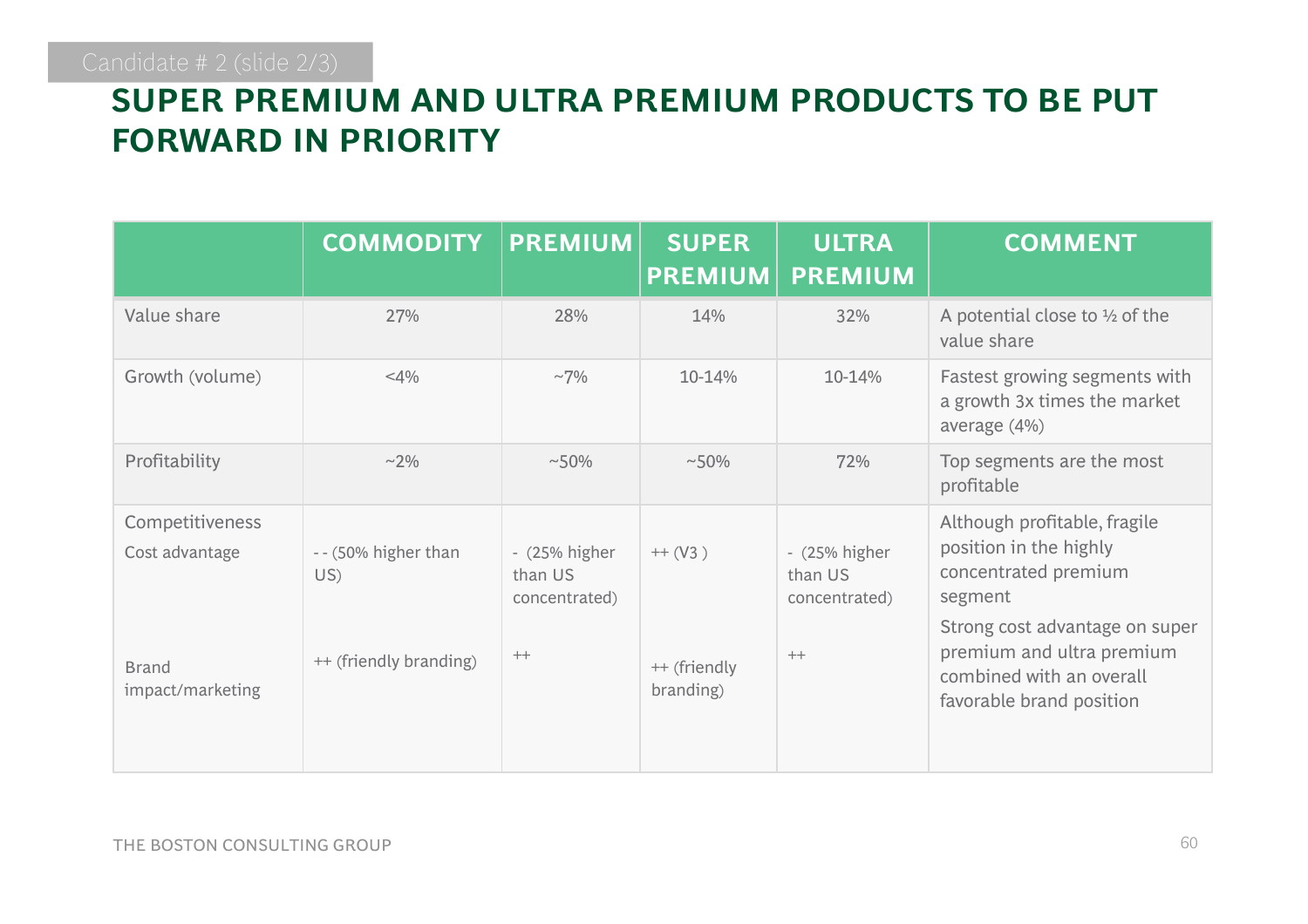## **AUSTRALIAN WINES HAVE SEVERAL KEY ADVANTAGES THAT ALLOW THEM TO COMPETE SUCCESSFULLY IN THE U.S.**

## **ADE QUATE MARKETING & BRANDING**

**LOW PRODUCTION COST & PRODUCTIVITY**

# **QUALITY & MONEY**

- Clarity and diversity of offer, innovation
- •Strong brands supported by efficient communication
- •Friendly labeling ensuring (inexperienced) consumers "are not being looked upon"
- Cheap and abundant laud, flexibility
- Productive soil thanks to favorable climate and use of irrigation (banned in Europe)  $\;$
- • Innovation in production techniques (e.g. use of oak chips instead of barrels) & flexibility in terms of grape selection and picking

•**VALUE FOR Surfill State of the Perceived quality higher than US competitors (10\$ for a Californian wine and 7\$ for an** Australian wine for comparable quality)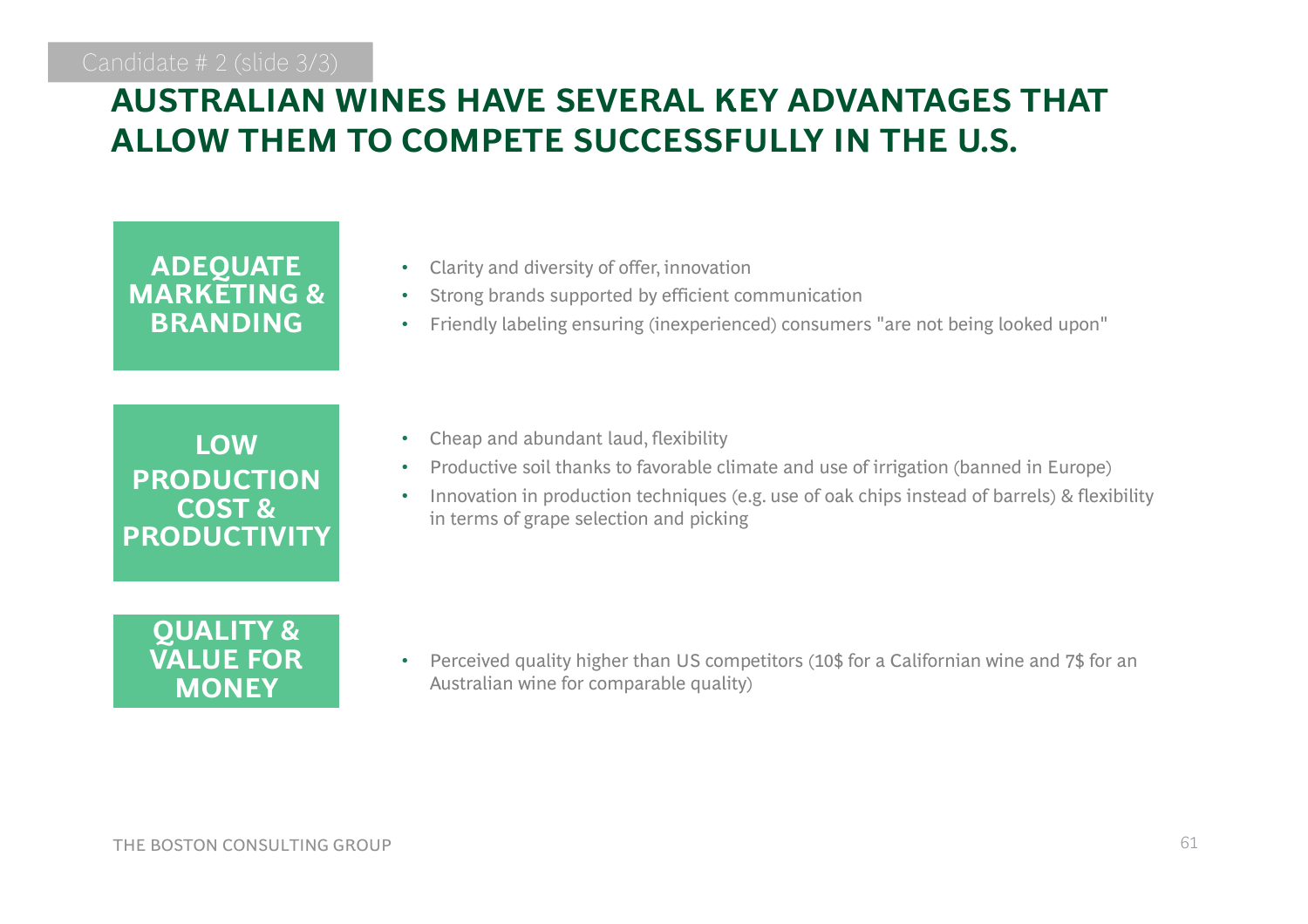## **ATTRACTIVENESS OF U.S. MARKET FOR AUSTRALIAN EXPORTS IS**   $\blacksquare$  **DRIVEN BY VOLUME POTENTIAL AND GROWTH OF PREMIUM**

### **U.S. MARKET IS A 2ML P.A. MARKET, WARKET IS TRADING UP N°3 IN THE WORLD**

- •Growing 4% p.a. in volume since the mid 90's
- • With consumption per capita still low compared to Western Europe (10l/year vs. 40l/year)
- Where Australian wines perform extremly well: market share increased from 2% in 1990 to 14% in 2000 for wine import in the US

- Average export price of Australian wine is the highest in the US
	- US: 6A\$ / L
	- UK: 4A\$ / L
	- NZ: 3.5A\$ / L
- High premium market (bottles >7\$) has grown 10–14% p.a. over the last 4 years
- Total premium growth: 7% p.a. vs. 4% for the global market

Source: US market report, ABS, Dutrac-Rosset 2001, Australian Wine Export Council & Smith Barney estimates

#### $\sim$  62  $\sim$  62  $\sim$  62  $\sim$  62  $\sim$  62  $\sim$  62  $\sim$  62  $\sim$  62  $\sim$  62  $\sim$  62  $\sim$  62  $\sim$  62  $\sim$  62  $\sim$  62  $\sim$  62  $\sim$  62  $\sim$  62  $\sim$  62  $\sim$  62  $\sim$  62  $\sim$  62  $\sim$  62  $\sim$  62  $\sim$  62  $\sim$  62  $\sim$  62  $\sim$  62  $\sim$  **CLEAR MARKET PREMIUMIZATION & LIMITED PRESSURE ON PRICE ON HIGH-END**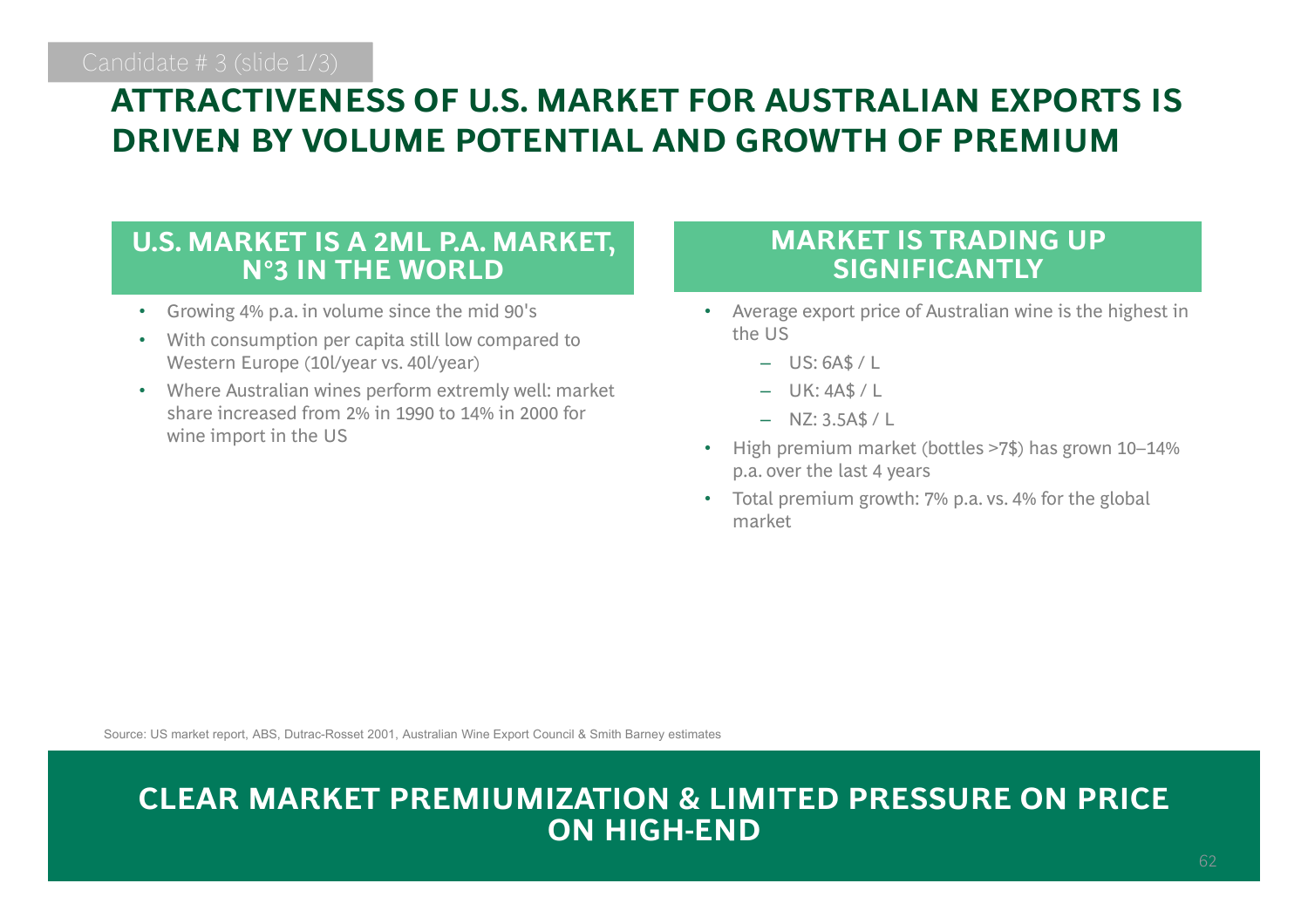#### **AUSTRALIAN WINES ALREADY HAVE A GOOD VALUE FOR MONEY IMAGE AND CAN FURTHER MOVE INTO HIGHERENDS SEGMENTS**

#### **SUPER PREMIUM MARKET**,一个人都是一个人,一个人都是一个人,一个人都是一个人,一个人都是一个人,一个人都是一个人,一个人都是一个人,一个人都是一个人,一个人都是一个人,一个人都是一个

- •Represents about 10% of current market
- •Growing above 5% p.a.
- Competition from France can be strong but only if ••regulations are smoothened in Europe

### **ULTRA PREMIUM MARKET**

- •Represents about 5% of current market
- •Growing above 10% p.a.
- Building strong brand is key in the U.S. market and Australia is good at it.

In Premium, competition from US domestic production is fierce

Australian wines muchmore competitve and profitable

|                               | US\$ PER BOTTLE | <b>COMMODITY</b> | <b>PREMIUM</b> |           | SUPER PREMIUM ULTRA PŘEMIUM |  |  |
|-------------------------------|-----------------|------------------|----------------|-----------|-----------------------------|--|--|
| Wine cost split               | <b>AUS</b>      | 1.47             | 1.89           | 3.67      | 4.66                        |  |  |
|                               | <b>FR</b>       | 1.32             | 1.98           | 6.90      | 14.75                       |  |  |
|                               | US              | 0.95             | 1.39           | 5.13      | 7.00                        |  |  |
| Sales price                   |                 | 1.5              | 4.0            | 8.0       | 20.0                        |  |  |
| <b>Benefits for AUS wines</b> |                 | $0.03(2\%)$      | 2.11(53%)      | 4.33(54%) | 15.34 (77%)                 |  |  |

THE BOSTON CONSULTING GROUP